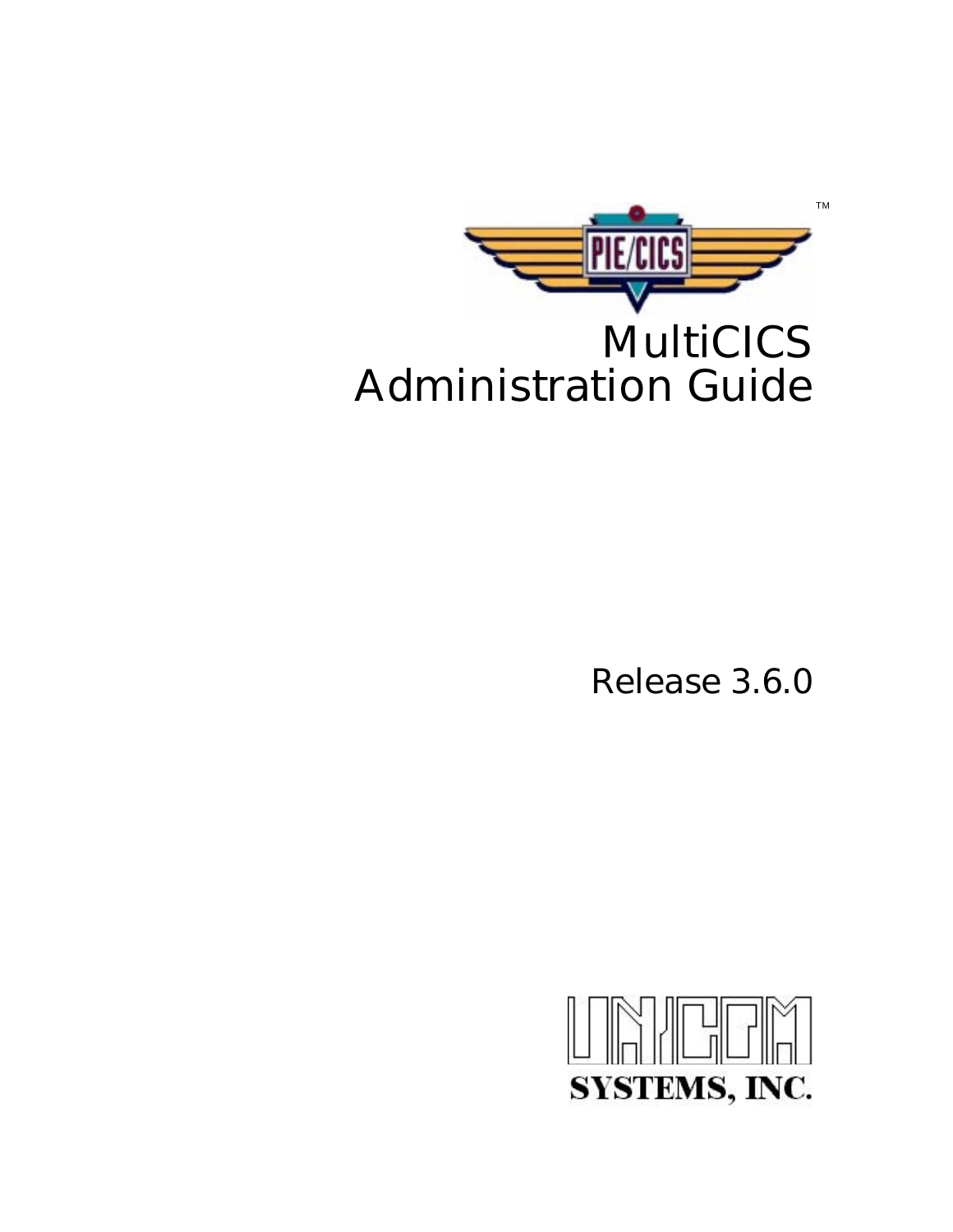Document Number PIEMC0400-01

First Edition printed August 2007

2007 - UNICOM Systems, Incorporated All Rights Reserved

No part of this manual may be reproducged or transmitted in any form or by any means, electronic or mechanical, without written permission from UNICOM Systems, Inc.

This manual applies to PIE/CICS release 3.6.0 and to all subsequent releases of the product until otherwise indicated by new editions or updates to this publication.

All product names mentioned are trademarks of their respective companies.

UNICOM Systems, Inc. UNICOM Plaza - Suite 310 15535 San Fernando Mission Blvd. Mission Hills, California 91345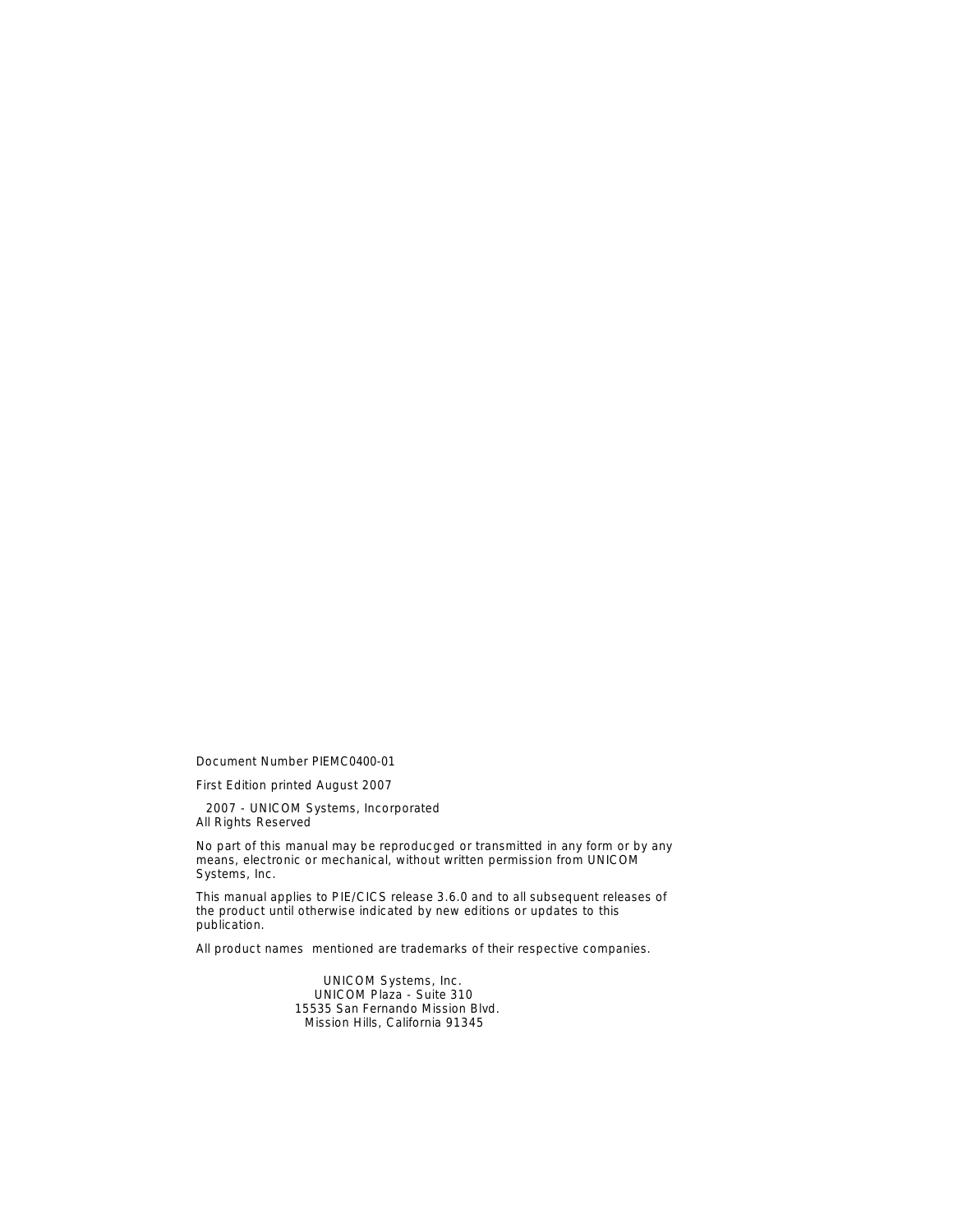# Contents

| Chapter 1 MultiCICS Introduction  1    |  |
|----------------------------------------|--|
|                                        |  |
| Chapter 2 MultiCICS Customization  5   |  |
|                                        |  |
| Chapter 3 Session Execution String  23 |  |
|                                        |  |

 $\overline{\textbf{v}}$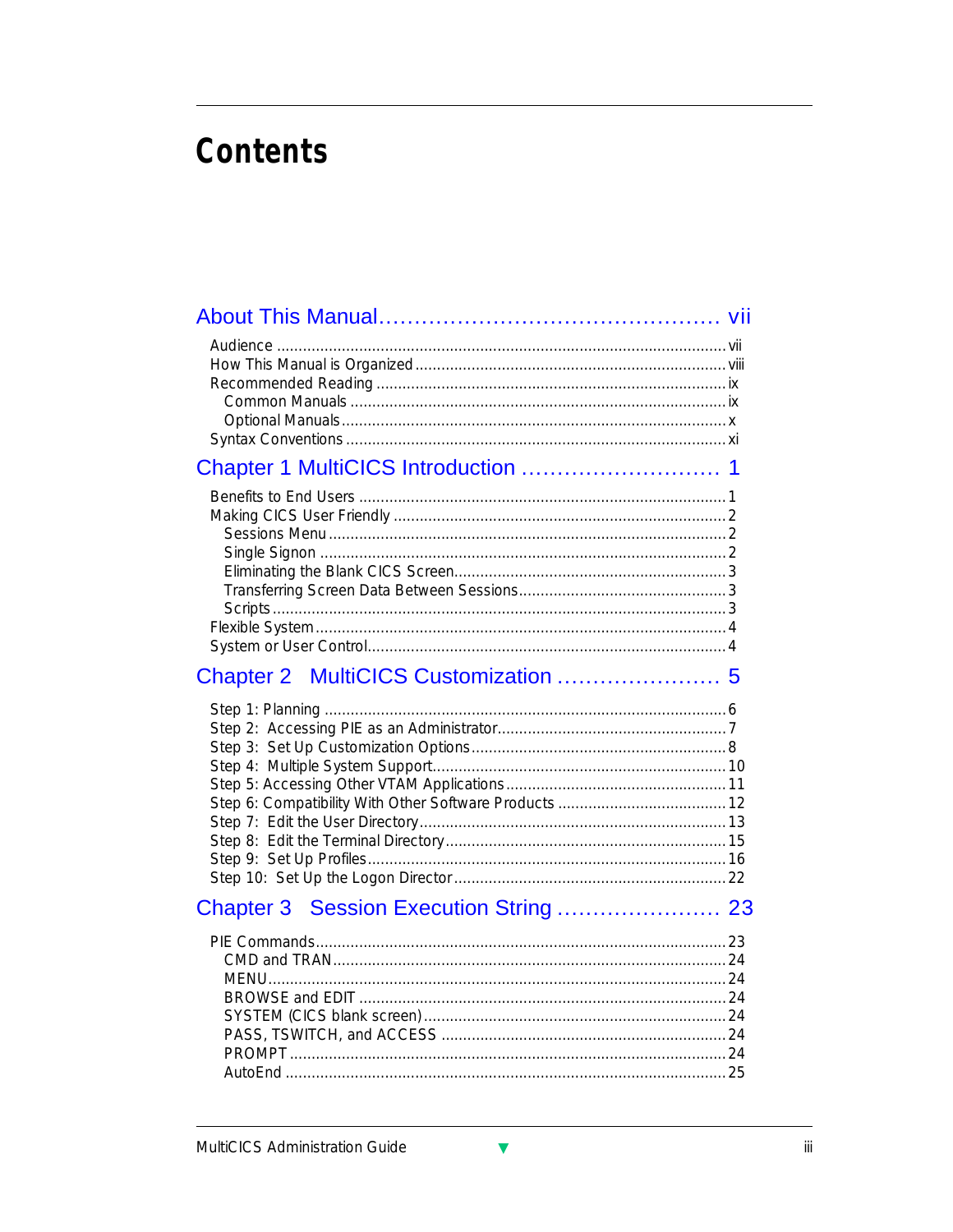| Accessing Text Files: Help, News, and Bulletin Boards 31 |  |
|----------------------------------------------------------|--|
|                                                          |  |
| Case Study 2: VTAM Applications in Separate Sessions  37 |  |
| Chapter 5 Production and Maintenance 41                  |  |
|                                                          |  |
|                                                          |  |
|                                                          |  |
| Passing Session Arguments from the Sessions Menu 46      |  |
|                                                          |  |

 $\blacktriangledown$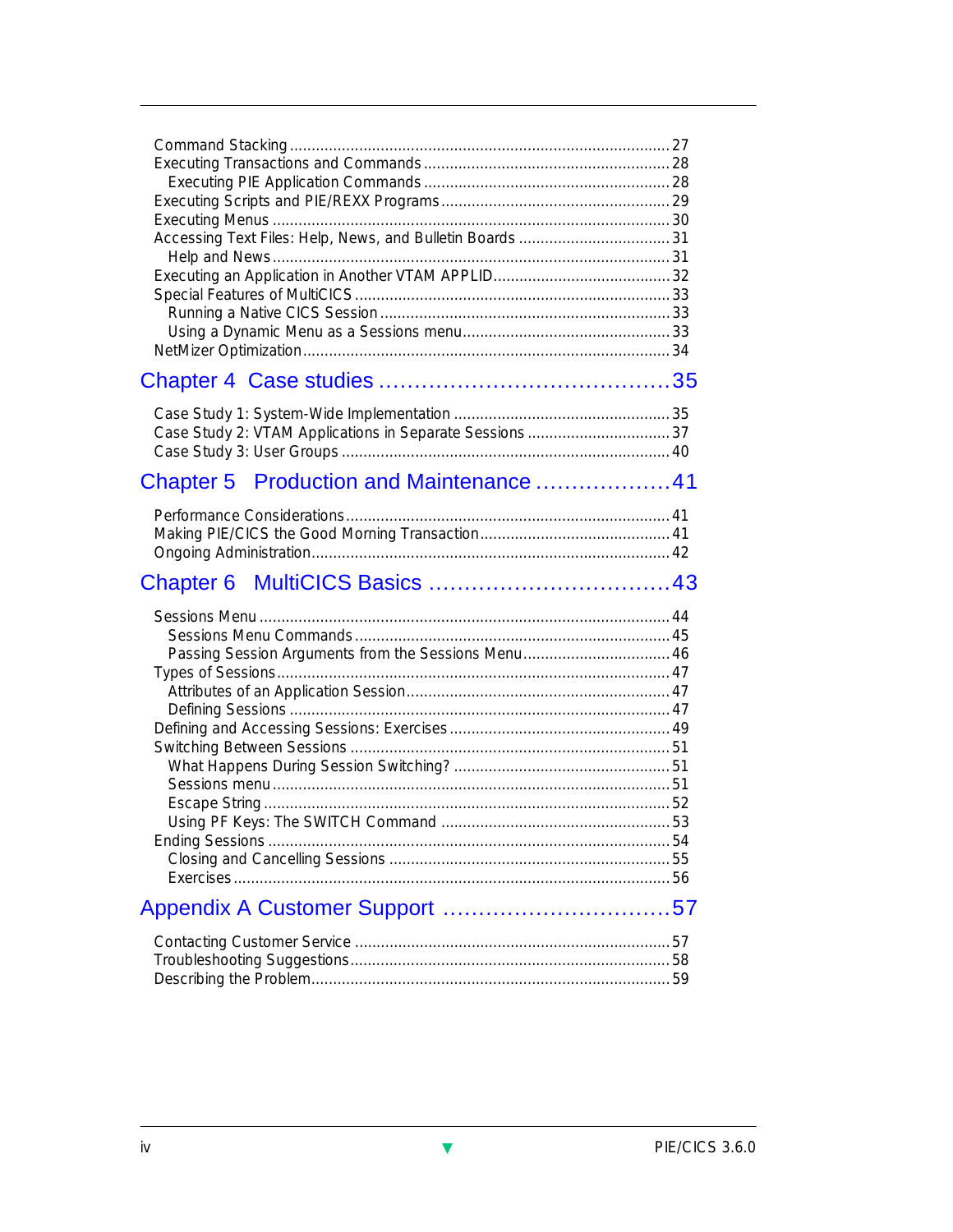| Appendix D Application Program Interfaces 65        |  |
|-----------------------------------------------------|--|
| Appendix E Limiting Transactions to One Session  67 |  |
|                                                     |  |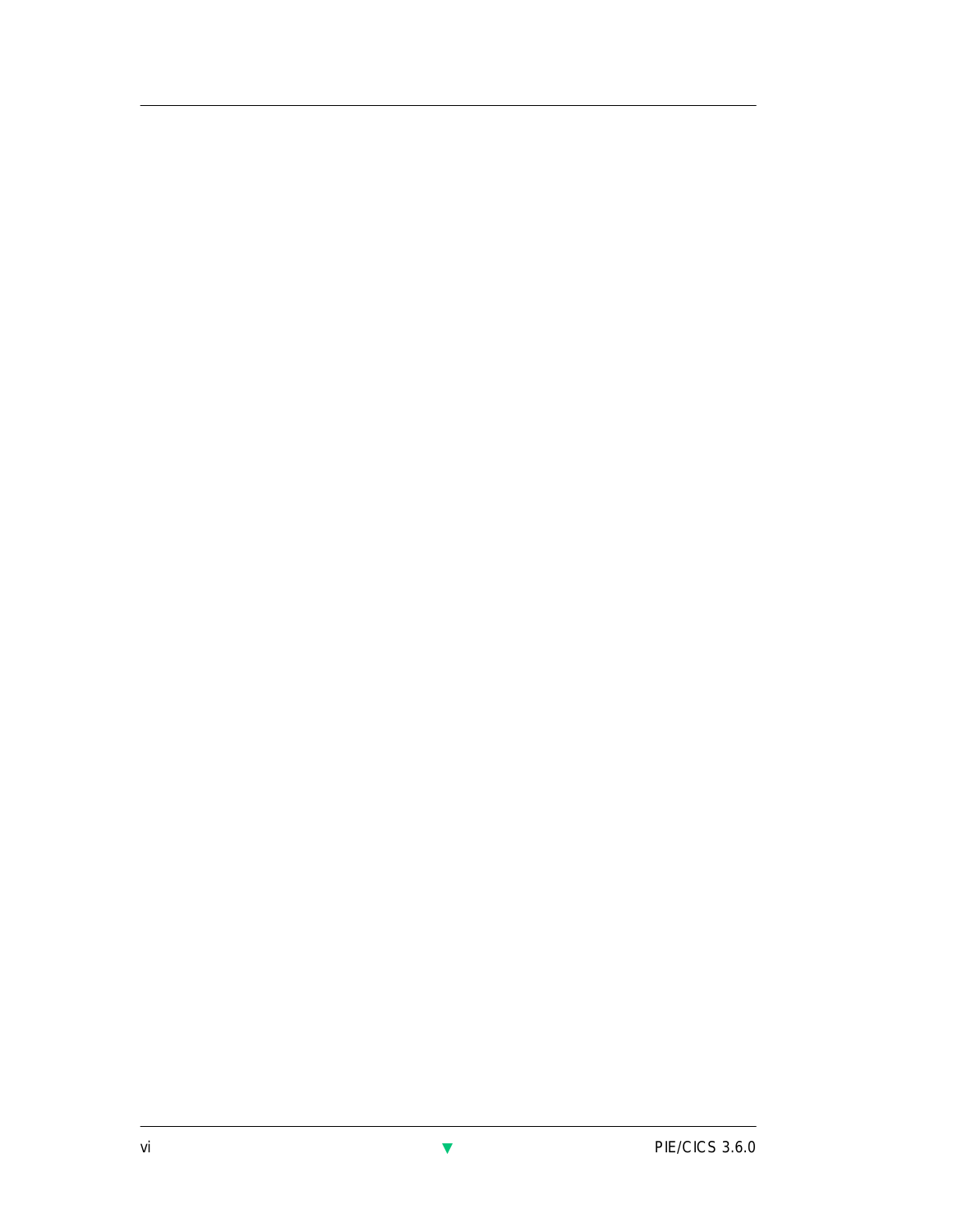# <span id="page-6-0"></span>**About This Manual**

MultiCICS is an optional PIE/CICS component that provides access up to 99 simultaneous applications running in separate sessions. Using NetGate and MultiCICS together, users can switch between sessions with simple commands, menu options, or a designated PF key. This manual includes information to customize MultiCICS and use it in a typical CICS production environment.

### <span id="page-6-1"></span>**Audience**

This book is intended for system administrators responsible for maintaining PIE/CICS at their site. Readers are expected to understand CICS and MVS concepts.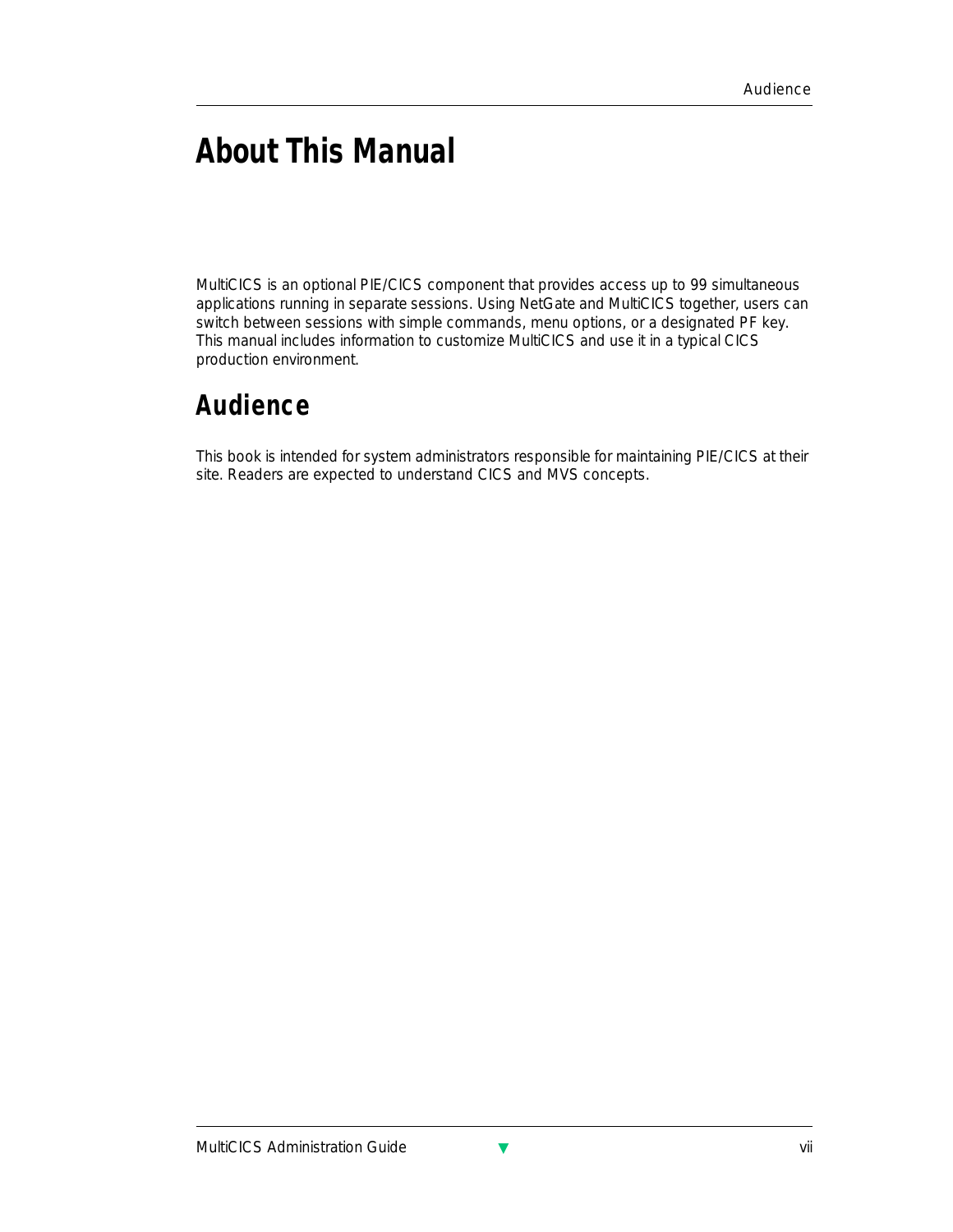# <span id="page-7-0"></span>**How This Manual is Organized**

This manual consists of six chapters and five appendixes. Listed below are the titles and a brief description of the contents of each chapter and appendix.

**•** Chapter 1 MultiCICS Introduction

Describes NetGate concepts and how it can be used to provide access to multiple VTAM applications

- **•** Chapter 2 MultiCICS Customization Describes common customization procedures to prepare MultiCICS for use at most sites.
- **•** Chapter 3 Session Execution String Describes PIE/CICS commands that are used to manage multiple sessions.
- **•** Chapter 4 Case Studies Provides a series of practical examples that show how to implement MultiCICS.
- **•** Chapter 5 Production and Maintenance Lists periodic maintenance procedures to adapt MultiCICS to changes in your site's CICS system.
- **•** Chapter 6 MultiCICS Basics Describes basic operational procedures to start, stop, and navigate between sessions with PIE commands.
- **•** Appendix A Customer Service Describes procedures to report problems with PIE/CICS to UNICOM Systems, Inc. Customer Service.
- **•** Appendix B System Tables Describes system tables that are used by MultiCICS.
- **•** Appendix C Exits Describes PIE/CICS exits that are used by MultiCICS
- **•** Appendix D Application Programming Interfaces Describes application programming interfaces that are used by MultiCICS.
- **•** Appendix E Limiting Transactions to One Session Includes a procedure to restrict transactions to execute in a single session.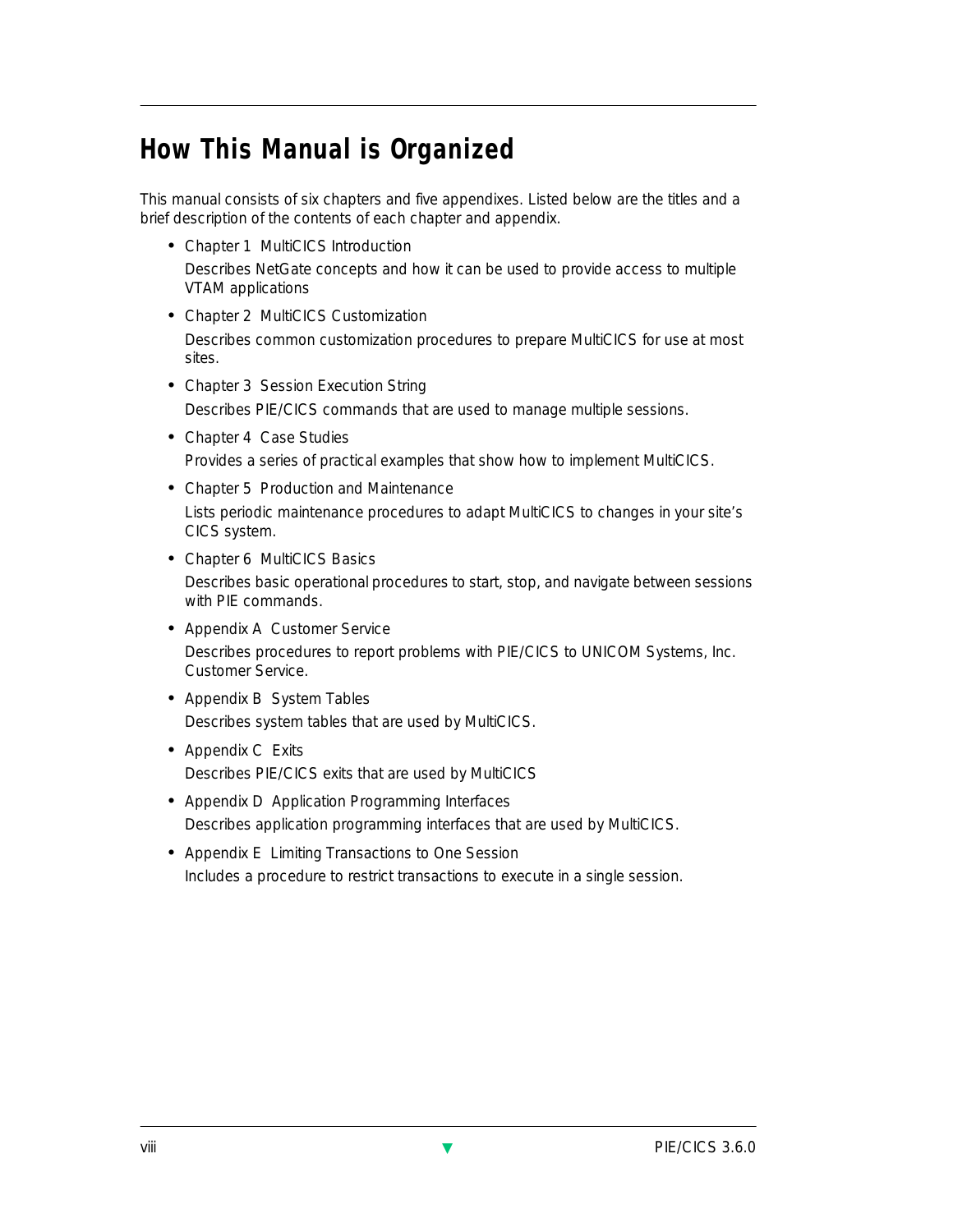# <span id="page-8-0"></span>**Recommended Reading**

The title and a brief description of all PIE/CICS manuals are shown in the following lists. Some manuals provide common information that applies to both the common and optional components of PIE/CICS. Other manuals pertain only to optional PIE/CICS components. These manuals need to be read only if optional components are part of the PIE/CICS system installed at your site.

### <span id="page-8-1"></span>**Common Manuals**

These manuals provide common information that applies to both the shared and optional components of the PIE/CICS family.

**•** *PIE/CICS Installation Guide*

Includes a series of procedures to install PIE/CICS.

- **•** *PIE/CICS Release Notes* Describes new features or enhancements to PIE/CICS introduced with Release 3.6.0
- **•** *PIE/CICS Command Reference* Describes PIE/CICS Application and Environment commands.
- **•** *PIE/CICS Customization Guide*

Describes common procedures to adapt PIE/CICS to your site's environment.

**•** *PIE/CICS Operation and Administration Guide*

Describes common features or facilities that are available to all PIE/CICS products. Performance tuning techniques and implementing security also are described.

**•** *REXX for PIE/CICS User Guide*

Describes how to write, compile, and execute SAA-compliant REXX programs that operate within a PIE/CICS external environment.

**•** *PIE/CICS Custom Menus Administration Guide*

Describes how to create custom MultiCICS and Dynamic Menu screens that provide alternate language support.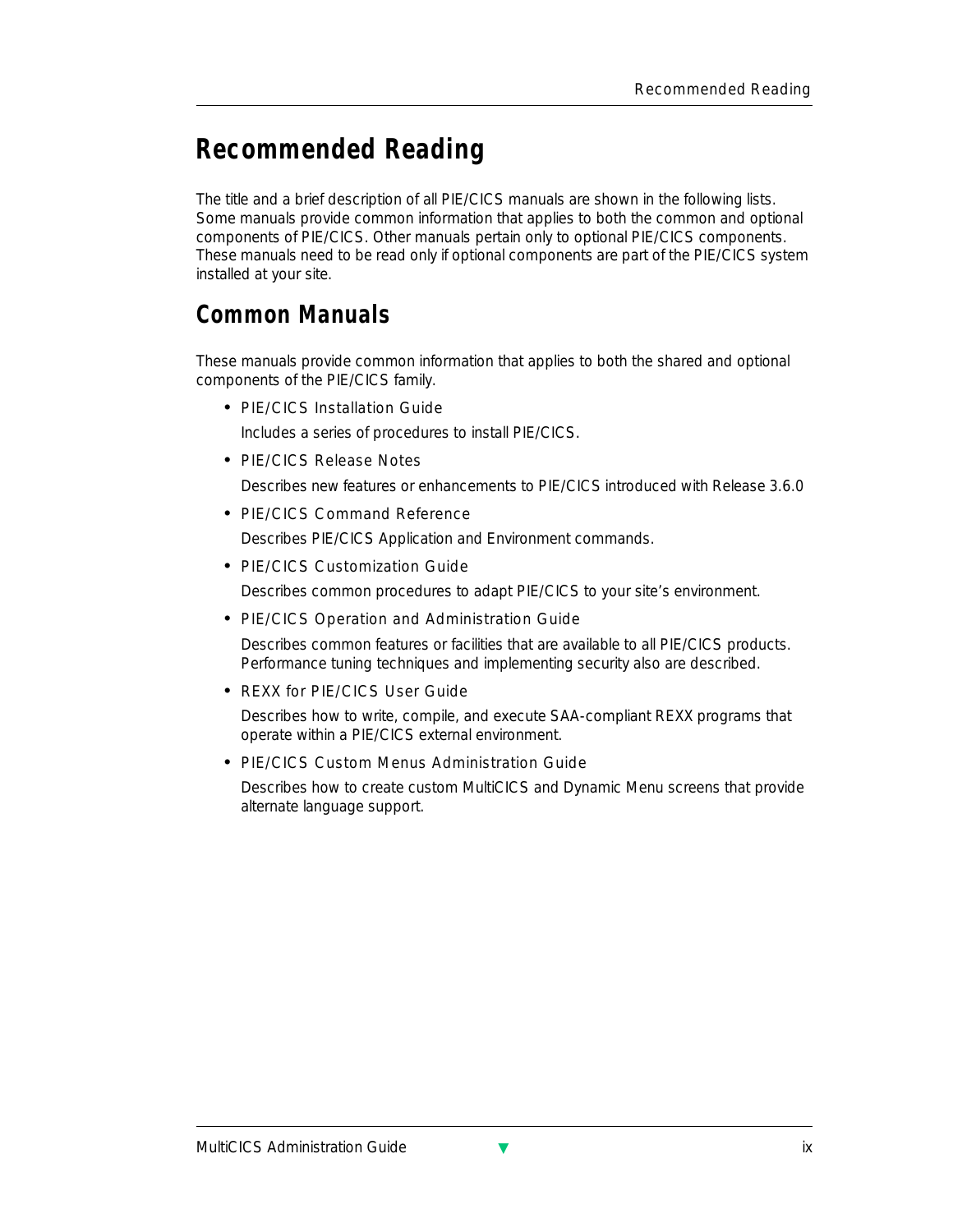### <span id="page-9-0"></span>**Optional Manuals**

These manuals describe optional PIE/CICS components.

**•** *PIE/CICS MultiCICS Administration Guide*

Provides customization procedures and usage information to support multiple PIE/CICS sessions with MultiCICS.

- **•** *PIE/CICS Dynamic Menus Administration Guide* Describes how to create custom PIE/CICS menus that provide extended security and enhanced transaction processing.
- **•** *PIE/CICS NetGate Administration Guide*

Explains how to access multiple VTAM applications through a PIE/CICS session with NetGate.

- **•** *PIE/CICS NetMizer Administration Guide* Describes how to use NetMizer to optimize 3270-based data streams across a network.
- **•** *PIE/CICS Availability Plus Administration Guide*

Explains how to use Availability Plus to distribute and balance work across multiple CICS regions.

**•** *PIE/CICS NonStop CICS Administration Guide*

Describes how to use NonStop CICS to route work across CICS regions to balance the workload and minimize down time in the event of a region failure.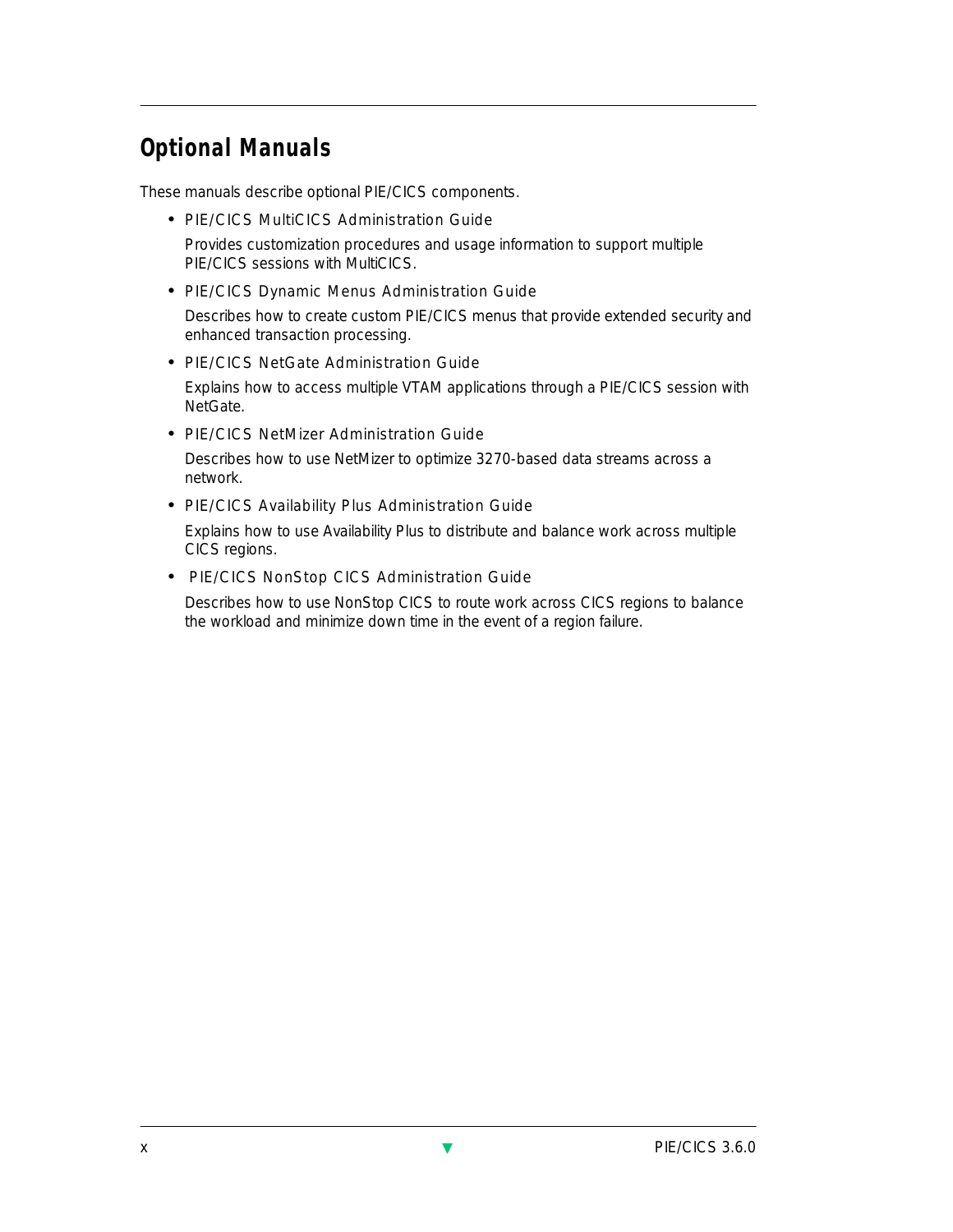# <span id="page-10-0"></span>**Syntax Conventions**

A syntax diagram is included with each PIE/CICS command described in this manual. A syntax diagram shows the possible parameters, values, and variables associated with a command.

Syntax diagrams adhere to common conventions. The physical appearance of a diagram's elements indicates whether a command parameter, variable, or other values are required, optional, or included by default.

- **•** An underlined parameter is the default assigned to the command.
- **•** Command names are presented in MIXed case. The uppercase portion of a command name is the requisite abbreviated form. Lowercase letters represent the optional remainder of the command name that need not be specified to execute the command.
- **•** An *italicized lowercase* parameter represents a value assigned by the user.
- A vertical bar (|) separates two or more mutually exclusive parameter values. Only one value can be specified for each parameter.
- **•** Parameters enclosed within brackets [ ] are optional. Only one value can be specified to a parameter.
- **•** Parameters values enclosed within braces { } are required. If unspecified, the parameter default is assigned to the command.
- **•** Monospace type indicates a screen field or an example of a PIE/CICS command entered on the screen.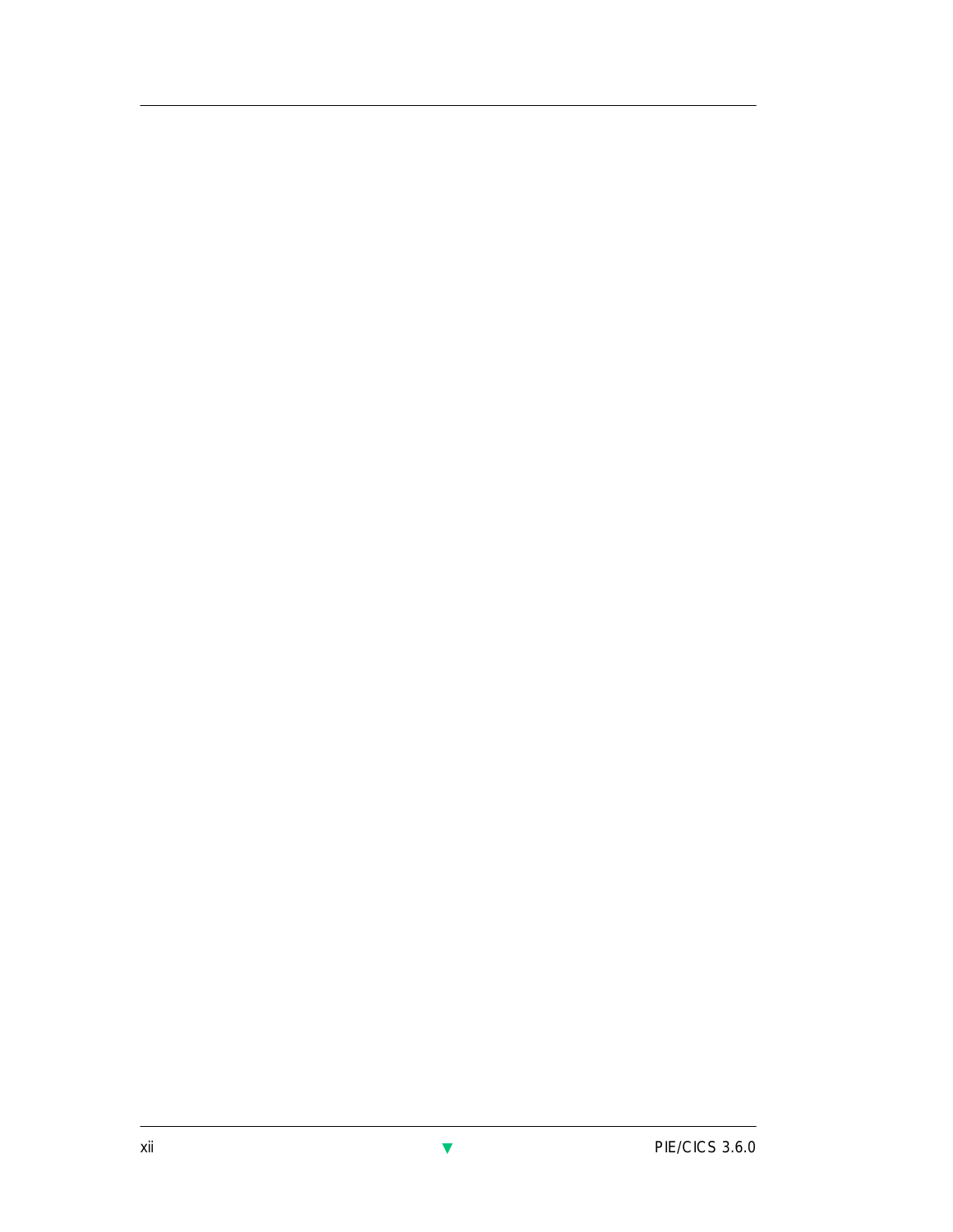# <span id="page-12-0"></span>**Chapter 1 MultiCICS Introduction**

Most end-users work with several different transactions during the course of a business day. Often times, users who work with customers and vendors may use a series of transactions during the same call.

With CICS alone, users must end their current transaction before they can access another. A significant amount of time and CPU resources are spent just starting and ending transactions. For example, a clerk may have to complete the following sequence of tasks to process a parts order:

- **•** Open a customer database to access customer information
- **•** Close the customer database
- **•** Start an inventory database to look up a part number
- **•** End the inventory database
- **•** Start an order entry transaction to process the order

MultiCICS simplifies the work required to process the parts order by giving end-users near simultaneous access to different applications with a single logon. Each application runs in a separate MultiCICS session. Sessions can also run applications in different VTAM APPLIDs, such as stand-alone CICS regions, TSO, and IMS. You can even run the same application in multiple sessions to provide quicker access to different application screens.

Users switch between sessions with simple commands, pop-up menus, or PF keys. In the example of the order entry clerk processing a parts order, the work is simplified to:

- **•** Switching to the customer database session to access customer information
- **•** Switching to the inventory database to look up the part number
- **•** Switching to the order entry transaction to enter the order

If the applications are running in separate sessions, switching between sessions takes about the same amount of time as it takes to refresh an application screen.

### <span id="page-12-1"></span>**Benefits to End Users**

MultiCICS is resource efficient.

- **•** Up to 99 sessions are available to each user with a single logon. MultiCICS uses a single TCTTE. No extra address space or virtual terminal is used.
- **•** Only one session is active at a time.
- **•** Users can switch sessions with a single keystroke.
- **•** Screen images are maintained in memory, eliminating the need for a read buffer request when users switch between sessions. This avoids a great deal of network traffic, which can slow response time.

Because MultiCICS is resource efficient, you can make it available to your entire end-user community. You don't have to reserve it for data processing personnel. MultiCICS benefits your entire company, not just a small group.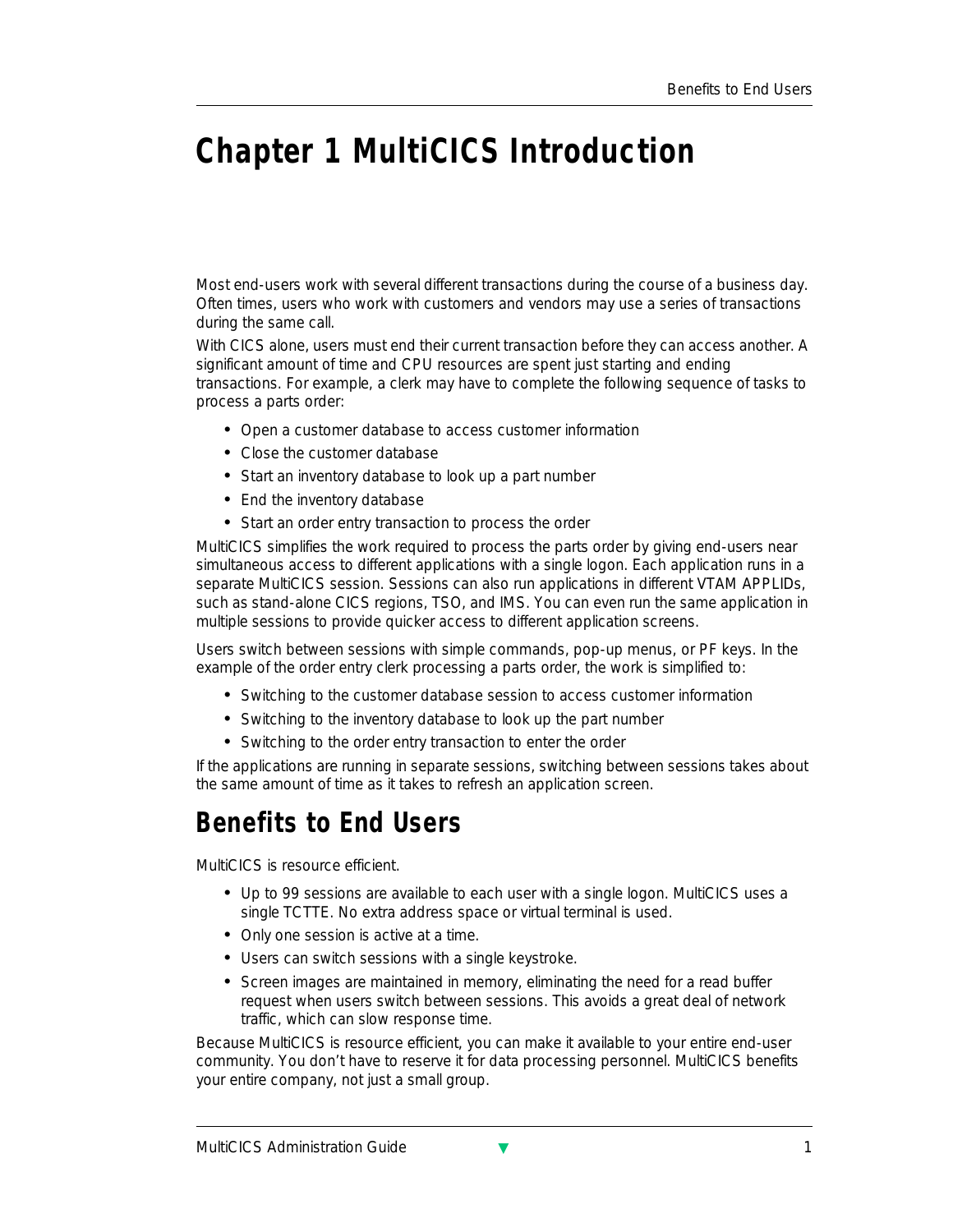# <span id="page-13-0"></span>**Making CICS User Friendly**

MultiCICS makes it easy for you to simplify user tasks and make user applications more accessible. Your users can accomplish their work with less time and effort.

The following features simplify and automate end-user processing:

- **•** A Sessions menu provides easy access to commonly used applications and systems.
- **•** A single signon provides access to multiple systems.
- **•** Eliminating the CICS blank screen reduces user confusion and help desk calls.
- **•** Cut and paste operations make it easy to transfer data from one session screen to another.
- **•** Scripts automate repetitive user tasks.

### <span id="page-13-1"></span>**Sessions Menu**

The Sessions menu shows all sessions available to users. To start an application, users choose the corresponding option from the Sessions menu.

|  | $\Gamma$ Command $\Rightarrow$  |                                                                               |                  |                |
|--|---------------------------------|-------------------------------------------------------------------------------|------------------|----------------|
|  |                                 |                                                                               |                  |                |
|  |                                 | 1 ACTION 6 Action Items                                                       | User: SD080BB    |                |
|  |                                 | _ 2 TPRODUCT Trials by Product                                                | Term: 0003       |                |
|  |                                 | 3 TNAME Trials by Customer Name                                               | H Node: PIE10003 |                |
|  | $\vert$ 4 <code>CPRODUCT</code> | Customers by Product                                                          | Sys : TSCDB      |                |
|  |                                 | - 5 CNAME Customers by Customer Name                                          | H CPU : 168A     |                |
|  |                                 | 6 DATABASE Data Base/Email                                                    | H Ver : 02.03.00 |                |
|  |                                 |                                                                               |                  | Time: 21:24:38 |
|  |                                 |                                                                               |                  | Date: 06/14/96 |
|  |                                 |                                                                               | Sun Oct 14       |                |
|  |                                 |                                                                               | Exit: PA1        |                |
|  |                                 |                                                                               |                  |                |
|  |                                 | PF: 1 Help 2 Open 3 End 4 Close 5 Switch 6 PIE 10 View 11 Bulletin 12 Profile |                  |                |

The Sessions menu can be customized at the user, group, and system levels. For example, you can set up a default Sessions menu for general users, an Accounts Payable and Receivable menu for your accounting department, and custom menus that are adapted to the needs of individual users.

# <span id="page-13-2"></span>**Single Signon**

Users sign on to PIE/CICS using the Logon Director. The Logon Director stores the user's ID, password, profile, and other information. Whenever a subsequent signon is required, the Logon Director can pass the required information automatically and transparently.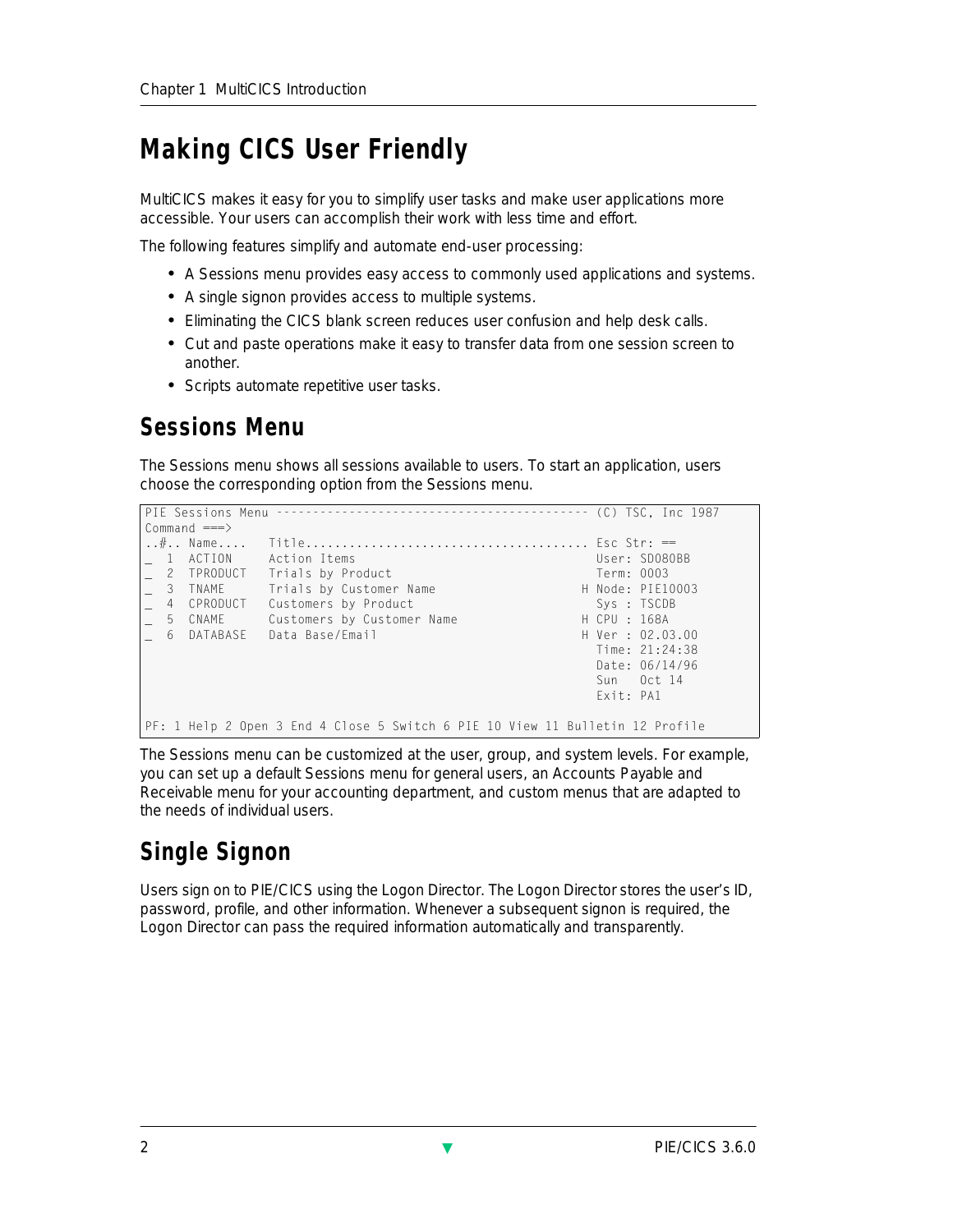### <span id="page-14-0"></span>**Eliminating the Blank CICS Screen**

MultiCICS allows you to eliminate the CICS blank screen. As a result, users don't get "lost" and have to call the helpdesk as often. It also means they are not as free to experiment.

The following features can be implemented to prevent the CICS blank screen from being shown to users:

- **•** AutoEnd
- **•** Predefine all sessions
- **•** Restrict access to the CANCEL, FREE, and SYSTEM commands

### <span id="page-14-1"></span>**Transferring Screen Data Between Sessions**

Frequently, users need to transcribe data from one application to another. For example, suppose customer data is already entered in one application, and your user needs to copy it to another application to process an order.

Instead of writing the information down, switching to another session, and re-typing it, users can copy the information from one session screen, switch sessions, and paste the information onto the new session screen.



### <span id="page-14-2"></span>**Scripts**

Frequently, users perform the same sequence of steps each time they complete a certain task. For example, let's say the user logs on to a new CICS region, starts a transaction, and progresses through three screens before reaching the destination screen. The process would be quicker and more convenient if it were automated. With PIE/CICS, you can automate it. You can create a PIE/REXX program or a "play-back" script.

PIE/REXX is a programming language available with PIE/CICS that is compliant with IBM's SAA REXX. In addition to traditional REXX commands, PIE/REXX includes a set of special environment commands that allow you to view and manipulate screens and perform other CICS functions. PIE/REXX can interact with applications, make decisions, retrieve, and update information from other sources, even create simple composite applications.

With play-back scripts, you simply record the keystrokes used to complete the task. You can use PIE/CICS variables for variable data; for example, user IDs and passwords. The script records keystrokes along with variables. When you execute the script, it executes your keystrokes and substitutes current values for the variables.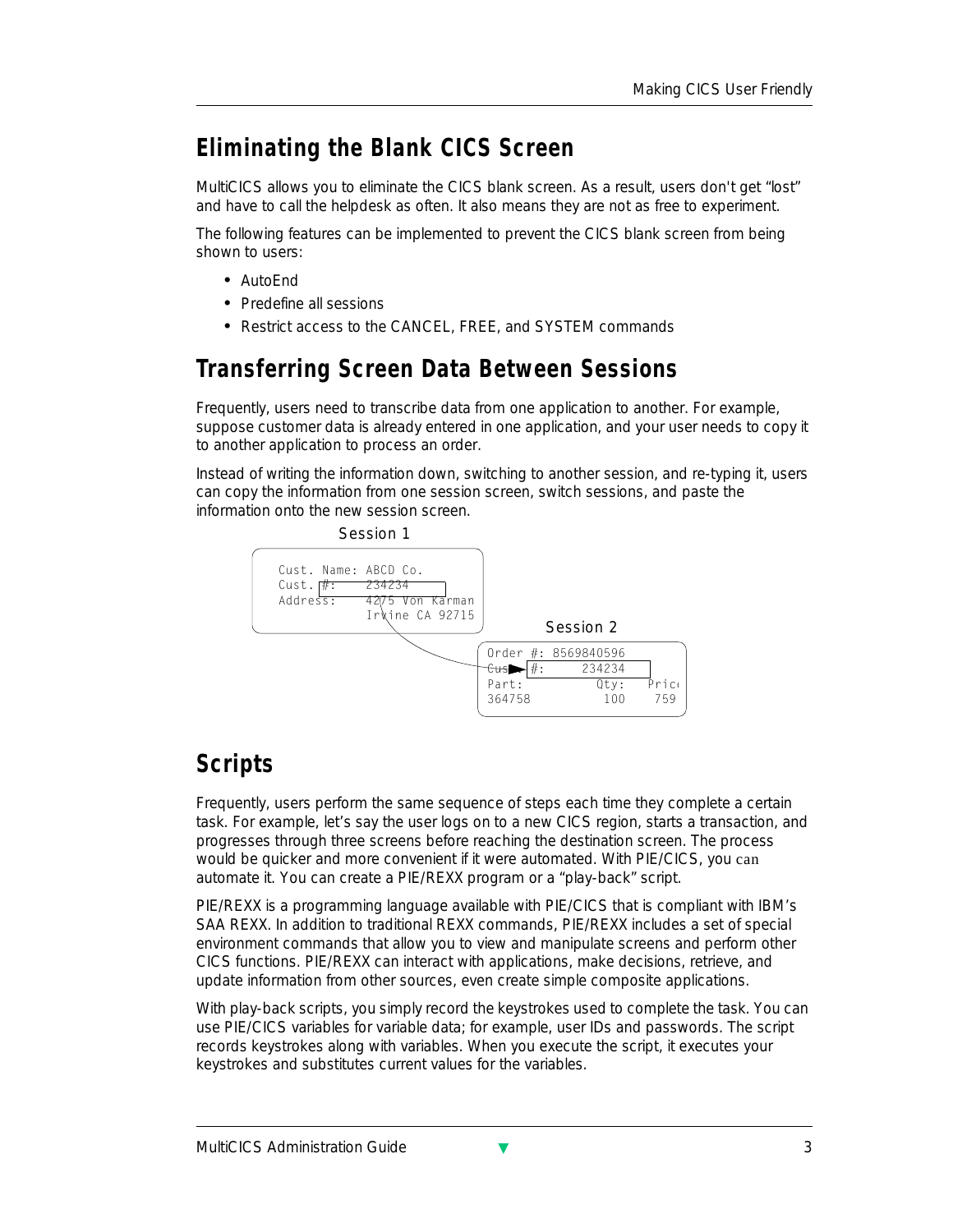Using either PIE/CICS facility, you can create programs and scripts that automatically execute just about any end-user procedure. For example, you can create a script to:

- **•** Navigate users through a series of screens to get to the function they need
- **•** Supply variable information to a function automatically
- **•** Sign on users automatically to an application that requires security validation

### <span id="page-15-0"></span>**Flexible System**

MultiCICS is flexible. With the flexibility built right in to the product, some customized userexits, and a little help from us, you can customize it to fit almost any set of requirements. For example, you can

- **•** Predefine user sessions or let your users define their own sessions
- **•** Create custom switch sequences and PF keys for different users and groups
- **•** Handle an application differently in different sessions—for example, change variable data or run it in different AORs
- **•** Allow users to run the same application in many sessions or limit certain transactions or groups of transactions to a single session
- **•** Make all commands available to all users or make some commands off-limits to certain users
- **•** Make PIE/CICS features, such as the Sessions menu and pop-up menus, fully available to users or make PIE/CICS completely transparent

### <span id="page-15-1"></span>**System or User Control**

MultiCICS system administrators ultimately control the MultiCICS environment. As a system administrator, you determine who can sign on and what access users have to system resources. You can designate group administrators to maintain PIE resources for their groups and authorize individual users to maintain private resources for themselves. Or, you can retain complete control over all PIE resources as the system administrator.

Those in control of PIE resources determine how many sessions users can have open at once, what they can run in their sessions, and whether they can open sessions for themselves. They can also write and implement REXX programs and scripts.

PIE/CICS flexibility provides both the centralized control of a mainframe, with its advanced security and efficiency, and decentralized control to allow users to modify their working environment to suit their individual needs.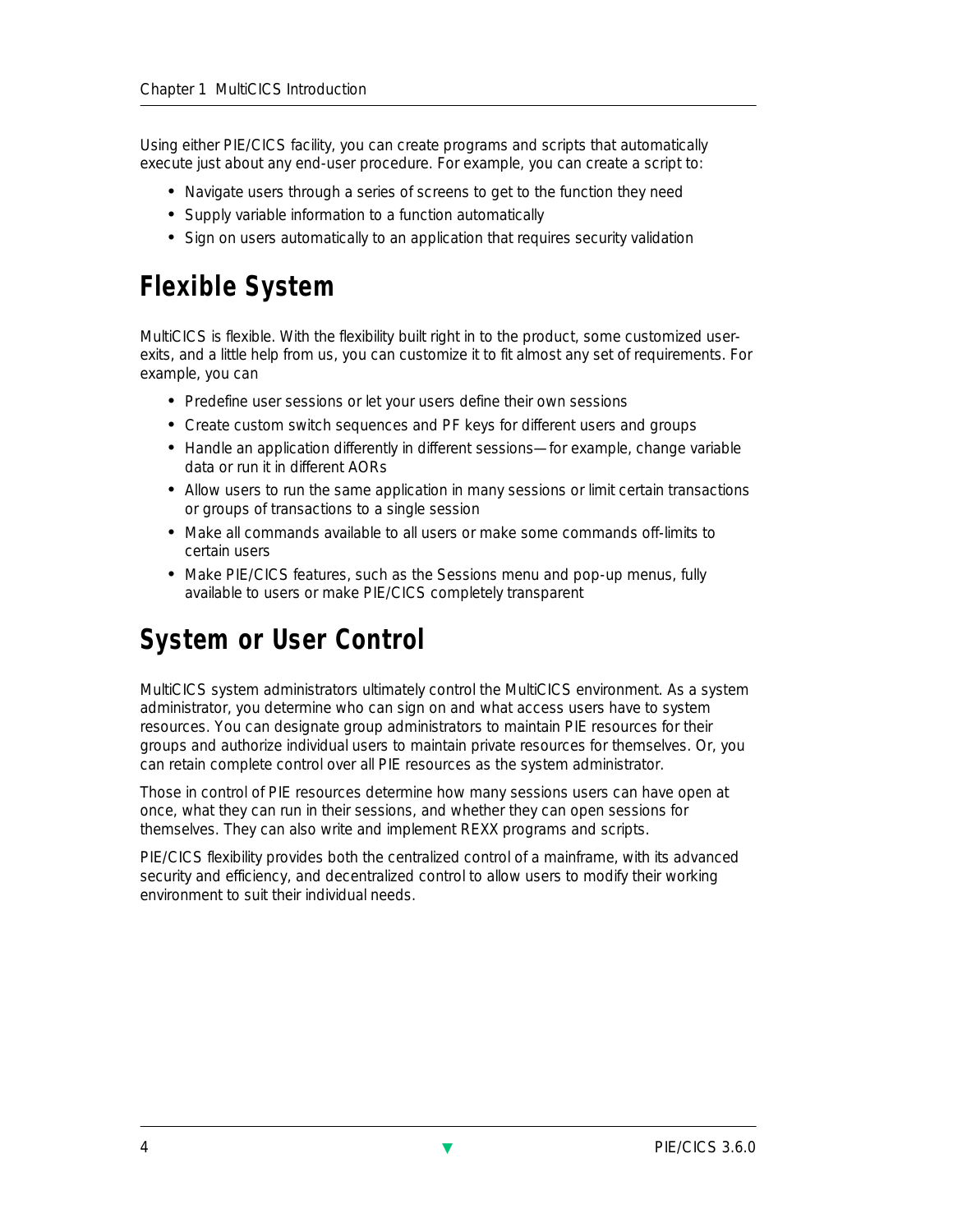# <span id="page-16-1"></span><span id="page-16-0"></span>**Chapter 2 MultiCICS Customization**

This chapter describes MultiCICS customization procedures. MultiCICS should be fully operational after completing these procedures.

This chapter presents customization from the perspective of fully implementing MultiCICS as part of your PIE/CICS system. However, you should implement MultiCICS in a series of planned stages. You should begin by implementing only a few users or user groups and a single, simple profile. Test your system to verify that MultiCICS has been implemented correctly. After you have become familiar with MultiCICS, add more users and sessions. After the first several stages, most of the remaining work pertains to changing the User Directory and profiles. Continue this process until the system is fully implemented.

PIE/CICS and its optional products use many shared features and facilities. The *PIE/CICS Customization Guide* describes the procedures to prepare these shared features. The procedures in this chapter make frequent references to the *Customization Guide*. You will need to refer to the *Customization Guide* for information to complete some of the procedures in this chapter.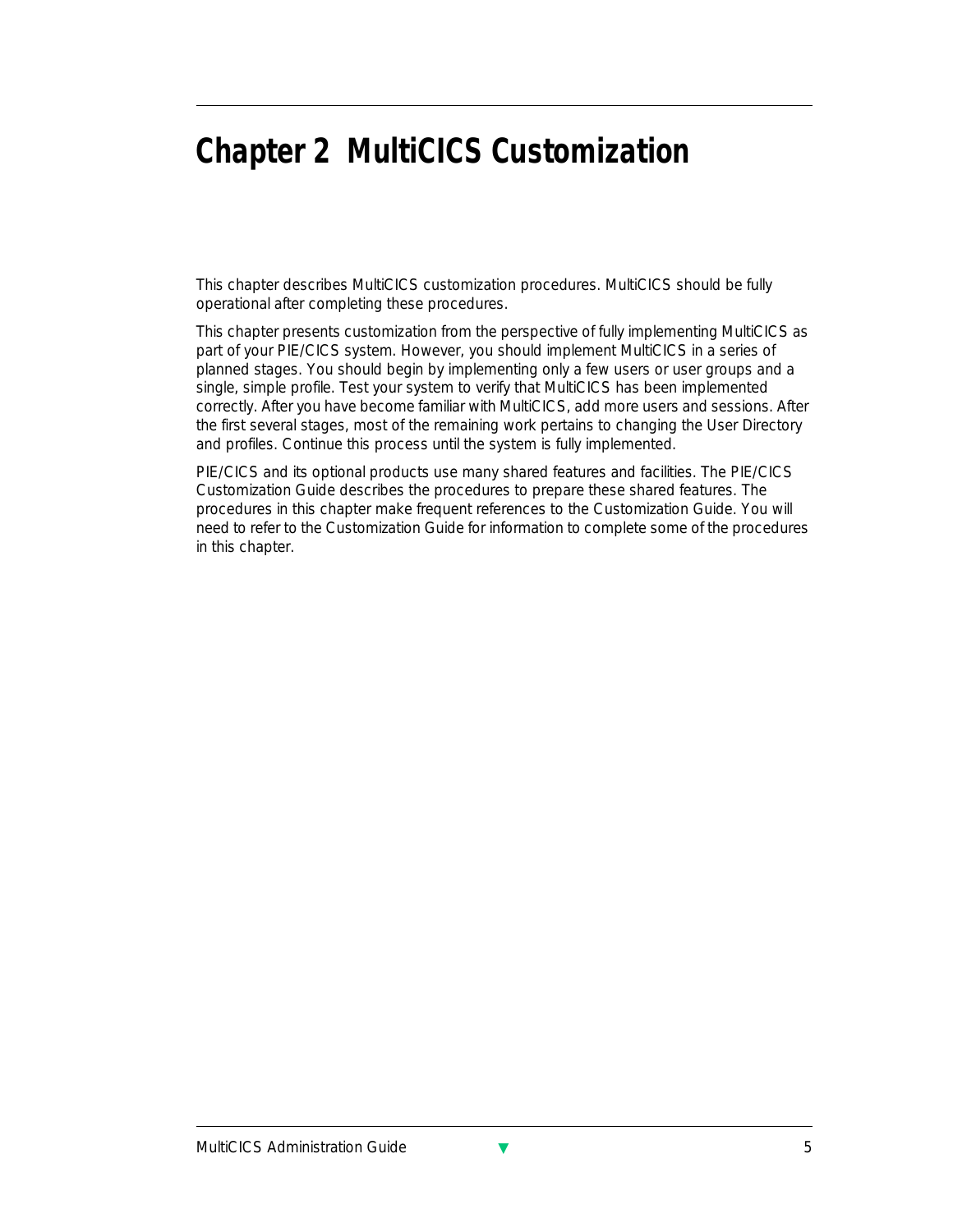# <span id="page-17-0"></span>**Step 1: Planning**

This step lists a series of questions that you should answer as part of the planning phase to customize your MultiCICS system. At this point you don't need detailed answers to these questions. Just get an idea of what you will need to implement later. As you consider session configurations, you may find that different users differ widely in the transactions they need. If that is the case, it is probably best to set up user groups, and you may want to change your answer to question number 4.

As you plan, look at the sample scenarios in ["Chapter 4 Case studies" on page 35.](#page-46-2) These case studies present several typical scenarios with accompanying procedures to customize MultiCICS. Use the case studies as examples of the overall process to customize MultiCICS.

#### **1. Do you want a system that is highly specialized for different groups of users or generalized for system-wide use?**

Specialized systems are more convenient for the user and help them perform their work faster. Generalized systems are easier to prepare and maintain.

#### **2. How many user groups, if any, will you implement?**

You can have different user groups for different departments (payroll), job descriptions (manager), corporate divisions (Western region), and so forth.

- **3. Develop a consistent naming convention for your user groups.**
- **4. If you are implementing user groups, more specific user masks must be entered in the User Directory. Do you want to associate maintenance of this directory to maintenance to your security system?**

See " PUXINIT—Post Sign on Initialization" on page 149 of the *PIE/CICS Customization Guide* for details.

**5. Plan session configurations for each group of users. Determine what transactions users need and the number of sessions they need to have open at one time.**

Are you using Dynamic Menus? You might want to implement a menu in one session and have it run its applications in new sessions.

- **6. Do users have repetitive tasks that could be automated by a script?**
- **7. Do you want users to have private object authority? That is, do you want users to be able to save changes they make to their run-time profile? Do you want them to be able to create scripts and other private objects?**
- **8. Do you want PIE/CICS to start automatically as the good morning transaction or do you want users to request PIE/CICS to have access to MultiCICS?**

Having PIE/CICS come up as the good morning transaction is the preferred option in most circumstances. However, you may not want it during implementation and testing.

**9. How will you set up the Logon Director?** 

The Logon Director has several implementation options. They are discussed in "Chapter 2 Logon Director" on page 3 of the *PIE/CICS Customization Guide*. We recommend that you set up the Logon Director as the full panel signon system for CICS and PIE/CICS.

After you have answered these questions, you should have a fairly good idea of the overall plan to implement MultiCICS.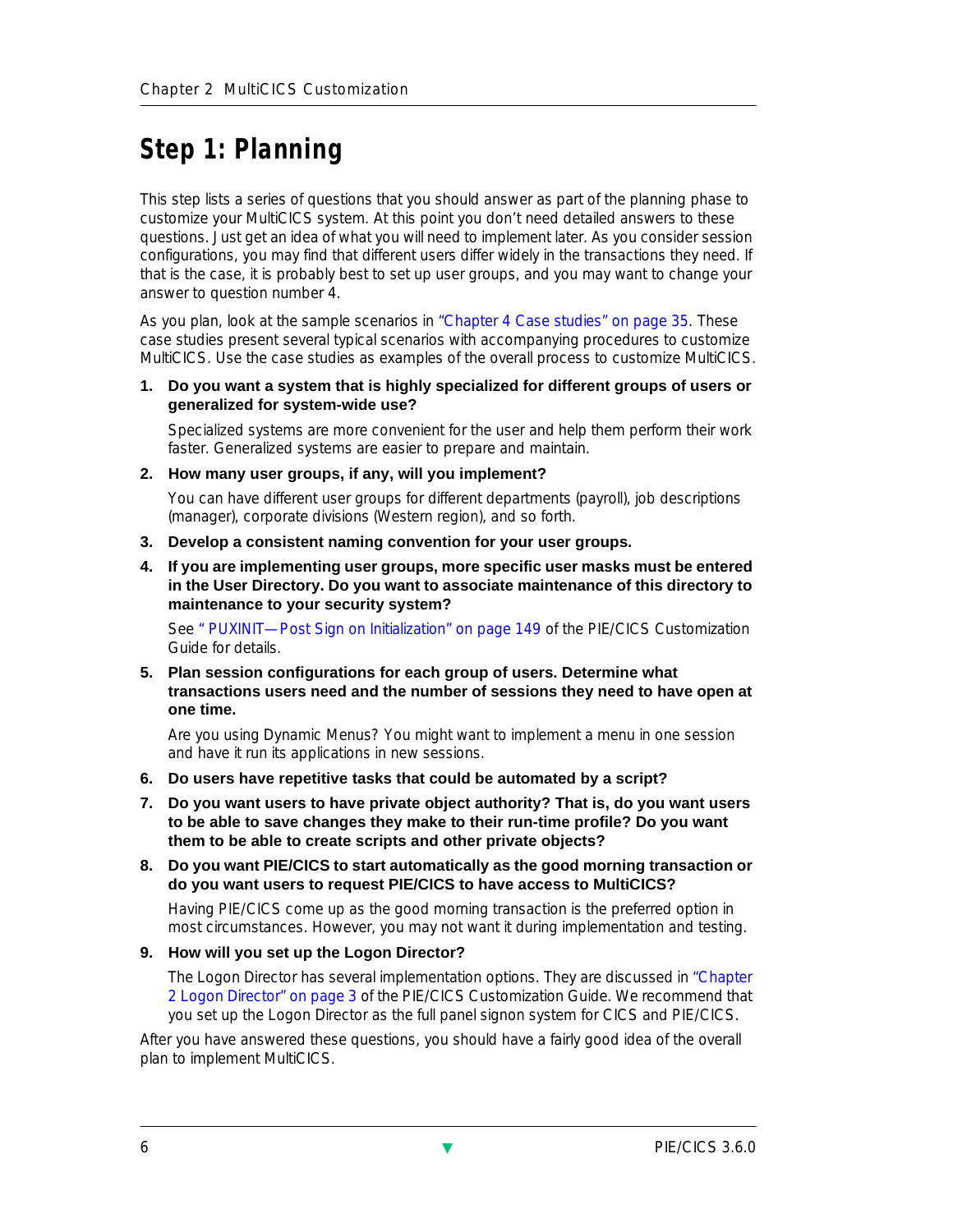### <span id="page-18-0"></span>**Step 2: Accessing PIE as an Administrator**

For many of the customization steps described in this chapter, you need access to PIE/CICS as a system administrator. System administrator authorization is specified in the User Directory. The default directory shipped with PIE/CICS authorizes all users as system administrators.

Most customization can be performed online, from the PIE/CICS system administrator menu shown in the following figure. To access this menu, perform one of the following.

- **•** If your PIE/CICS system is new, access PIE/CICS by entering the PIE transaction. Sign on at the Logon Director screen. You will be presented with the PIE/CICS main menu. Select option 1, the System Administrator menu.
- **•** If your PIE/CICS system has already been customized for MultiCICS or another component, enter PEXE MENU PIEMMSTR at a CICS blank screen or MENU PIEMMSTR at the Sessions menu command line.
- **•** Select option 1, the System Administrator menu, from the main menu.

☞ Throughout this manual we assume you are working on a newly installed system with the default options shipped with the product. If your site has PIE/CICS currently installed, your options and directories may be somewhat different than the examples shown in this chapter.

```
System Administration Facility ------------------------------------------------
 Option ===> Scroll ===> CUR 
 ..#.. Name.... Title..................................... Arguments......... 
 User=USR1 Terminal=PIE10015 
 _ 1 NEWS - Edit System News on Tue 09/10/96 8:02:13 
  2 TERMINAL - Update Generic Terminal Directory
  3 USER - Update Generic User Directory
  4 LOGON - List/Edit Logon Panels
  5 SCRIPT - List/Execute/Browse Script files
 _ 6 TEXT - List/Edit Text Files; GROUPID ===> * 
 _ 7 MENU - List/Edit Dialog Manager Menus * 
  8 PROFILE - List/Edit Profiles
  9 LICENSE - Specify License Information for PIE
 _ 10 OPTIONS - Customize PIE System Options 
 _ 11 LOAD - Upload/Download PIE objects 
  C CICS - Native CICSM7W1 Environment
  X EXIT - Terminate This Menu
     ***FND**
 F1=Help F2=SElect F3=ENd F4=RETUrn F7=UP F8=DOwn
```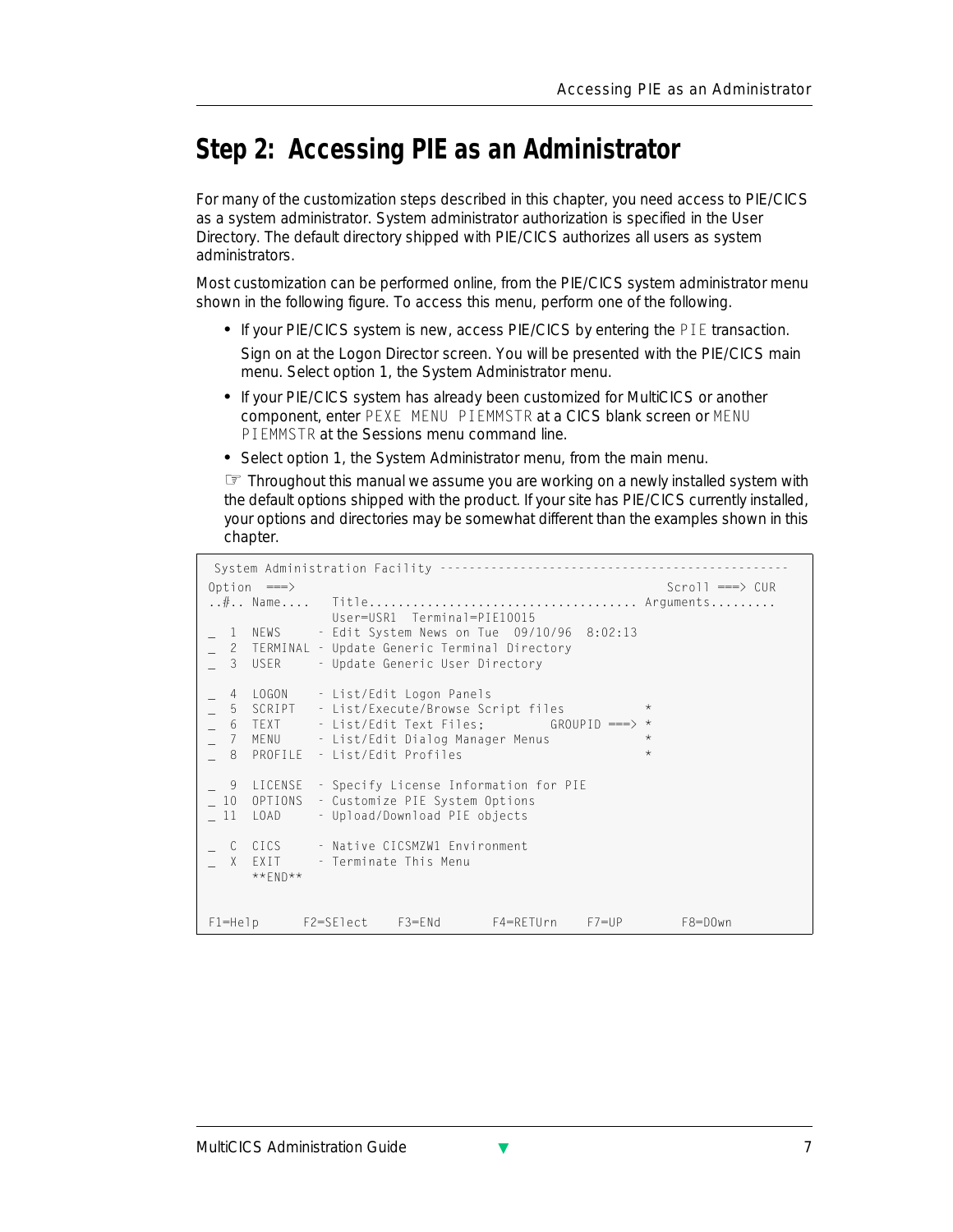## <span id="page-19-0"></span>**Step 3: Set Up Customization Options**

Many system-wide defaults are specified with both PIE/CICS Customization Options screens. This step explains how to specify the customization options that pertain to MultiCICS. For more information about other Customization Options fields, refer to "Chapter 5 Customization Options" on page 65 of the *PIE/CICS Customization Guide*.

#### **1. Access the Customization Options utility. Select option 10, OPTIONS, from the System Administrator menu.**

The following figure shows an example of the first Customization Options screen.

| PIE Customization Options (page 1 of 2)--------------------- (C) 1995 TSC, Inc<br>Command $\Rightarrow$                                                                                                                                                                                                        |  |
|----------------------------------------------------------------------------------------------------------------------------------------------------------------------------------------------------------------------------------------------------------------------------------------------------------------|--|
| Version 03.03.00<br>Maximum logon attempt count 8<br>Date 06/19/99<br>Avg No. of Concurrent Users 1<br>TSWITCH Auto-Signon Timeout 1 (Minutes)<br>Jul 96.171<br>APPLID CICSPROD<br>Avg No. of Sessions per User 1<br>Temp storage name substitution NO<br>MRO/ISC Support FUL<br>Temp Storage on Auxiliary YES |  |
| Name of Logon Director Help HELPHELP                                                                                                                                                                                                                                                                           |  |
| Transient TCTTE's YES                                                                                                                                                                                                                                                                                          |  |
| AOR AE/ATI support-1 byte field 4 (decimal offset in the TCT user area)                                                                                                                                                                                                                                        |  |
| Create Totte Extension YES                                                                                                                                                                                                                                                                                     |  |
| or Use 4 byte field at (decimal offset in the TCT user area)                                                                                                                                                                                                                                                   |  |
| Temp Storage Queue Prefixes ZZZ<br>Load Balancer 16 byte field at 5 (decimal offset in the TCT user area)                                                                                                                                                                                                      |  |
| Automatic PIE GMM Tran YES                                                                                                                                                                                                                                                                                     |  |
| Message Destination Id PIEL                                                                                                                                                                                                                                                                                    |  |
| Auto-start Network Monitor YES                                                                                                                                                                                                                                                                                 |  |
| INSTRUCTIONS: Enter Down command for more options                                                                                                                                                                                                                                                              |  |

### **2. Edit the following screen fields.**

Avg No. of Sessions per User

Specifying this value correctly helps minimize the resources allocated for PIE/CICS and improves performance.

Temp storage name substitution

Indicate whether you want PIE/CICS to substitute unique temporary storage names for each session. YES is required to:

- **•** run the same application in more than one session
- **•** port a sign on from one terminal to another, keeping sessions and work intact

MRO/ISC Support

There are four valid values for this field: YES, FS, FUL, and NO. Since there is some overhead associated with each type of support, specify only the support you need.

If you are not running MRO/ISC, code NO.

If you are running MRO/ISC, consider each of the following conditions. These conditions may suggest more than one value for the field; for any combination of YES, FS, or FUL, code FUL. If none of the conditions apply, code NO.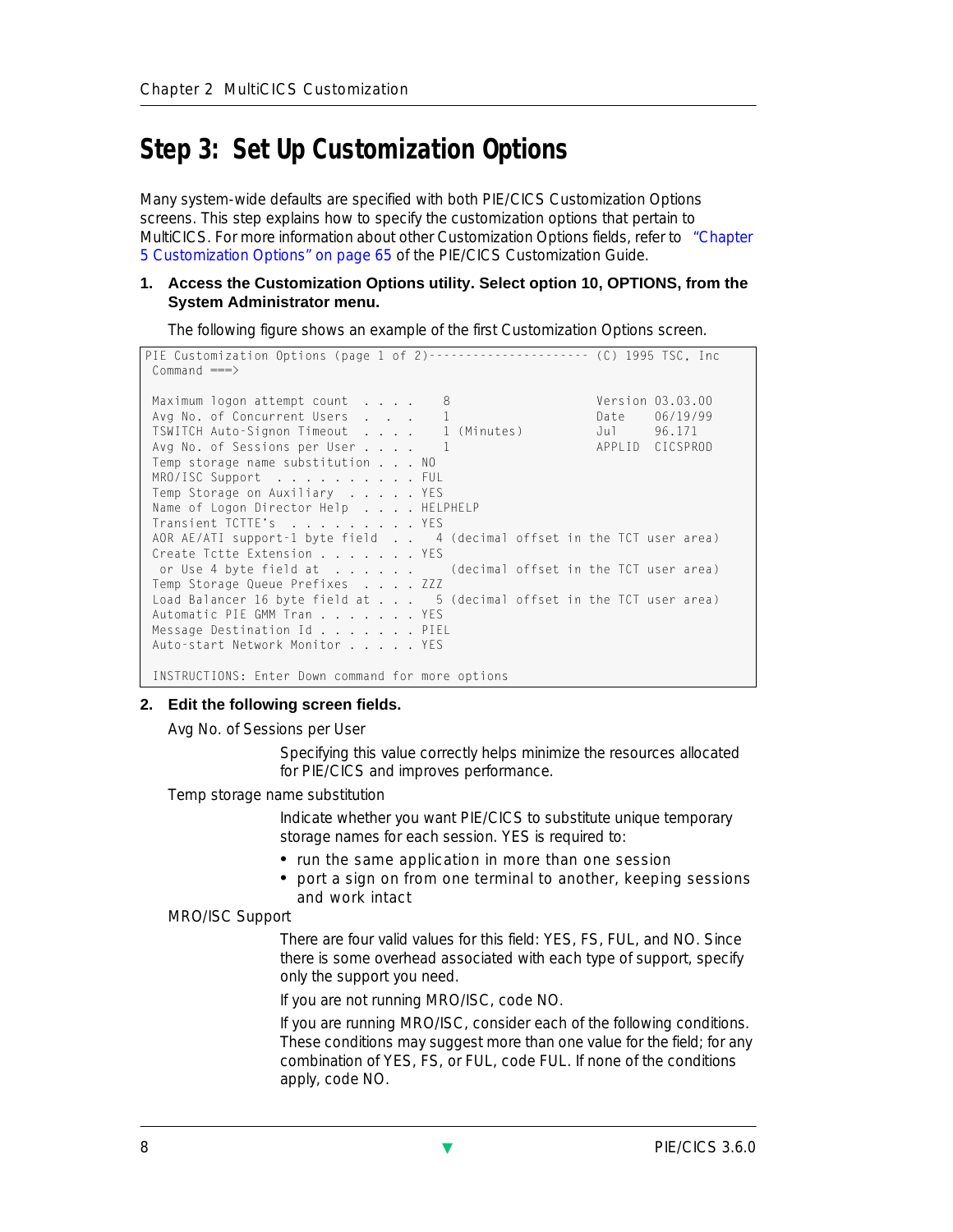- **•** To use AutoEnd with remote transactions that do ATI (EXEC CICS) STARTs back to the terminal, specify FUL.
- **•** To use the PIEEXEC API or the Retrieve User Data API in an AOR, specify YES or FUL.
- **•** To support TSQ substitution in an AOR, see the table below. (PIE/CICS will use either transaction routing or function shipping. The method is determined by the application requesting the TSQ.)

| <b>Transaction Routing   Function Shipping</b> | Code |
|------------------------------------------------|------|
|                                                |      |
|                                                |      |
|                                                |      |

- **•** For pseudo termid support, specify YES. Pseudo termid support gives each session its own terminal ID in the CICS control blocks. When you use pseudo termid support, you do not need temporary storage queue substitution.
- **3. Press PF8 to scroll forward to the second Customization Options screen.**

### **4. Edit the following fields of the second Customization Options screen:**

Limit Transactions to One Session

You may set this to YES or NO. It must be YES if you want to limit certain transactions to execute in only one session at a time. You must add those transactions to a table. By default, no transactions are restricted to a single session. See ["Appendix E Limiting Transactions to](#page-78-1)  [One Session" on page 67](#page-78-1) for more information.)

#### Generic matching on Menus/Sessions

Specify YES if you want users to be able to identify a session with a shortened version of its name.

### Action on max sessions

Specify whether you want users to go to the Sessions menu or the Switch pop-up menu if they try to define a new session but have no more sessions available.

### Action on session close

Specify where you want users to be placed when they end a session. Specify LAS to send them to the last application session they were in or the Sessions menu, whichever was accessed last. Specify BSM (bypass Sessions menu) to send them to application sessions only, never the Sessions menu. LAS is the most common choice.

#### **5. Press PF5 to save your changes after you have finished making changes to the screen fields.**

☞ PF3 does not save your changes. Be sure to press PF5 before exiting.

### **6. Press PF3 to exit the screen.**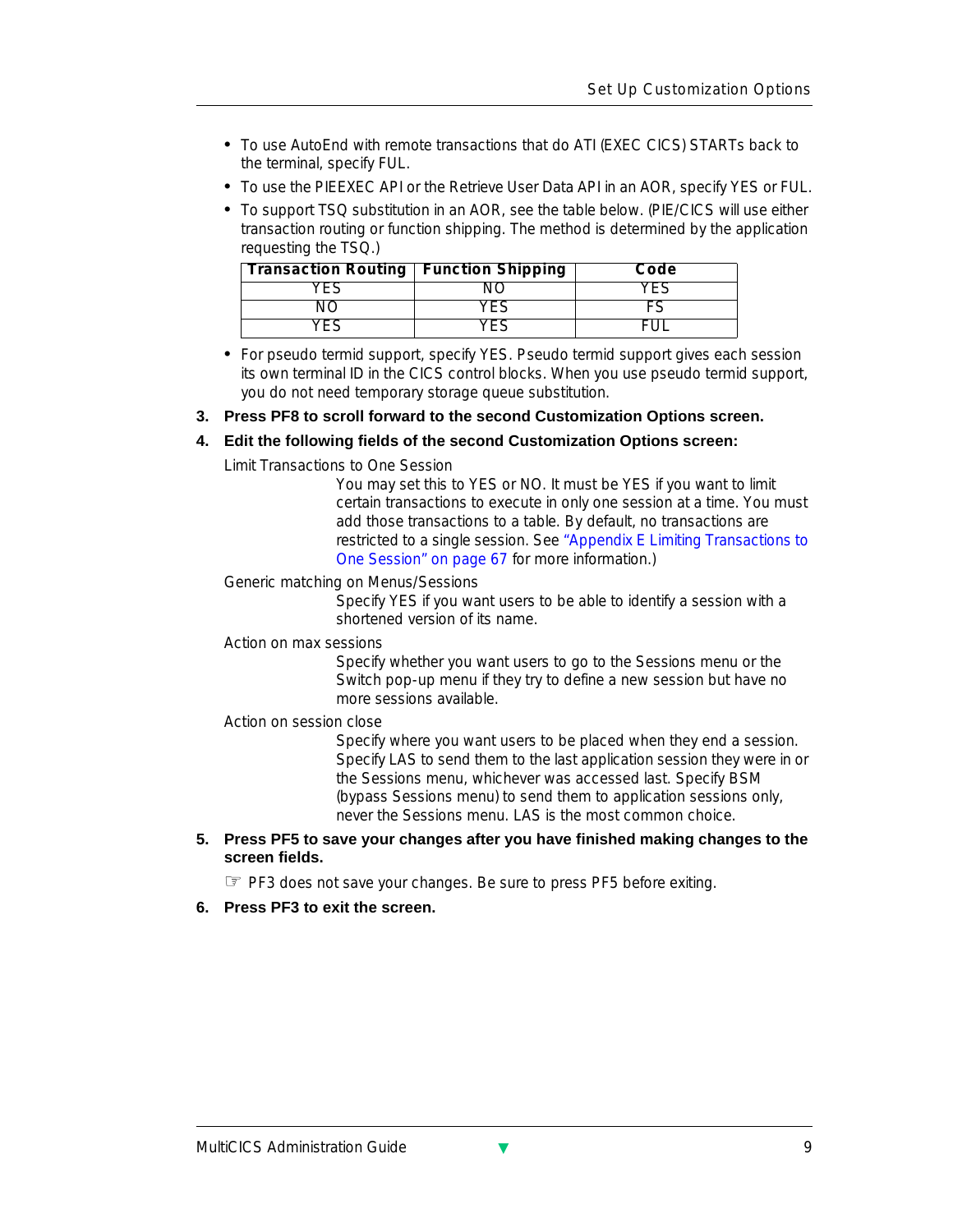# <span id="page-21-0"></span>**Step 4: Multiple System Support**

If you are running MRO/ISC or multiple stand-alone systems, you must specify how the PIE Repository is shared between regions. Refer to the *PIE/CICS Customization Guide*, "Chapter 8 Multiple CICS Regions" on page 101 for a description of the procedures to share the Repository between regions.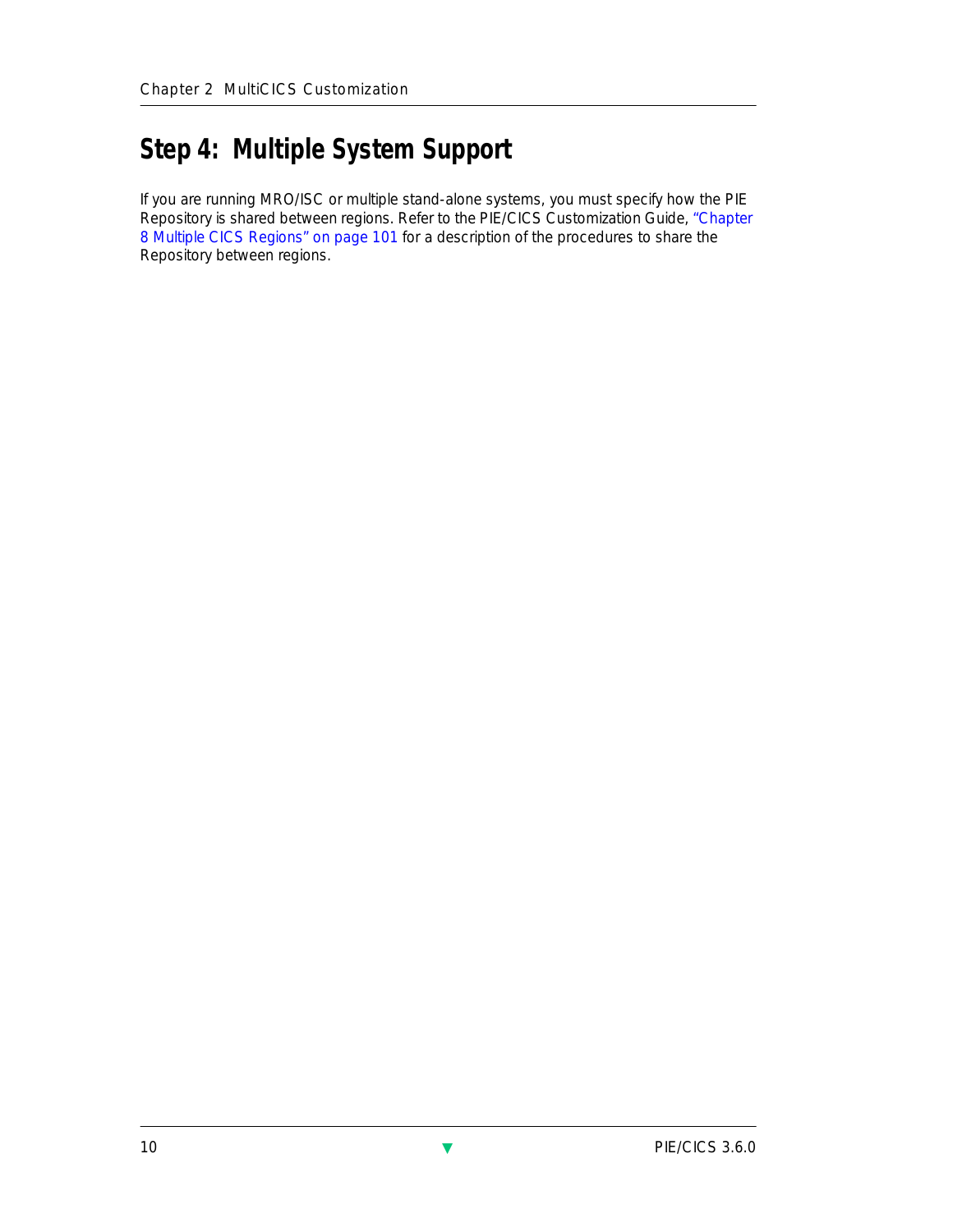### <span id="page-22-0"></span>**Step 5: Accessing Other VTAM Applications**

You can access other VTAM applications with MultiCICS using three PIE/CICS commands:

- **•** PASS
- **•** TSWITCH
- **•** ACCESS (NetGate users only)

PASS and TSWITCH use CLSDST PASS to the target region. NetGate uses a virtual terminal, like a VTAM session manager.

All three commands require some CICS and VTAM customization before you can use them. See " Customizing Transfer Commands" on page 113 of the *Customization Guide*, for procedures.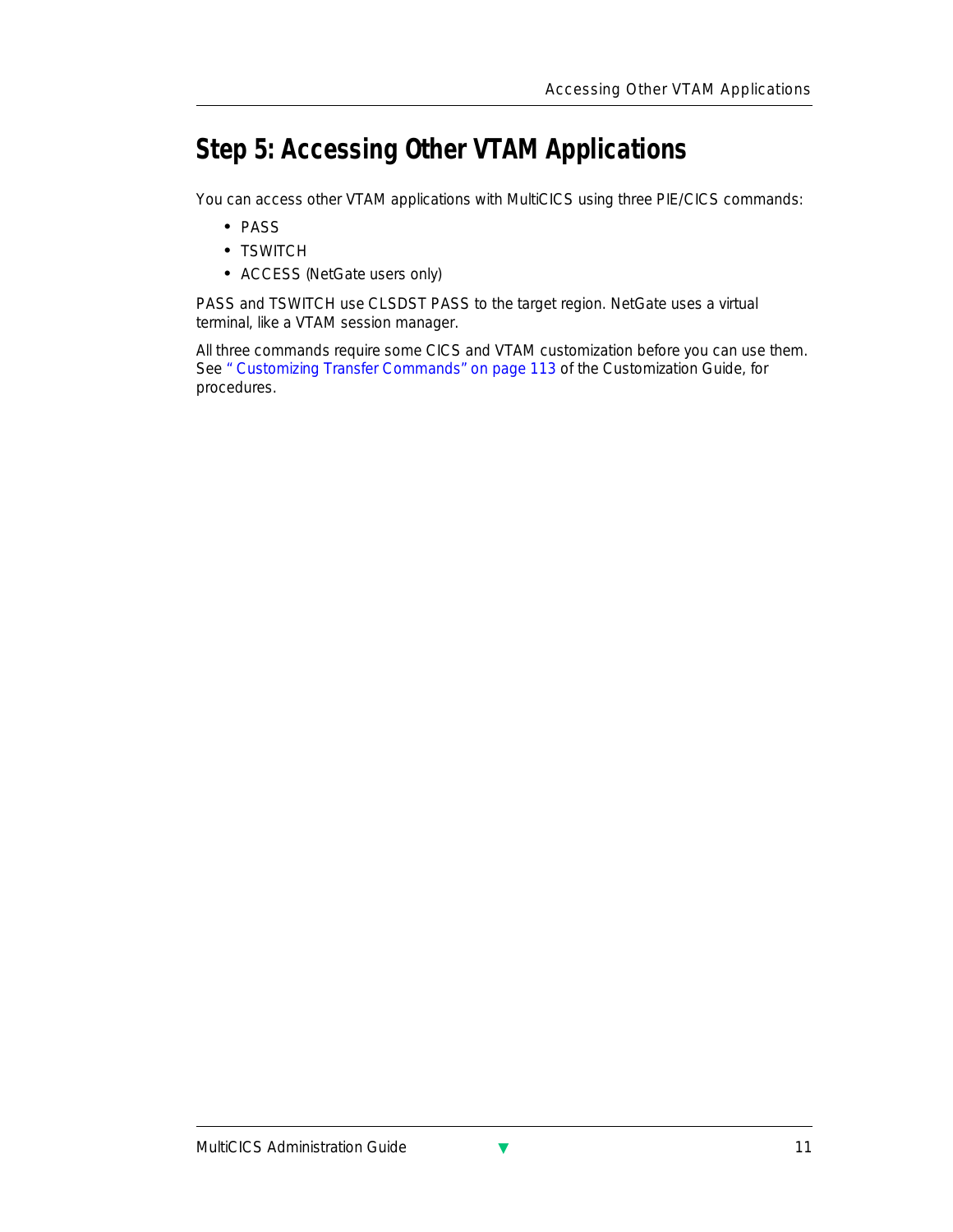### <span id="page-23-0"></span>**Step 6: Compatibility With Other Software Products**

Some software products require customization, either to themselves or PIE/CICS before they can run under PIE/CICS. See "Appendix C Software Compatibility" on page 169 of the *Customization Guide* for requirements.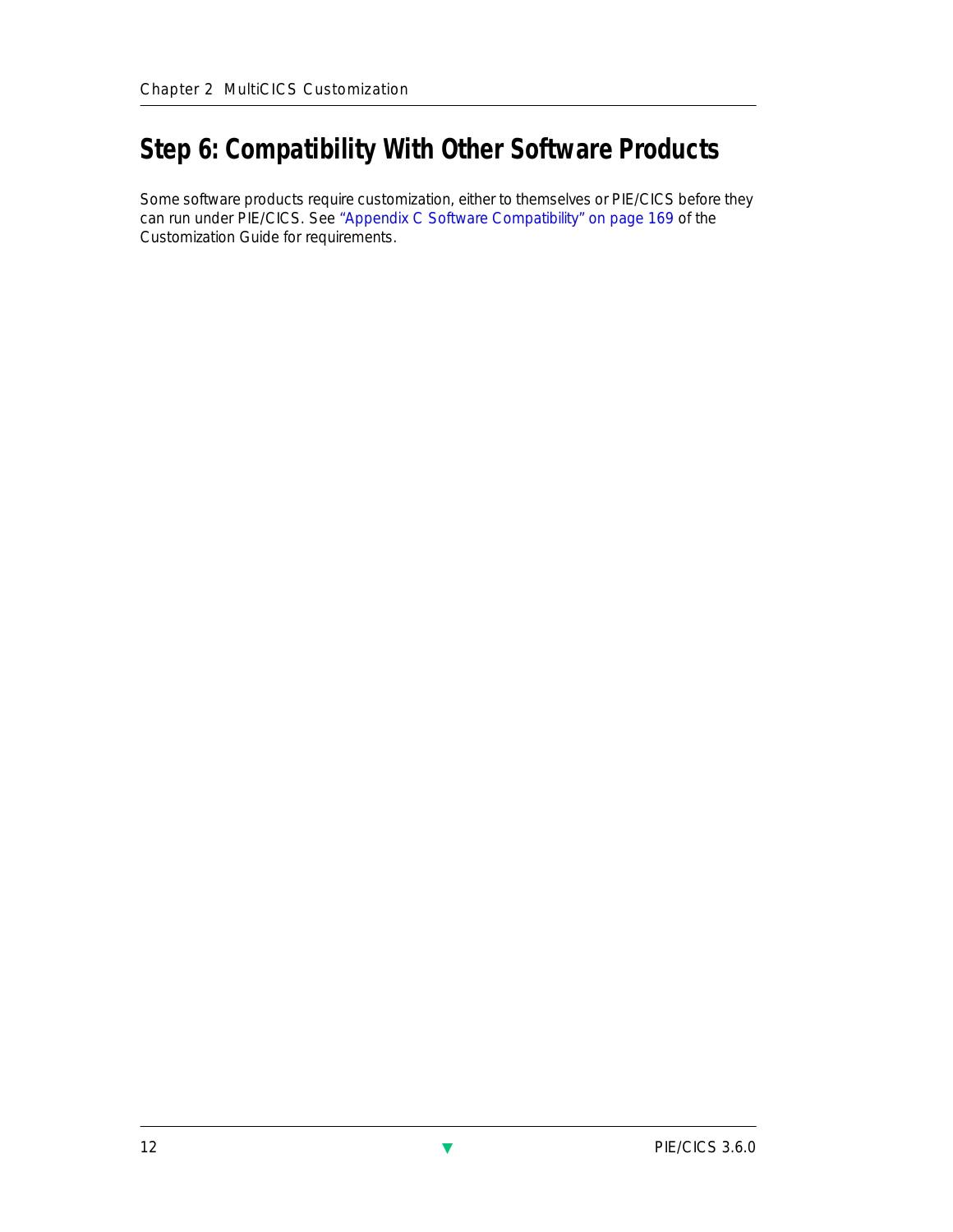# <span id="page-24-0"></span>**Step 7: Edit the User Directory**

The User Directory determines which users can sign on to PIE/CICS. It also determines PIE/CICS characteristics for those users, such as their profiles and how many sessions they can have open at once.

It is important to edit the User Directory as soon as possible after installing PIE/CICS. The directory shipped authorizes all users as system administrators. You should limit that authority to appropriate users only.

☞ Be careful making changes to the User Directory. If you delete all valid entries, no one will be able to access PIE/CICS—not even a system administrator—or if you delete all administrator entries, no one will be able to change the User Directory. In either case, you must reload the User Directory from a backup Repository.

### **1. Select option 3, USER, from the System Administrator menu to access the User Directory.**

The following screen is an example of the PIE Generic Users Directory.

| PIE Generic Users Directory --------------------------------- (C) TSC, Inc 1995 |                            |                          |            |          |          |             |                     |
|---------------------------------------------------------------------------------|----------------------------|--------------------------|------------|----------|----------|-------------|---------------------|
|                                                                                 | Command $\Rightarrow$      |                          |            |          |          |             | $Scroll ==\gt$ DATA |
|                                                                                 |                            | Userid Terminal Password |            | Groupid. | MenuName | Profile.    | Updated.            |
|                                                                                 | (MODEL)                    | (MODEL)                  | (MODEL)    |          | PIFMMAIN | <b>USER</b> | 03/17/99            |
|                                                                                 | $\star$                    | $^\star$                 | $^{\star}$ |          | PIFMADM  | ACCOUNT     | 03/17/99            |
|                                                                                 | $\star$                    | $\star$                  | $\star$    |          | PIFMMAIN | <b>USER</b> | 01/27/99            |
|                                                                                 | $*$ * $\vdash$ N $\cap$ ** |                          |            |          |          |             |                     |

### **2. Tab to the MODEL entry and press PF2 to see the Detail screen.**

The MODEL entry specifies the defaults for other entries that have blank fields. For example, if you have a user entry with a blank Groupid field, PIE/CICS uses the Groupid value from the MODEL entry for this user.

Change the fields as you like. See " User Directory" on page 52 of the *PIE/CICS Customization Guide* for information on this screen.

One of the fields requests the name of a profile. You will create these later in the customization procedure. At this point, you can create profile names and write them down for future reference or you can return to this screen and fill in the Profile field after you have created the profiles.

The Help desk ID field is also worth special notice. This field accepts a user ID mask. Anyone with a matching ID can view the screen of a user logged on with an entry using that value. Since the field in the MODEL entry often affects a large number of users, consider carefully what you enter in this field. If you leave the field blank, only system administrators and the group administrators for this group will be able authorized. See " Restricting Access to VIEW" on page 117 of the *Operations and Administration Guide*, for information on other ways to grant or limit view authority.

The Maximum Sessions, Security Classes, and Allow Session Cancel fields all apply particularly to MultiCICS. The Maximum Sessions field determines the maximum number of sessions this user can have defined at one time. The Security Classes field determines which PIE Environment command the user is authorized to execute. Leave it blank to authorize all commands or see the *PIE/CICS Command Reference* for security classes. The Allow Session Cancel field determines whether users can end sessions that contain active applications. That includes issuing the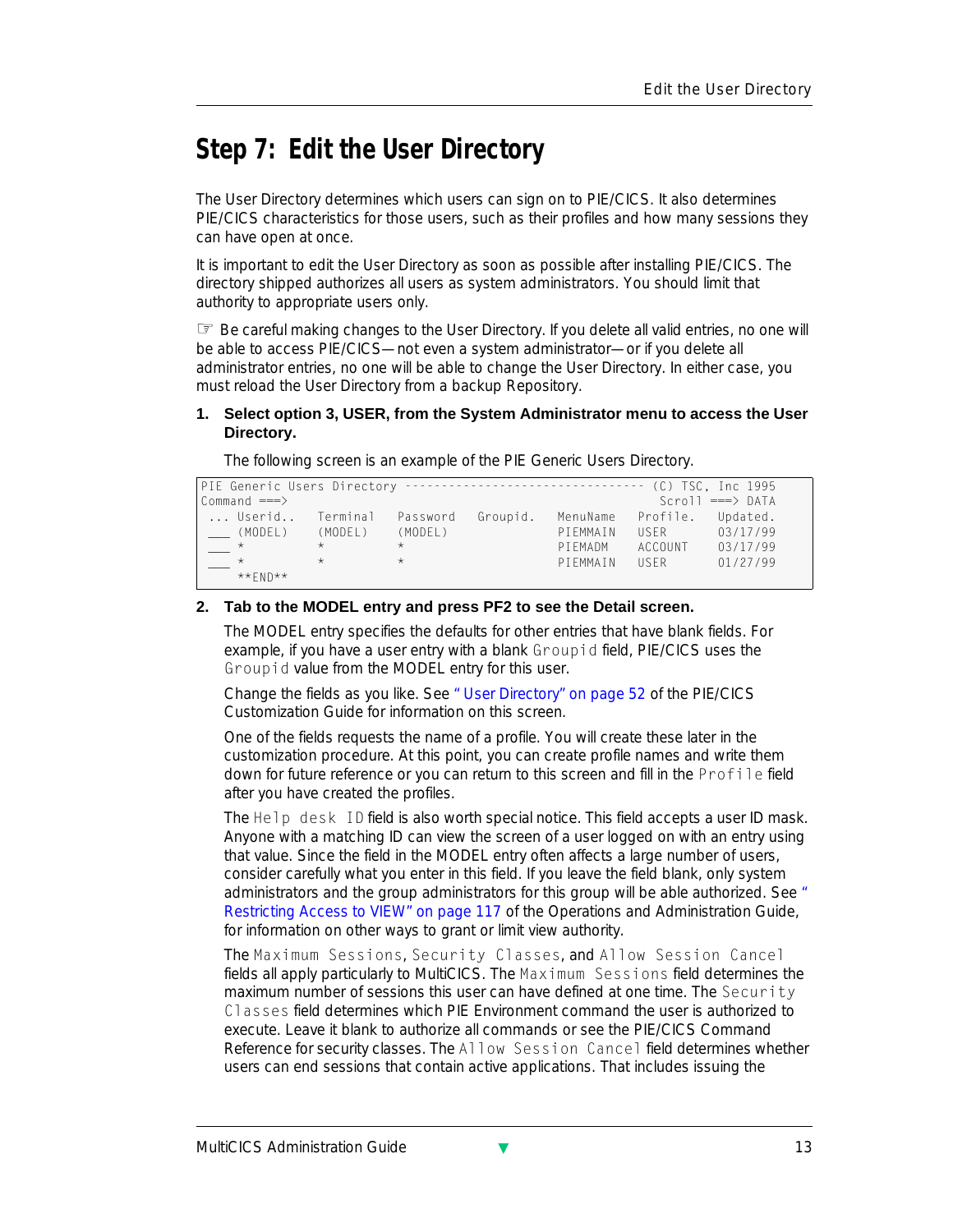CANCEL, CLOSE, and EXIT SIGNOFF and LOGOFF commands. If Allow Session Cancel is NO, the user will be requested to end the application normally before closing the session.

When you are finished, press PF3 to exit the detail screen. You can enter SAVE on the command line to save your changes at this point, if you like.

### **3. If your PIE/CICS system is new, you must limit system administrator authority.**

Tab down to the first \* entry. (This is the system administrator entry.) Type your user ID in the Userid field.

With the cursor still in this entry, press PF2 to access the detail screen. Change fields as you like. However, the System Admin field must specify Y.

When you are finished, press PF3 to exit the detail screen.

If you want to authorize more system administrators, place the cursor in the command field of the entry you just modified, type R, and press ENTER. Now you have two identical entries. Modify this entry the same way you modified the first.

Continue with this procedure until you have created all the system administrator entries you need.

### **4. Modify your user entries.**

The remaining \* entry (there should be only one now) authorizes all users to access PIE/CICS as standard users, without administrative authority.

Place the cursor on this entry and press PF2 to see the Detail screen. Change fields as you like. We recommend that you leave the Userid field on this entry an asterisk, so all users have access to PIE/CICS. When you are finished, press PF3 to exit the detail screen.

#### **5. If you want to set up user groups, place the cursor in the command field of the \* entry. Type** R **and press ENTER.**

Now you have two identical user entries. The first entry is the one to change. (The \* entry, being the most general, should always be last.) Enter a user ID mask in the Userid field, to indicate the users in this group. Press PF2 to access the detail screen and make changes as before. When you are finished, press PF3 to return to the primary screen.

Continue creating new entries until you have all the user groups you need.

☞ Often the only difference between one user group and another is the profile used. If that is the case with your user groups, you may not need to enter each user group in the User Directory. Instead, set up the PUXINIT exit to specify user profiles dynamically when the user logs on. For this to work, you must have user groups set up in your security system. See the *PIE/CICS Customization Guide*, " PUXINIT—Post Sign on Initialization" on page 149, for more information.

### **6. When you have finished making changes, press PF3 to save your changes and exit the screen.**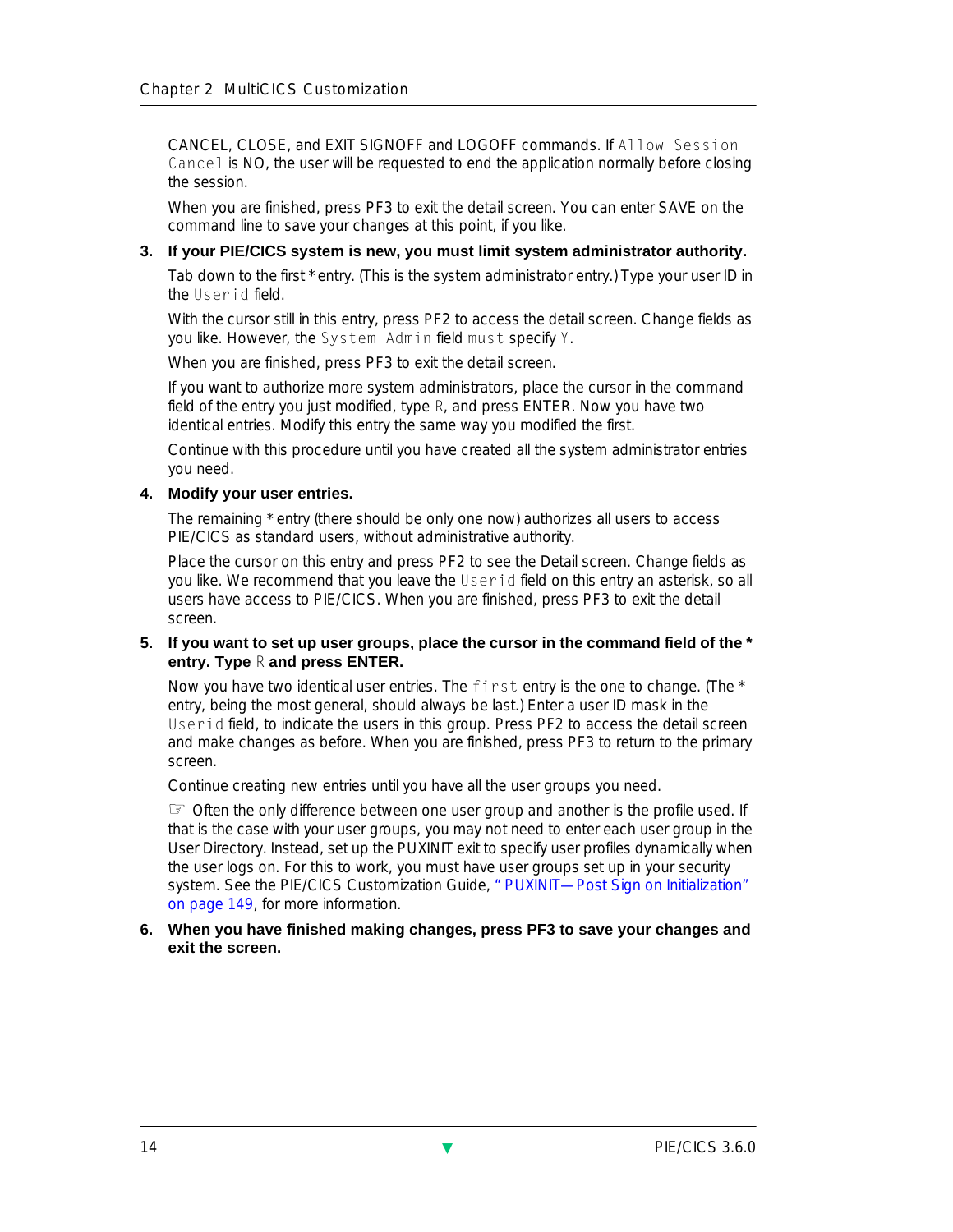### <span id="page-26-0"></span>**Step 8: Edit the Terminal Directory**

The Terminal Directory determines which terminals can sign on to PIE/CICS. It also determines PIE/CICS characteristics for those terminals, such as the logon panel displayed and whether users can log off CICS from this terminal.

The default values set in the Terminal Directory are often acceptable without any further required changes. The default values authorize all terminals to sign on to PIE/CICS with the default logon panel.

#### **1. To edit the Terminal Directory, access the Terminal Directory Utility. Select option 2, TERMINAL, from the System Administrator menu.**

You will receive the following screen:

PIE Generic Terminal Directory -------------------------------- (C) TSC, Inc 1995<br>Command ===> DATA  $Scroll ===$  DATA ... Terminal Userid.. Password Logon Logoff PIE Dial Opt SLM TRM RST Updated.<br>(MODEL) PIELMAIN USE YES NO FUL 03/37/99 PIELMAINUSE YES NO FUL 03/37/99<br>PIFIMAIN YES NO FUL NO FUL NO 01/27/99 YES NO FUL NO FUL NO 01/27/99 \*\*END\*\*

#### **2. Edit lines and fields as you like. There are no specific requirements for MultiCICS.**

Logon screens are assigned from the Terminal Directory. If you want different terminals to use different logon screens, create separate entries for these terminal groups and specify a logon screen name in the Logon field. You will create and edit logon screens later in the customization procedure. You might want to make a note of the screen names you used here.

If you edit these entries, be sure to see " Directory Entries" on page 45 of the *PIE/CICS Customization Guide* for information about entry order. Also, refer to " Terminal Directory" on page 46, for information about entry fields.

- ☞ Be careful making any changes to the Terminal Directory. If you delete all valid entries, no one will be able to access PIE/CICS—not even a system administrator. You will have to reload the Terminal Directory from a backup Repository.
- **3. When you have finished making changes, press PF3 to save your changes and exit the screen.**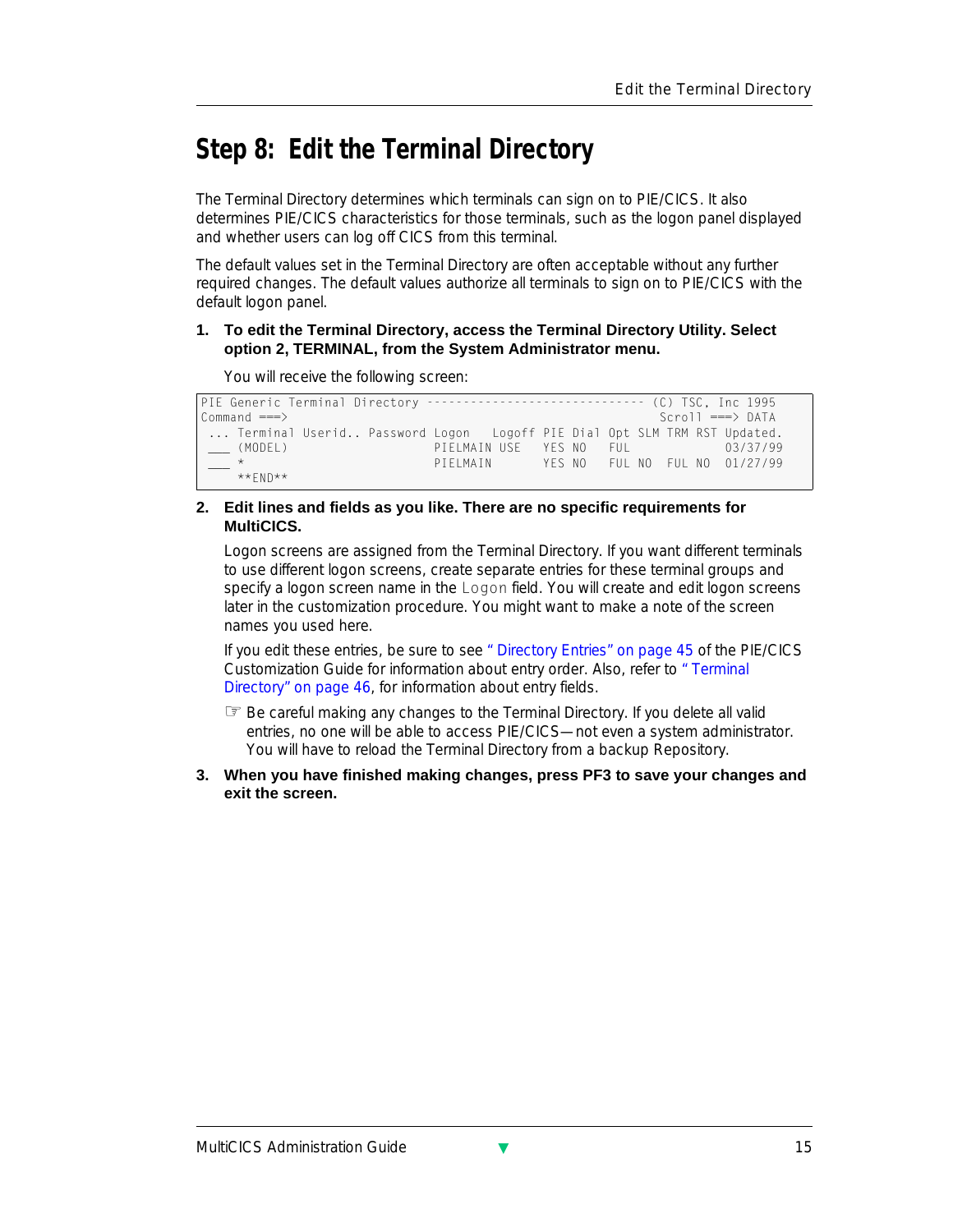# <span id="page-27-0"></span>**Step 9: Set Up Profiles**

In this step you will set up your user profiles. Profiles customize the user's working environment. They define:

- **•** Users' initial session configuration
- **•** Default application for new sessions
- **•** what happens when users first log on
- **•** Final PIE/CICS command
- **•** Default PF keys

As you perform the procedures below, see "Chapter 3 Profiles" on page 29 of the *PIE/CICS Customization Guide* for more information on profiles, the profile utility, and profile fields.

#### **1. Access the Profile Utility. Select option 8, PROFILE, from the System Administrator menu.**

The following figure shows an example of the Profile List.



**2. We recommend that you begin by creating one profile as a model for others. The Profile Utility does not have a model entry like the Terminal and User Directories. However, you can create a "model" profile and copy it to create other profiles.** 

If your system new, it is best to keep your profile simple. When you have tested it, you can come back and add improvements.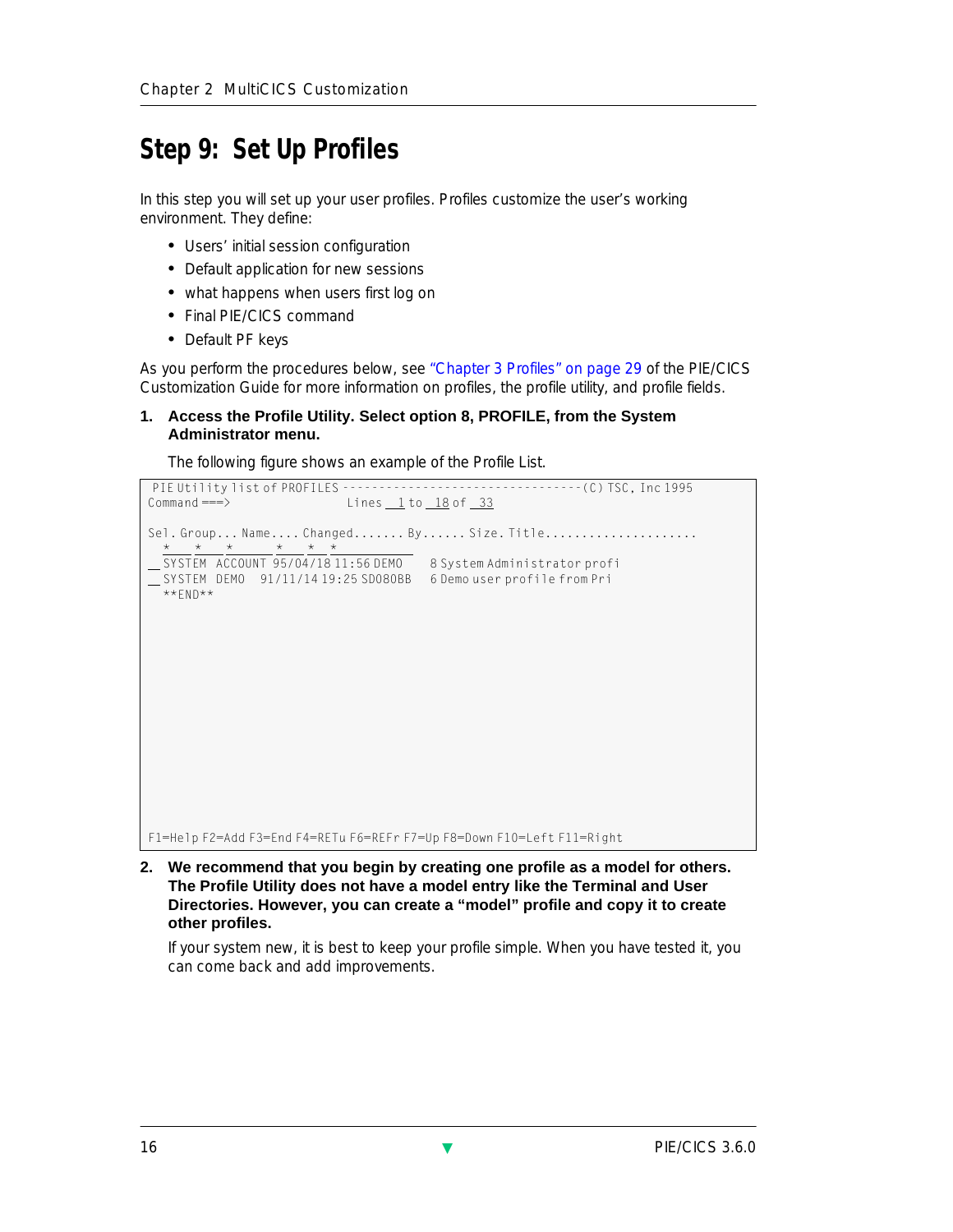PIE Profile (SYSTEM.TECH) ----------------------------------- (C) TSC, Inc 1987 Option ===> Update History: 1 Terminal - Specify Terminal Characteristics Name: SYSADMN 2 Defaults - Specify defaults for PIE (reserved) Term: PIE10002 3 Keys - Specify Global PIE keys Date: 09/03/96 4 Sessions – Specify Sessions Configuration Time: 9:34:50 PIE profile group ===> SYSTEM PIE profile name ===> TECH PIE profile title ===> System Maintenance Default Application  $==$ > menu Initial PIE command ===> sessions Final PIE command ===> exit Administrator ===> SYSADMN Terminal ===> \* Auditor ===> \* Terminal ===> \* Generic forms, ?, % and \* characters are accepted above. PF: 1 HELp 3 END 4 RETUrn 5 SAVe 6 RETRieve 9 DELete

To create a new profile with defaults only press PF2. You will receive the Profile Utility's main screen.

#### **3. If this profile is for a user group, type a name in the** PIE profile group **field.**

Type the profile name in the PIE profile name field. In ["Step 7: Edit the User](#page-24-0)  [Directory," on page 13](#page-24-0), you may have established profile names by assigning them to user entries. If so, be sure to save your profiles with the names you used there.

Type a description of the profile in the PIE profile title field. This description will be displayed with the profile name in the Profile List screen.

#### **4. Specify values for the following fields.**

Default Application

The default application will be executed when a session is opened but no application is specified to run in it. Typically, a menu is specified in this field. If you leave it blank, the SYSTEM command will be executed and the user will get the CICS blank screen.

☞ This field expects a PIE Application command. If you want to execute a PIE Environment command, prefix it with EC.

The Default Application will be used whenever you create a session without execution text. If the Default Application field is blank then the SYSTEM command will be executed, causing that session to enter into native CICS (blank screen).

### Initial PIE command

The initial PIE command is executed when the user signs on to PIE/CICS. If this field is blank or is coded incorrectly, it defaults to OPEN 1. If you want the user to see the Sessions menu, type SESSIONS. You can specify the OPEN command to open a session when the user signs on. For example, if you want the user to see the inventory application, you could type OPEN 1 here and later define session 1 to execute the inventory application.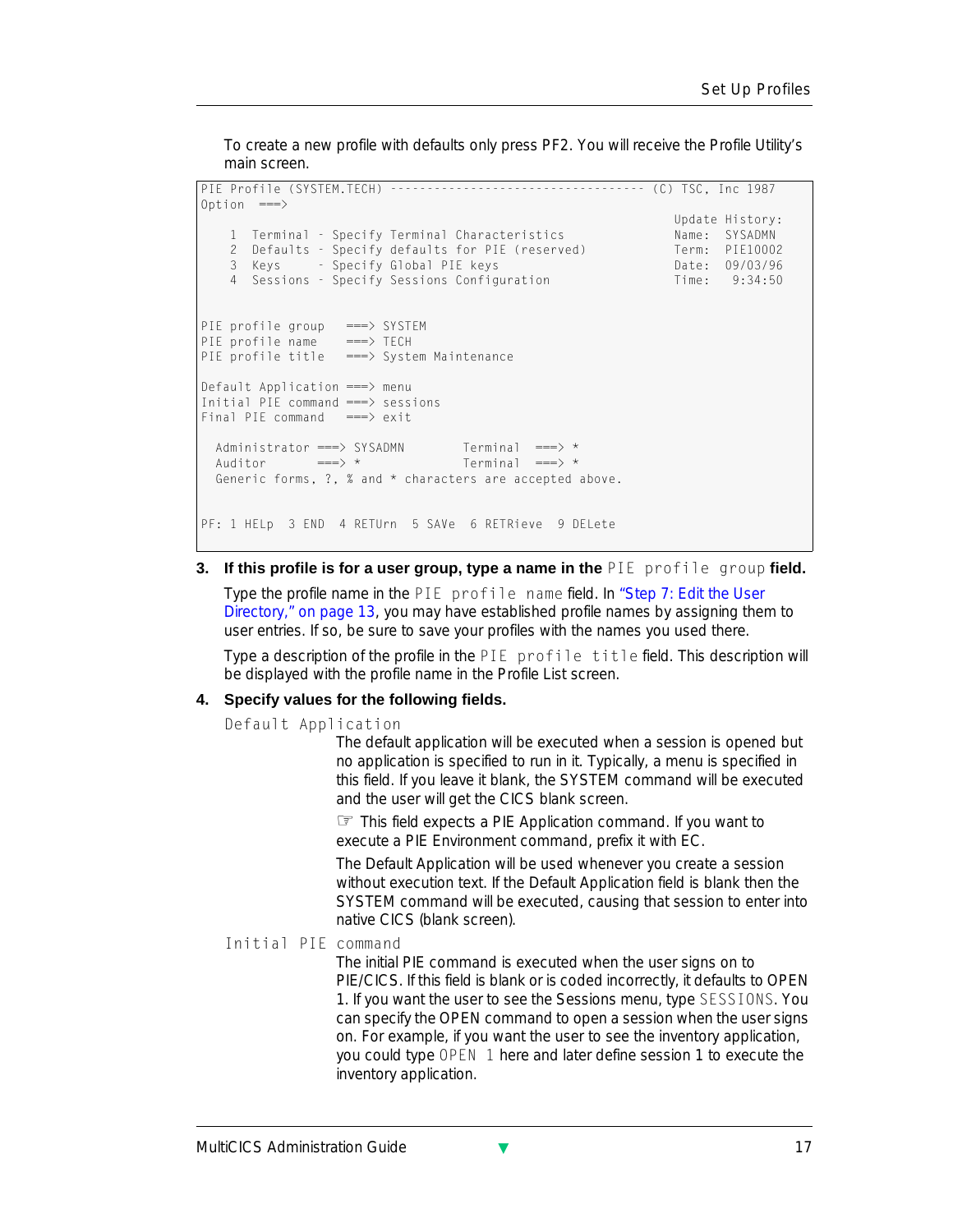Final PIE command

The final PIE command is executed when users end their last sessions. Typically, customers specify EXIT LOGOFF, to log users off PIE and CICS.

☞ We recommend that you leave the Administrator and Auditor fields with an asterisk (\*).

### **5. Press PF5 at any time to save your changes.**

#### **6. Enter** 1 **in the command line to access the Terminal screen.**

```
PIE Profile Terminal Characteristics----------------------------- (C) TSC, Inc 1995
Command ===>
Pie Escape String ==> == (1-5 char. start at 2nd position)
Command Delimiters ===> ; (Characters for command stacking)
Titles display \implies YES (Yes - display titles)
Message ID ===> NO (Yes - display message ID)
SYSTEM END Key ===> PF3 (PF01-PF24, PA01-PA03, CLEAR
SYSTEM END Key ===> PF15 (PF01-PF24, PA01-PA03, CLEAR)
Scroll Default ===> CURSOR (Page, Data, Half, Cursor are valid)
INSTRUCTIONS:
    Press ENTER key to update terminal options
    Enter END or RETURN command to update terminal options and exit
PF: 1 HELp 3 END 4 RETUrn 5 SAVe
```
**7. Change fields as you like. When you have finished, press PF3 to return to the Profile Utility main screen.**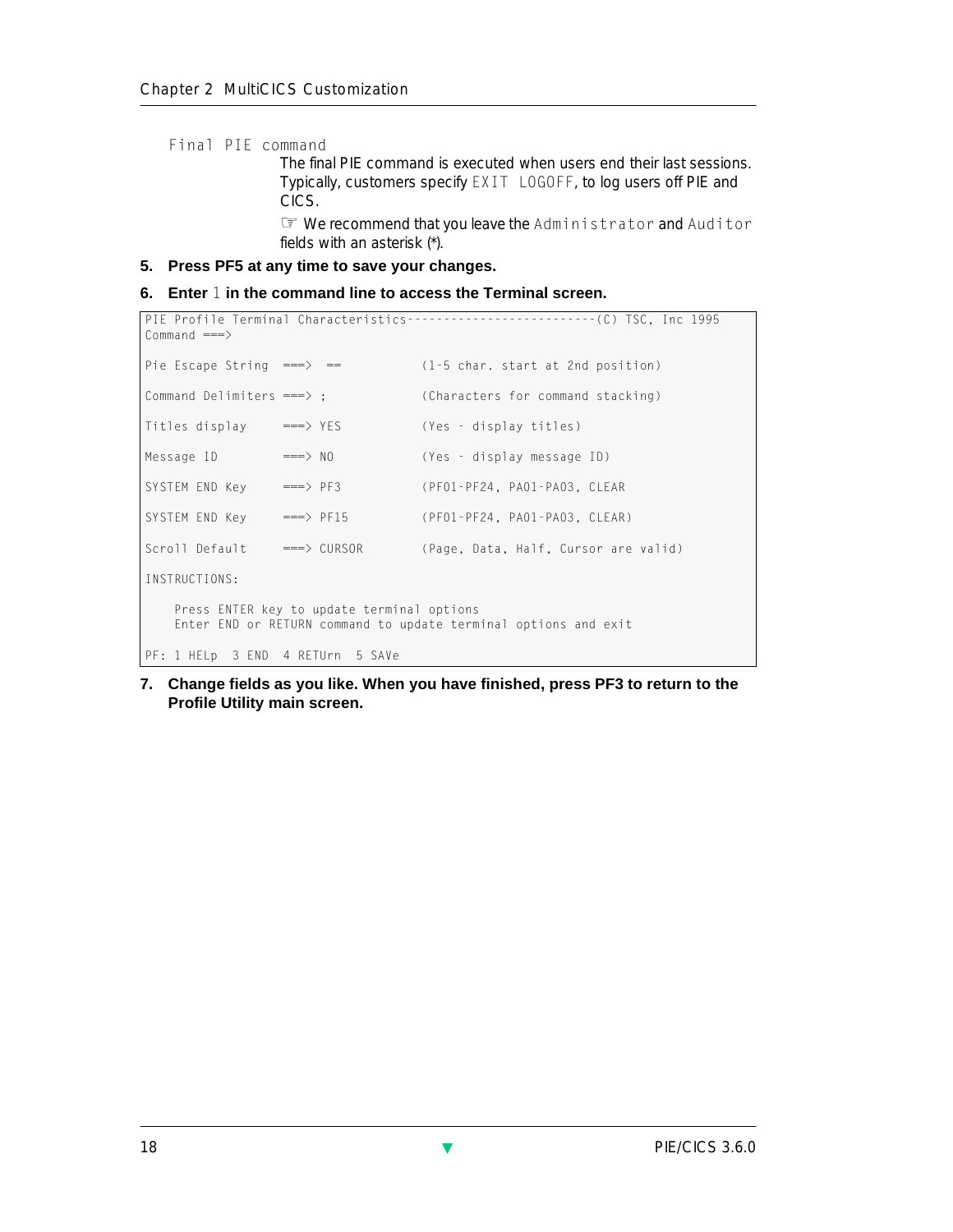```
PIE Profile Global PIE Keys ---------------------------------- (C) TSC, Inc 1995
Command ===> Keys ===> ON
PIE Key.. Command..............................................................
PF 1 ==PF 2 ===>
PF 3 ===>
PF 4 ==PF 5 ==PF 6 ==->PF 7 ===>
PF 8 ==PF 9 ==PF10 ===PF11 ==PF12 ===>
PA 1 ===> exit
PA 2 ===>
INSTRUCTIONS:
    Enter UP or DOWN Command to view alternate set of keys
    Enter END or RETURN Command to process changes and exit
PF: 1 Help 3 End 4 RETurn 5 SAVe 7 UP 8 DOWn
```
**8. Enter** 3 **in the command line to access the Keys screen.**

#### **9. Specify PIE global keys. See the** *PIE/CICS Command Reference* **for PIE/CICS commands.**

The keys you define here will override each session's application keys. You define new keys sparingly. Many customers specify only PF 13-24 as PIE global keys, leaving PF 1- 12 for applications. Press PF8 to access the second Keys screen and the higher PF keys.

We suggest that you define a key to execute SWITCH, SWITCH NEXT, or SWITCH PREV. When you assign these commands to PF keys, users can press a key to switch from one session to another. Please see [" Switching Between Sessions" on page 51](#page-62-3), or the SWITCH command, in the *PIE/CICS Command Reference*, for more information on this important command.

Do not use PA keys for switching. Data that is typed on the session screen but not entered with an AID key, will be lost if you switch with a PA key. This is a 3270 hardware limitation. When a PA1, PA2, or PA3 key is pressed, new screen data is not sent to CICS; so MultiCICS is unaware of this data and cannot save it.

You can set a key to toggle PIE global keys on and off. (The toggle key remains on when other keys are off.) To do so, type TOGGLE key for a PF or PA key, where key is the key assigned.

When you have finished, press PF3 to return to the Profile Utility main screen.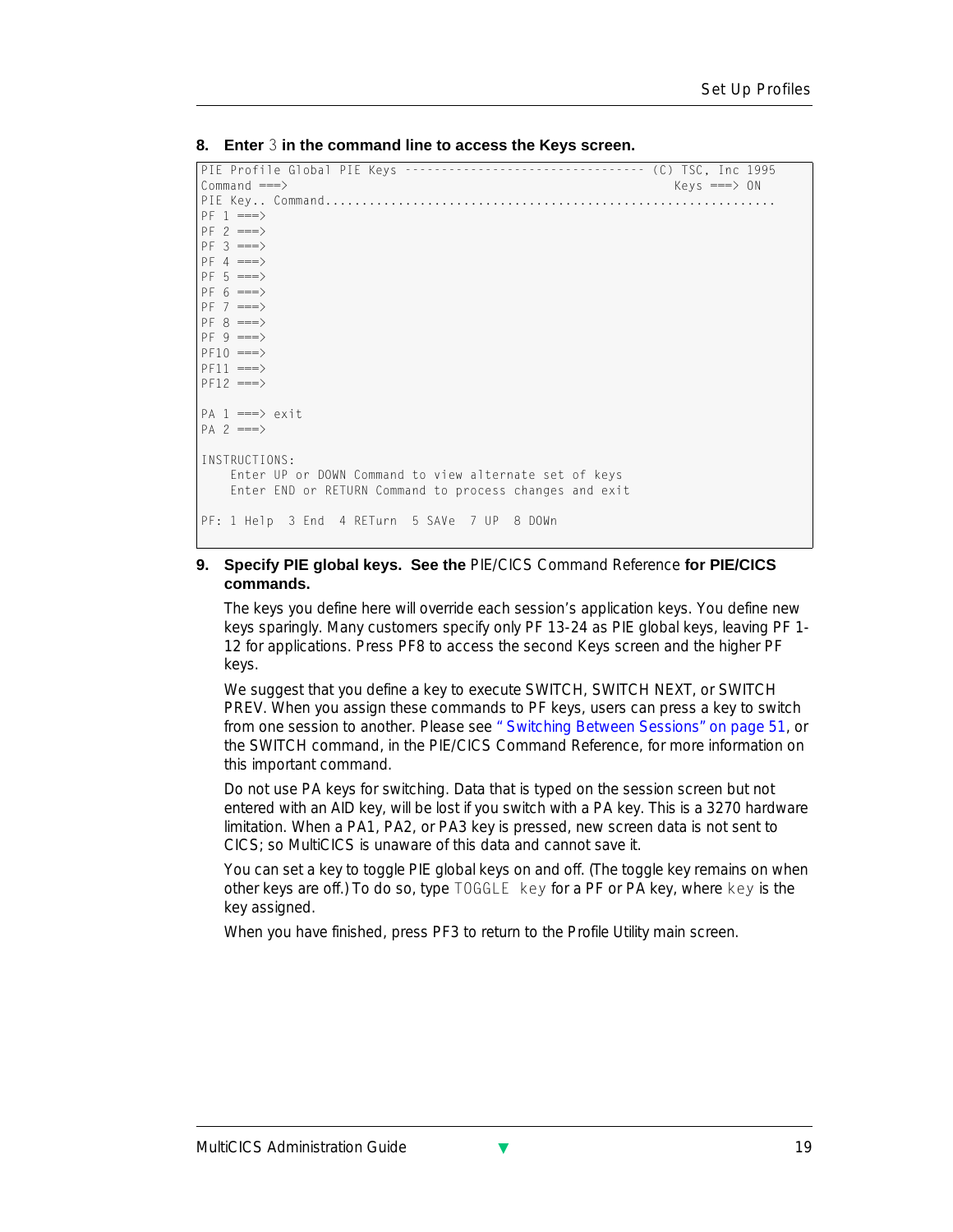**10. Enter** 4 **in the command line to access the Sessions screen.** 

```
PIE Profile Sessions Configuration -------------------------- (C) TSC, Inc 1987
Commoned ===> Name.... Title..................................... Hide
 1 Name ===> ADMINSTR - System Administration Functions &ZLname -
Execute \equiv -\rangle menu piemadm (&arg)
 2 Name ===> SYSTEM - System Management Functions &ZLname -
Execute ==> menu piemsys (&arg
 3 Name ===> CICS - Native &ZSYSID facilities &ZLname -
Execute \equiv -\rangle system prompt
 4 Name ===> NOTEPAD - My private Notepad &ZLname -
Execute ===> edit &ZUSER
 5 Name ===> USERS - List/View active &ZSYSID users &ZLname -
y = -2 list users
 6 Name ===> SIGNMSG - Display My signon messages &Zlname -
Execute ==> browse pie.signmsg
PF: 1 Help 3 End 4 RETurn 7 UP 8 DOWn
```
#### **11. Use this screen to pre-define user sessions. Each screen defines six sessions. Use PF7 and PF8 to switch from one screen to another. (You can use PF7 to switch from the first screen to the last screen.)**

Assign a short name in the Name field. The user can specify this name with the SWITCH command or escape string to switch to the session.

Type a description in the Title field. This description will display on the Sessions menu.

The Hide field determines whether the session is accessible with the SWITCH NEXT and SWITCH PREVIOUS commands. If you specify Hide=Y, those commands will skip the session.

In the Execute field, type a command string to execute when the session opens. You can specify transactions and PIE/CICS commands to execute scripts, menus, utilities, etc., ["Chapter 3 Session Execution String" on page 23](#page-34-2) provides detailed information on coding the Execute field.

- ☞Sessions defined here remain inactive until the user switches to them—that is, an application you define here is not executed until the user switches to its corresponding session. Merely defining a session does not put load on your system.
- **12. When you have finished, press PF3 to return to the Profile Utility main screen.**
- **13. Press PF3 from the main screen to save your changes and exit to the Profile List.**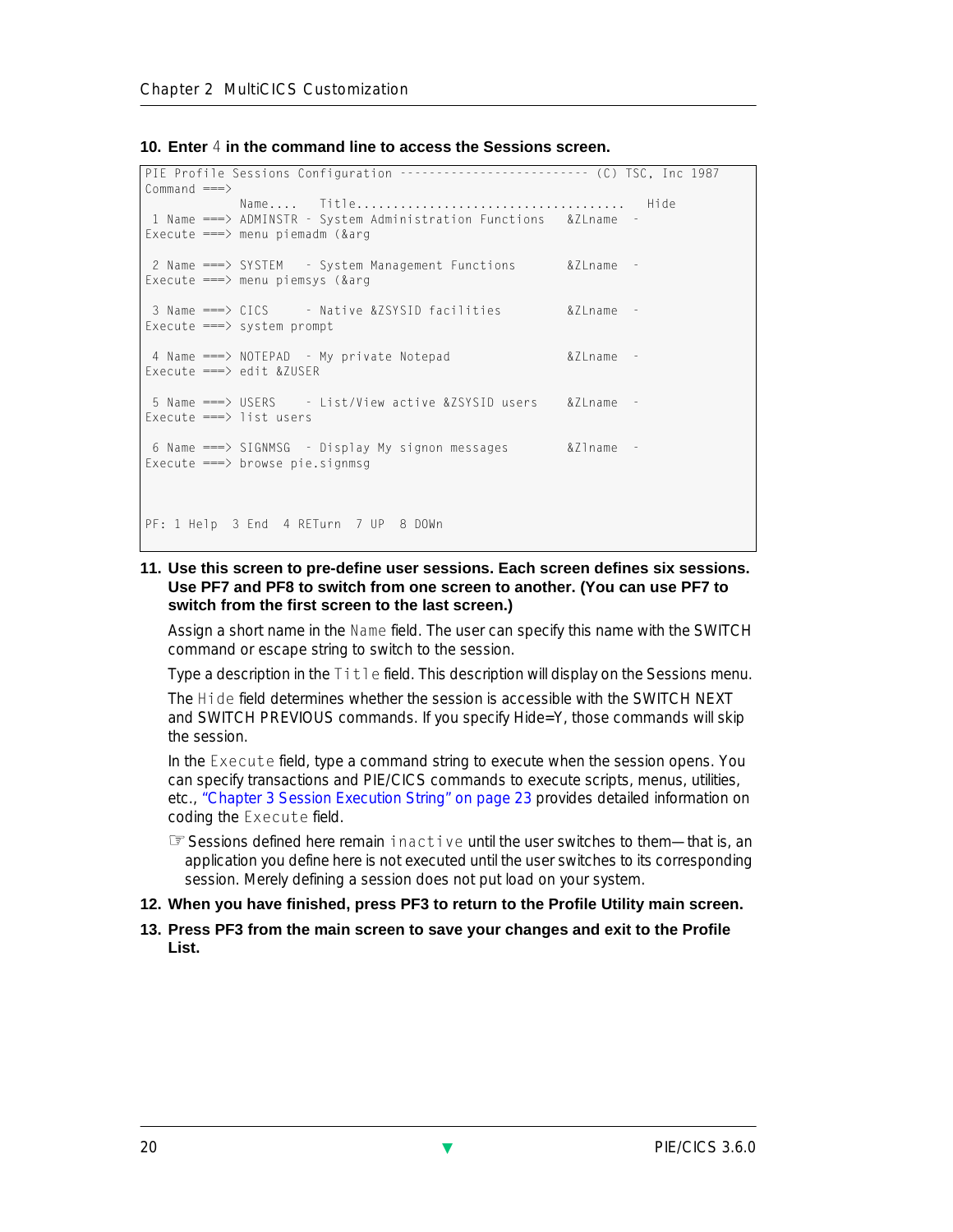**14. If you have more profiles to create, move the cursor to the command field of your new "model" profile. Enter** C **and supply the new profile name. This will create a copy of the selected profile. Edit it, following the instructions above.**

If this is a new system, we recommend that you create one profile for now. When you have tested the system, you can come back and create the remaining profiles needed.

- **15. When you have finished creating and editing profiles, press PF3 from the Profile List screen to exit the Profile Utility.**
- **16. If you did not specify profile names in the User Directory entries, go back and do so now. See** ["Step 9: Set Up Profiles," on page 16](#page-27-0)**, for directions.**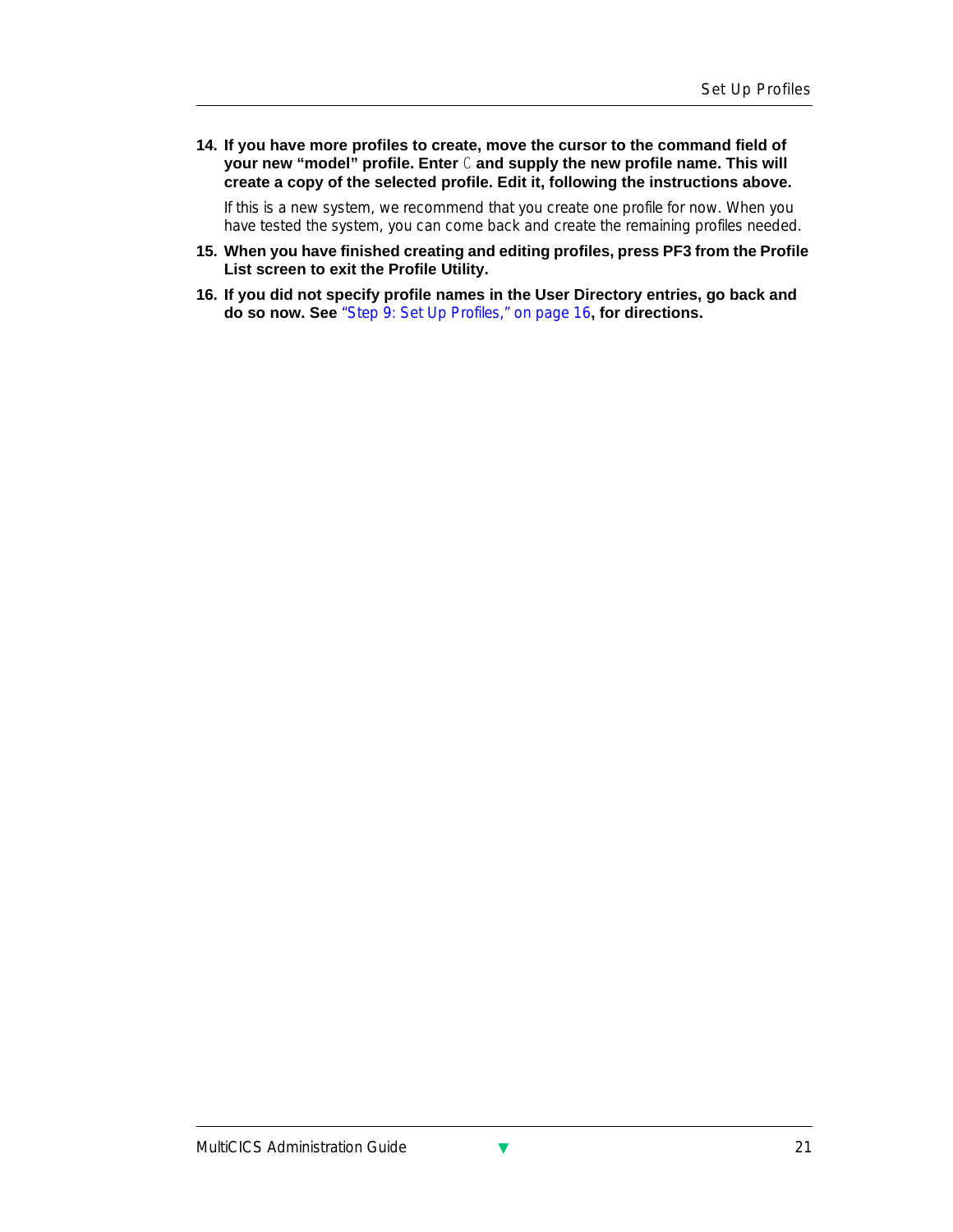### <span id="page-33-0"></span>**Step 10: Set Up the Logon Director**

MultiCICS has no specific requirements for Logon Director operation. We recommend that users sign on manually at the Logon Director screen (unless they are accessing CICS by way of a VTAM session manager or menu system).

See "Chapter 2 Logon Director" on page 3 of the *PIE/CICS Customization Guide* for more information about the Logon Director and its options.

You may want to customize the default logon screen or create different logon screens for different terminals.

- **1. Access the Logon Panel utility.**
- **2. Select option 4, LOGON, from the System Administrator menu.**

See " Customizing the Logon Director Screen" on page 18 of the *PIE/CICS Customization Guide* for instructions on this utility.

☞If you assigned those screens already in the Terminal Directory, be sure to save your new screens with their assigned names.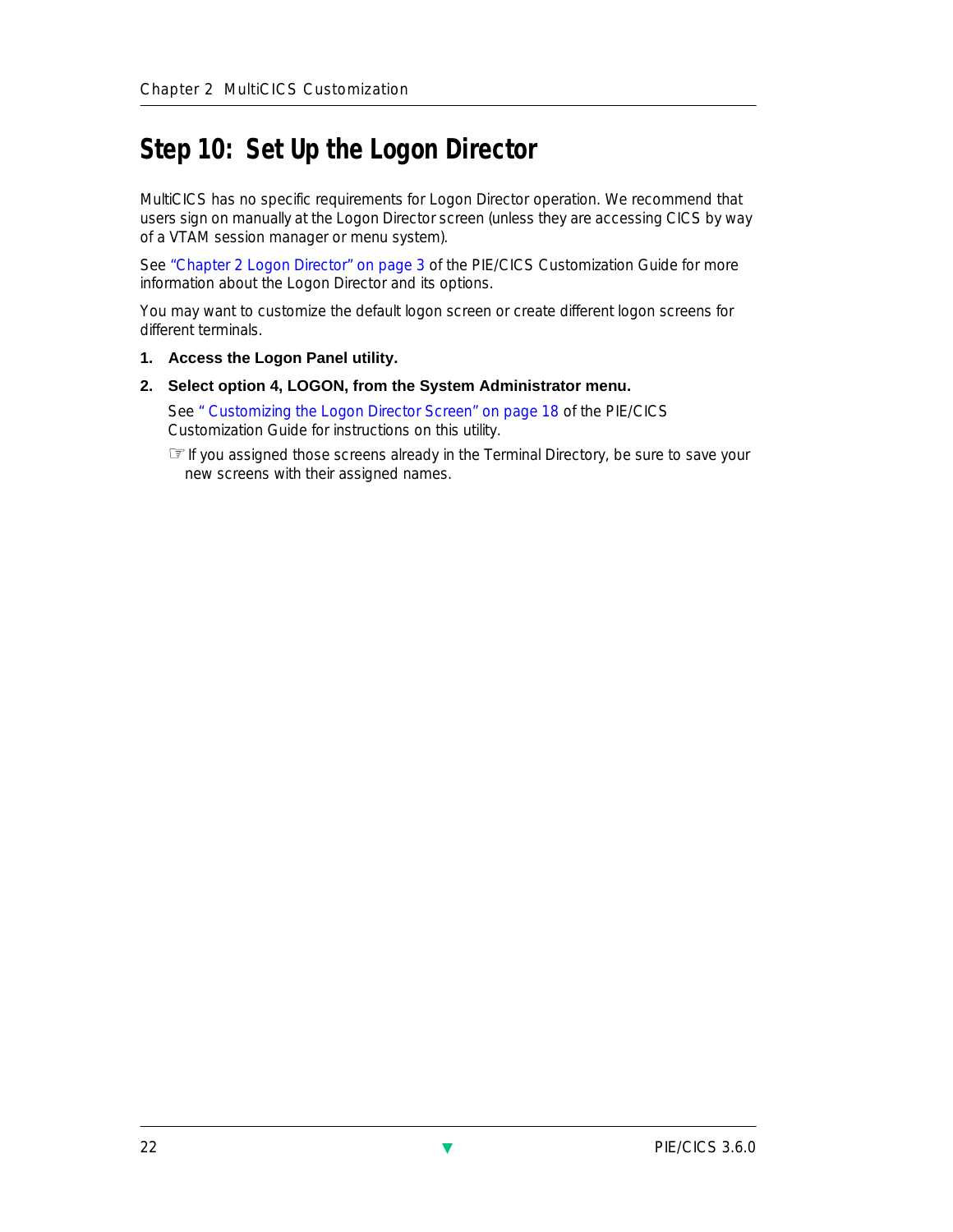# <span id="page-34-2"></span><span id="page-34-0"></span>**Chapter 3 Session Execution String**

In the figure shown below, the Sessions Configuration menu of the Profile Utility defines the applications that run in MultiCICS sessions. ["Chapter 2 MultiCICS Customization" on page 5](#page-16-1) introduced the Profile Sessions screen. This chapter describes how to use the Sessions Configuration menu to define the applications that run in MultiCICS sessions.

```
PIE Profile Sessions Configuration -------------------------- (C) TSC. Inc 1987
Command ===>
            Name.... Title..................................... Hide
 1 Name ===> ADMINSTR - System Administration Functions &ZLname -
Execute ==> menu piemadm (&arg
 2 Name ===> SYSTEM - System Management Functions &ZLname -
Execute ===> menu piemsys (&arg
 3 Name ===> CICS - Native &ZSYSID facilities &ZLname -
Execute \implies system prompt 4 Name ===> NOTEPAD - My private Notepad &ZLname -
Execute ===> edit &ZUSER
 5 Name ===> USERS - List/View active &ZSYSID users &ZLname -
Execute ==> list users
 6 Name ===> SIGNMSG - Display My signon messages &Zlname -
Execute ==> browse pie.signmsg
PF: 1 Help 3 End 4 RETurn 7 UP 8 DOWn
```
### <span id="page-34-1"></span>**PIE Commands**

The Execute field of the Profile Sessions screen specifies the command that executes automatically when a session is initially opened. When a user opens the session, the execution string is passed to PIEEXEC, which executes it. Because PIEEXEC gets control first, it can set up the environment as you would like. For example, it can set up AutoEnd; it can clear the screen before a transaction begins; it can parse out stacked commands; and so forth.

Usually, you begin an execution string with a PIE Application command. A few commands are used frequently, such as CMD, TRAN, PASS, TSWITCH, and ACCESS.

In this section, we will explain the common Application commands and what they are used for. Note that these commands are discussed more extensively in the *PIE/CICS Command Reference*.

☞TRAN is used by default if you code a CICS transaction in the Execute field without specifying a PIE Application command.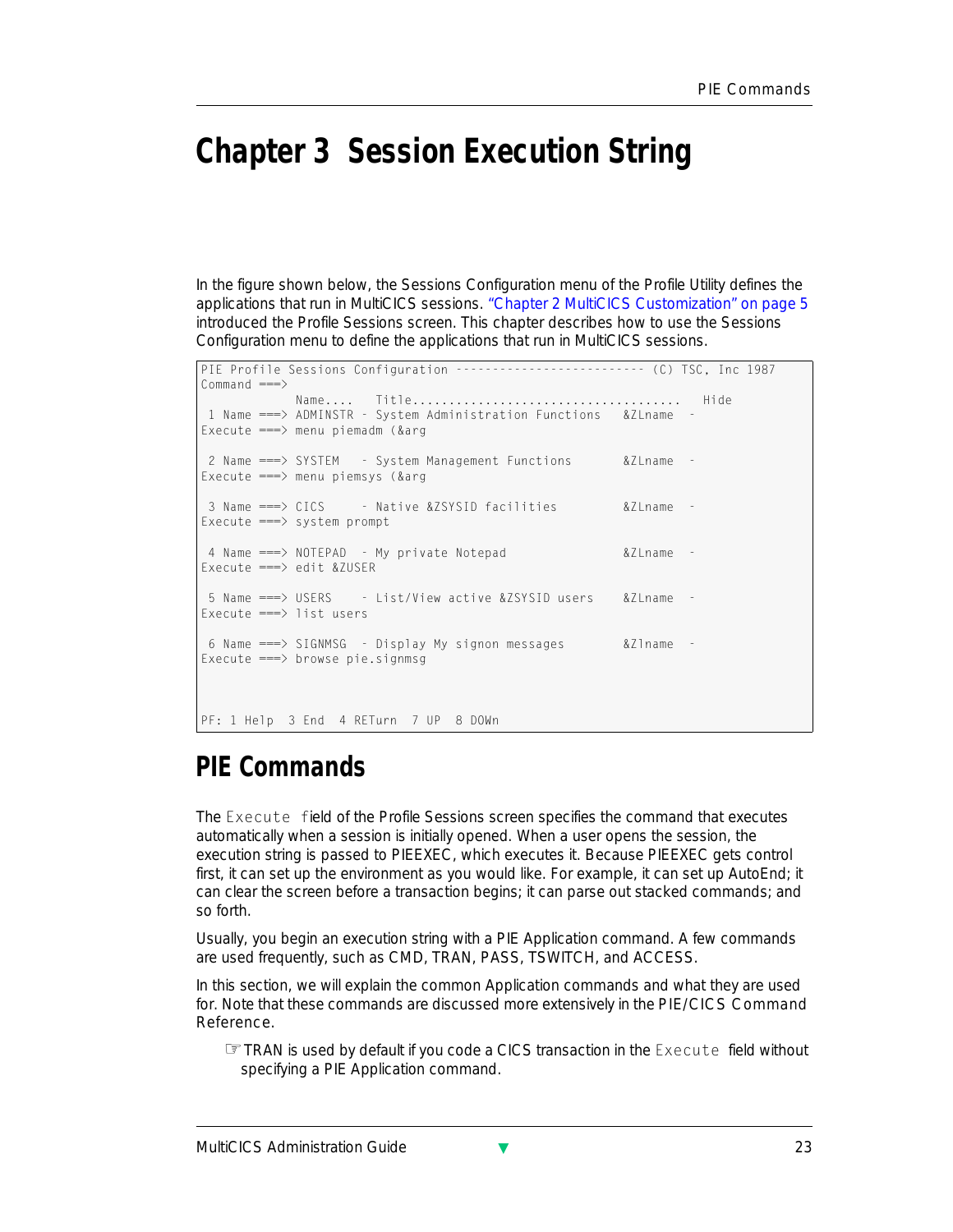## <span id="page-35-0"></span>**CMD and TRAN**

You can use either CMD or TRAN before any CICS transaction. The difference between them is that TRAN clears the screen and writes the transaction string on the screen before the transaction is executed. CMD does not; it simply executes the transaction and relies on the transaction to do the required screen clearing.

How do you choose between them? Most transactions clear the screen before they execute, and there is no reason to do it twice. So, for most transactions, CMD is the preferred choice. However, some older transactions do not clear the screen (CRTE, for example). For these transactions, use TRAN to clear the menu from the screen before invoking the transaction.

### <span id="page-35-1"></span>**MENU**

MENU displays a selected PIE/CICS menu; either a dynamic menu or one of the standard menus shipped with the product.

### <span id="page-35-2"></span>**BROWSE and EDIT**

Use BROWSE and EDIT to access a text file. For example, use BROWSE to view a help text member.

### <span id="page-35-3"></span>**SYSTEM (CICS blank screen)**

Use SYSTEM to give the user access to the CICS blank screen.

### <span id="page-35-4"></span>**PASS, TSWITCH, and ACCESS**

Use PASS, TSWITCH, and (NetGate) ACCESS when you want to execute a program in another VTAM application. These commands are discussed in "Chapter 9 VTAM Applications" on page 109 of the *Customization Guide*.

### <span id="page-35-5"></span>**PROMPT**

Use PROMPT to send a line of text to the user.

When the user presses an AID key, the text can be sent to CICS. Use this to allow the user to modify the execution string. For example:

```
PROMPT CEMT I TERM()
```
will display

CEMT I TERM()

The user can fill in the terminal ID:

CEMT I TERM(M4A4)

and press ENTER to execute the command.

You can also use PROMPT to send a simple message to the user. To do so, you execute the PROMPT command with Confirm End (see [" AutoEnd" on page 25](#page-36-0)). For example, you could send a message to the user before you execute a transaction. You code the following: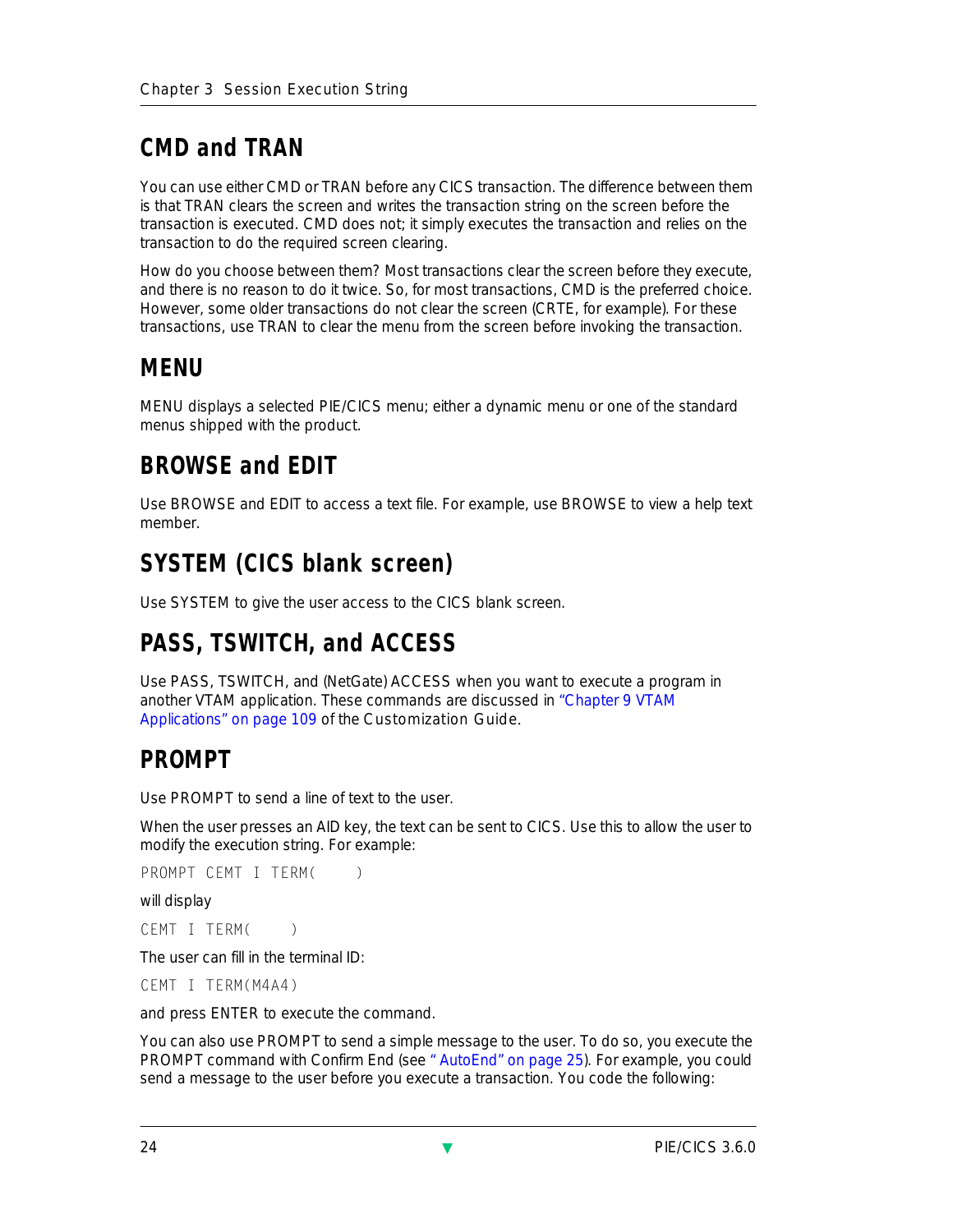CE PROMPT Use the I option to inquire, the P option to print.;CMD ABCD

Before MultiCICS executes the ABCD transaction, it sends the user the message:

Use the I option to inquire, the P option to print.

Here the user can make no response, except to press an AID key. Then MultiCICS will execute transaction ABCD.

### **AutoEnd**

AutoEnd returns control back one level when an application ends. For example, suppose you start a session from the Sessions menu, and that session executes your payroll application. When you end the payroll application, AutoEnd returns control to the Sessions menu. With AutoEnd, you don't get the CICS blank screen. You get a session or the Sessions menu instead.

AutoEnd suppresses the final send from the application if that send does not pseudo-converse. So it eliminates blank screens sent by applications when they end. For example, it suppresses the STATUS: SESSION ENDED message sent by CEMT. This streamlines application execution and reduces network traffic.

AutoEnd uses the following logic:

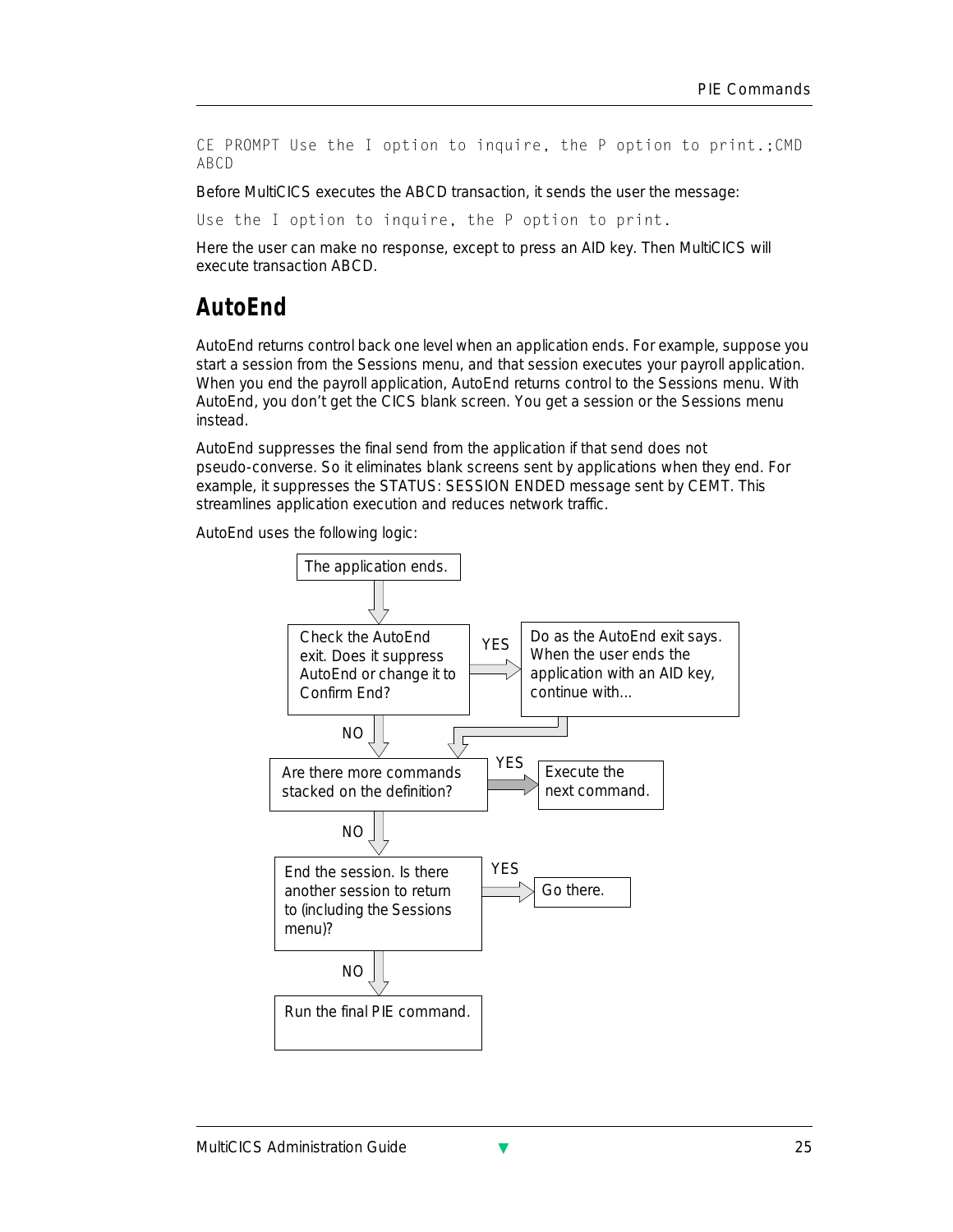### **When AutoEnd Works and When It Doesn't**

AutoEnd works for conversational, pseudo-conversational, and non-conversational transactions with the following restrictions.

- **•** It works for transactions that pseudo-converse using EXEC CICS RETURN TRANSID(). It does not work for those that pseudo-converse using the next tranid on the screen or in the screen buffer. PIE/CICS will not be able to detect the next tranid and will interrupt the application.
- **•** Some transactions do a final send that is not pseudo-conversational, but is important to the user. AutoEnd is not appropriate for these applications because it will suppress the display. You may use Confirm End in these cases. Confirm End will autoend the application when the user presses an AID key.

AutoEnd is suppressed under the following conditions:

- **•** The transaction is still pseudo-conversing using EXEC CICS RETURN TRANSID().
- **•** System mode is active.
- **•** The terminal is in BMS paging mode.
- **•** An ATI started task is pending.

If AutoEnd is active when an application abends, AutoEnd will be changed to Confirm End so that the user can read the final message sent by the application.

☞You can change AutoEnd behavior using the AutoEnd exit. See " PCSSPAEE— AutoEnd Exit" on page 136 of the *PIE/CICS Customization Guide*.

### **Specifying AutoEnd**

AutoEnd is automatic for all PIE/CICS processing. All PIE menus, utilities, and commands (except SYSTEM and PROMPT) run under AutoEnd automatically. For all other applications, you must specify AutoEnd explicitly. Enter the AE state command at the beginning of the menu line execution string. For example, to specify AutoEnd for a CEMT transaction, specify the following:

AE CMD CEMT I TAS

AE must be placed before CMD, TRAN, or the transaction ID in the execution string. Otherwise, AE would not receive control before the command is issued and would have no way to return control to the menu. You can code other PIE state commands before AE.

As a rule of thumb, it is best to code AutoEnd for all non-PIE/CICS applications. Then, open the session and determine whether AutoEnd works properly with the application. If it does not, edit the execution string and remove AE. Users can return with a system end key. See " Native CICS: System Mode" on page 27 of the *Operation and Administration Guide*. If you like, you can add those applications to the AutoEnd exit and suppress AutoEnd for them automatically.

Confirm End is set the same way, except that you use the CE command. For example, to specify Confirm End for CEMT, specify the following:

CE CMD CEMT I TAS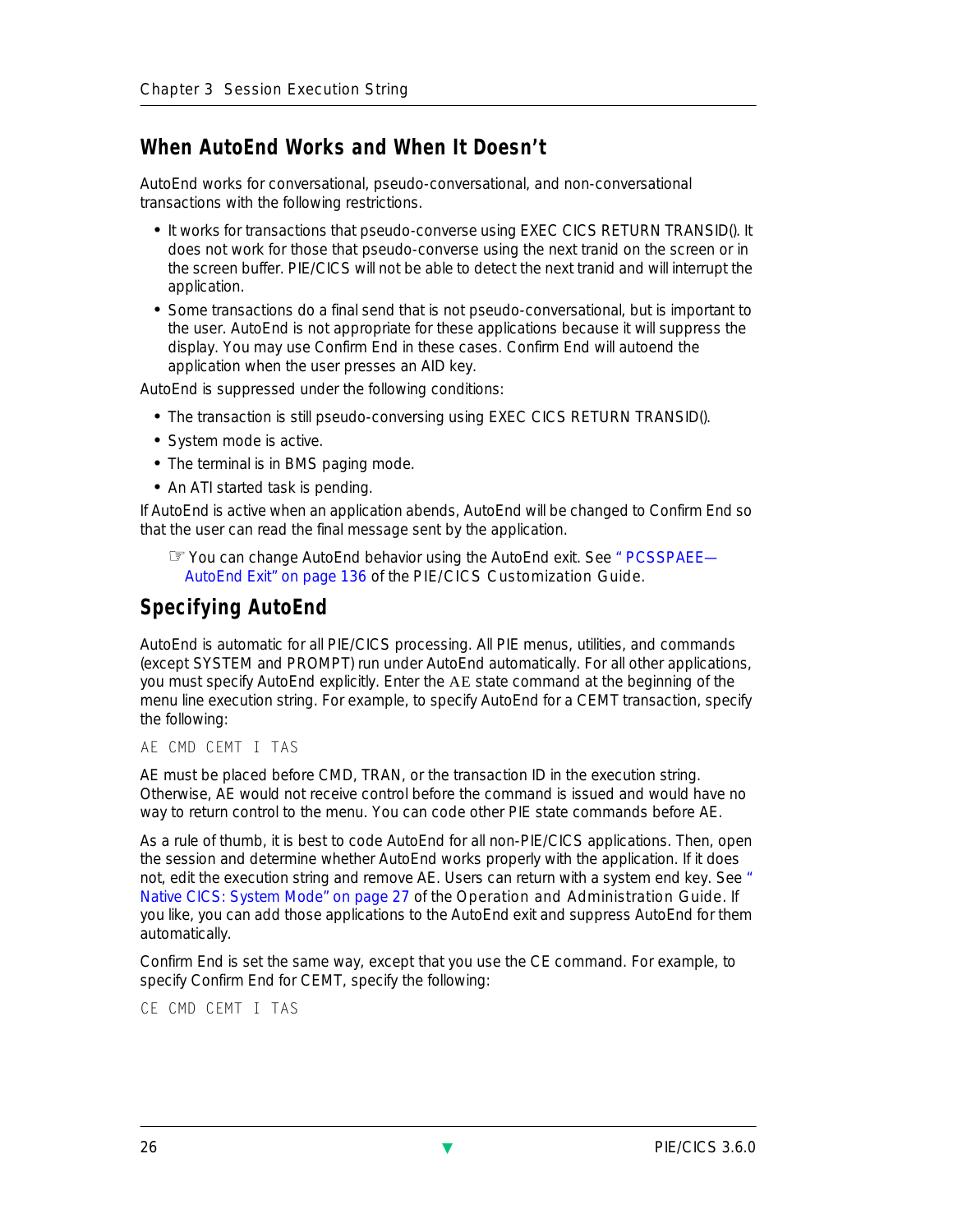# **Command Stacking**

You can stack commands in a session execution string, so that one command executes after the other. Separate commands with one of the command delimiters defined in the PIE profile being used when the menu is executed. (It is usually best to have a single delimiter common to all profiles.) The default delimiter is a semi-colon (;).

The delimiter is not required if the command has no parameters. For example, AE has no parameters and does not require a delimiter after it. CMD does have parameters, and you must code a delimiter after the CMD string, before the next command.

Let's have some examples. Suppose that you want a user to browse two news files in a row—one for global news, one for local news. You code the session Execute field as follows:

BROWSE PIEGNEWS;BROWSE PIELNEWS

When the user presses PF3 to end the first browse, the second one is executed automatically.

Stacked commands must be controlled by AutoEnd, either automatically or explicitly. The preceding Execute field is fine, because the BROWSE command is a PIE command, and it AutoEnds automatically. Suppose you wanted to execute two non-PIE commands, CEDA and CEMT, for example. You would code the Execute field as follows:

AE CMD CEDA;AE CMD CEMT

If the first transaction is non-conversational, the next transaction will be executed immediately. The user does not have to press a key to end the transaction. For example, the PIE command USERDATA is non-conversational. It accepts an argument from the user and places it in the &ZUDATA variable. The following execution string places the argument the user supplies in the &ZUDATA variable and the plays a script called SYSTEM.APACCNT, which requires that variable:

USERDATA &ARG;SCRIPT PLAY SYSTEM.APACCNT

☞Execution strings are limited to 66 characters. If your string is longer, see [" Executing](#page-40-0)  [Scripts and PIE/REXX Programs" on page 29](#page-40-0).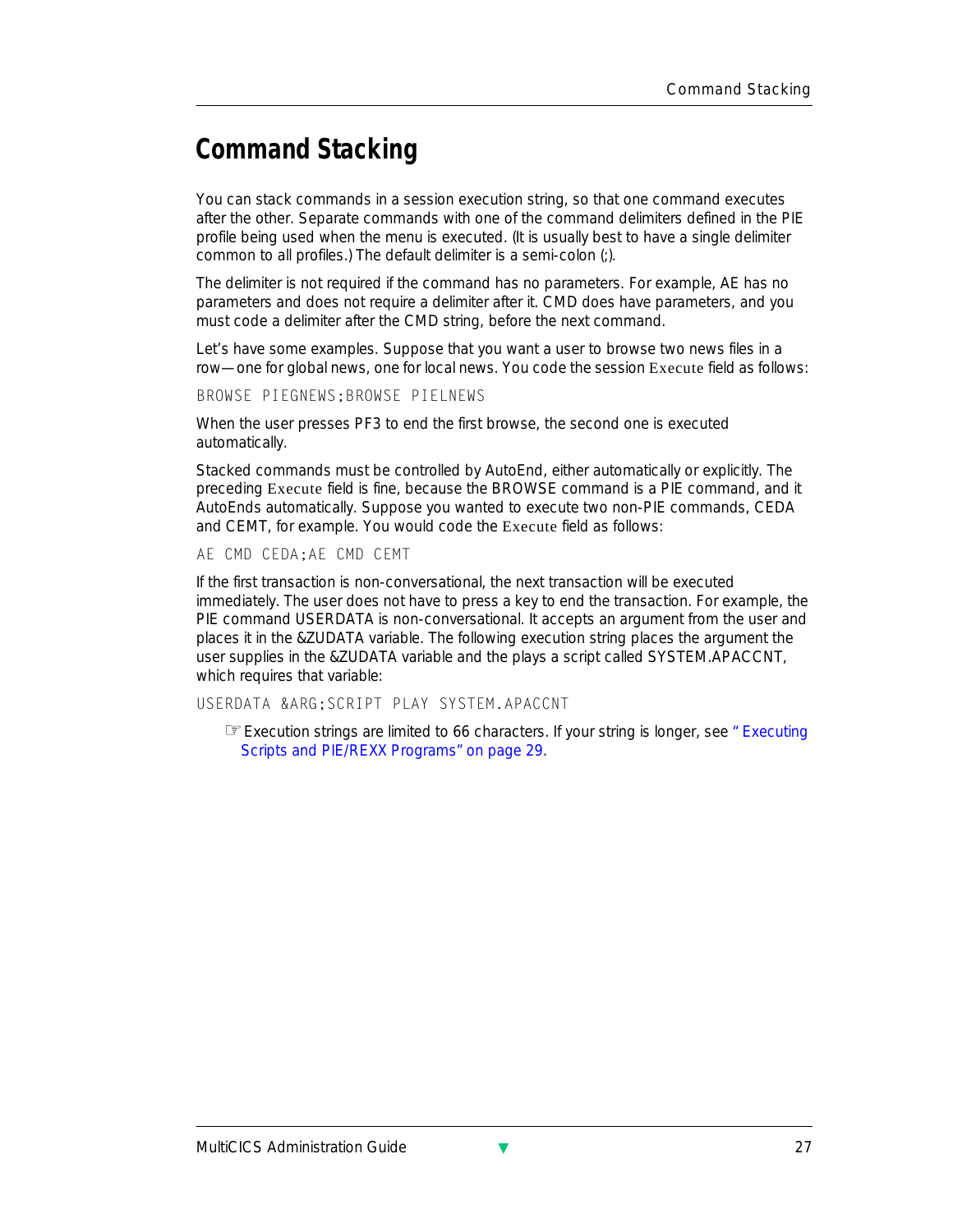# **Executing Transactions and Commands**

To execute a standard CICS application, you should use AutoEnd and the PIE Application command CMD. With this combination, you avoid useless messages both before and after the application. Users are returned to the menu when the application is ended.

To do so, specify the following in the Execute field:

AE CMD *transaction arguments*

For example:

AE CMD CEMT I TAS

AE CMD ORDR

### **Executing PIE Application Commands**

Executing PIE Application commands from MultiCICS is simple. Simply code the command in the Execute field. For example:

LIST USERS

AutoEnd is automatic for PIE commands, so you need not specify it. The execution string is sent directly to the PIE command processor, so you need not begin the string with an escape string or PEXE.

It does not happen often, but you may need to execute a PIE Environment command in a Session Execute field. If you do, prefix the command with EC. For example, code the following to change your run-time profile from a line on the Sessions menu:

EC PROFILE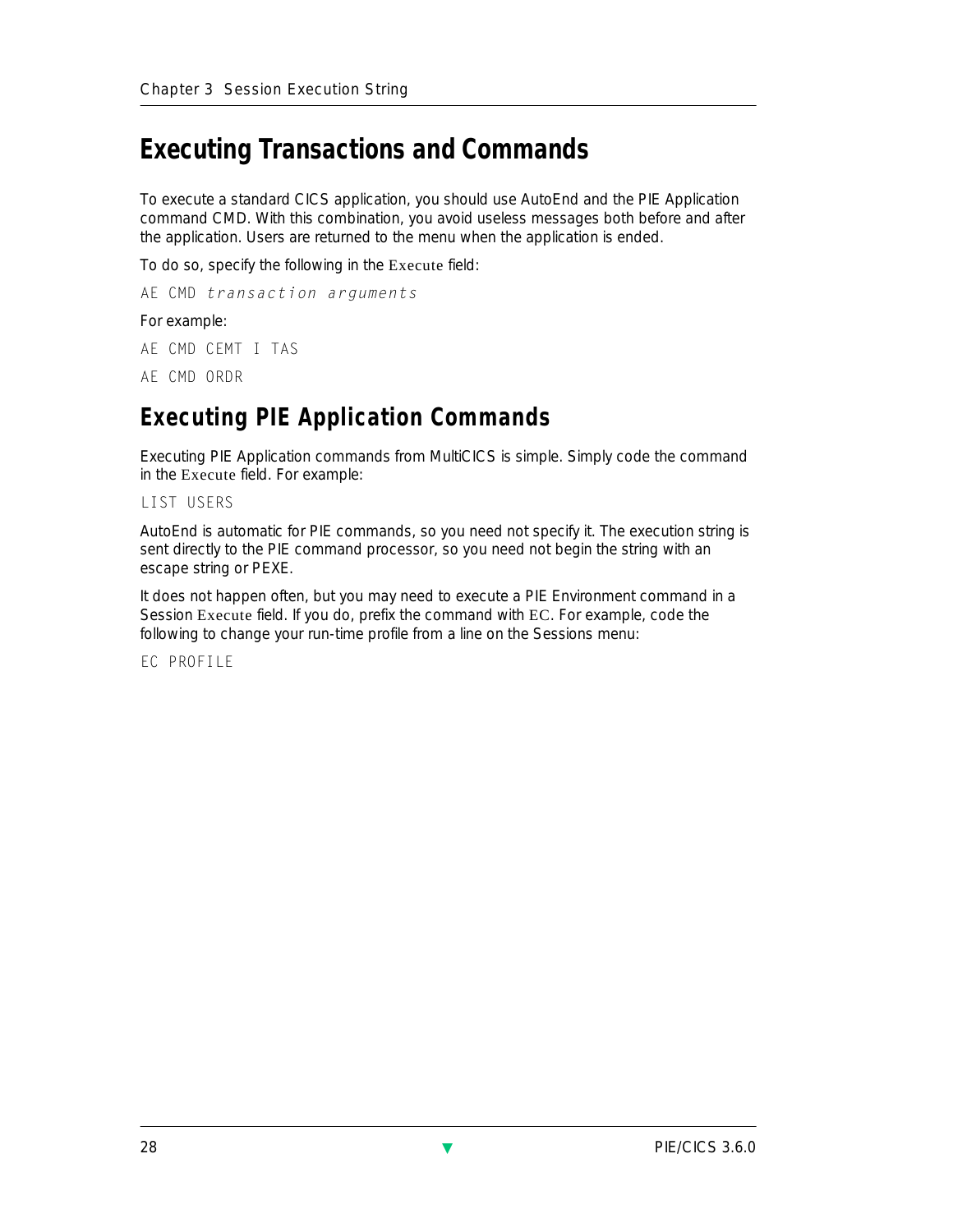# <span id="page-40-0"></span>**Executing Scripts and PIE/REXX Programs**

Scripts are useful when you open a session. You can create scripts to automatically perform user activities, such as logging on to a TSO system, conditionally navigating through a menu system, or supplying data to screen fields.

REXX programs have some specific benefits. For example, you can code even a simple execution string in a REXX program and execute that program from many different profiles, perhaps from different dynamic menus. Then, if you need to make changes, those changes are effective everywhere that program is executed. You don't have to change each and every menu line. Also execution strings are limited to 66 characters. If you have a longer execution string, you can place it in a REXX program, then execute the REXX program from the Sessions menu.

To execute a PIE/REXX program, simply execute the REXX transaction as described in the PIE/REXX manual. If you want it to be executed in script mode, specify (SCRIPT as an argument to the REXX transaction or code OPTIONS 'SCRIPT' on the first line of the program. For example:

REXX ACCOUNT.PROGRAM (SCRIPT

To execute a play-back script, execute the SCRIPT command with the PLAY parameter.

SCRIPT PLAY ACCOUNT.PROGRAM

REXX is a PIE Application command. SCRIPT is an Environmental command.

See "Chapter 8 Scripts" on page 93 of the *Operation and Administration Guide* and the *REXX For PIE/CICS User Guide* for information about creating scripts.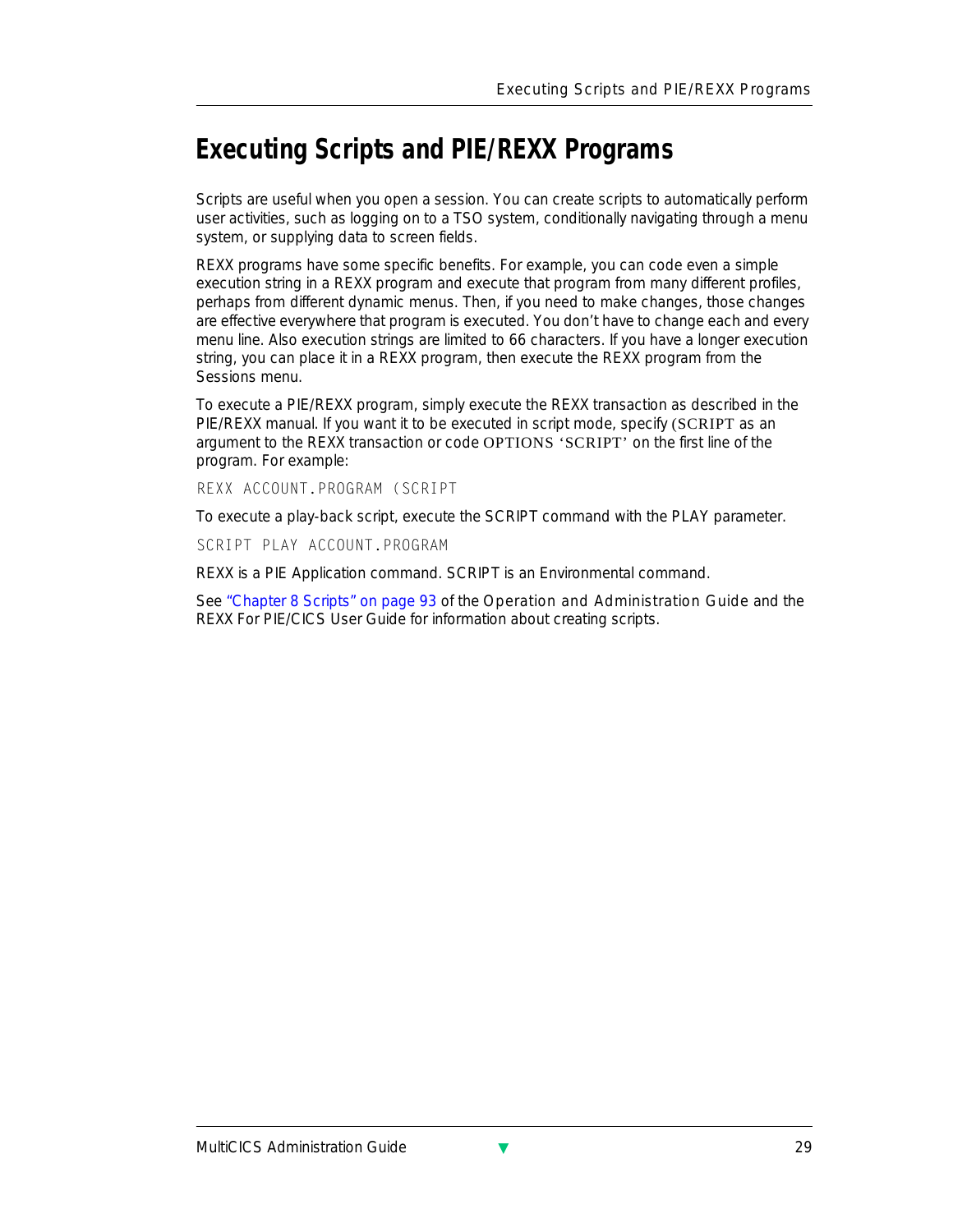# **Executing Menus**

To execute a PIE/CICS menu (either a PIE/CICS supplied menu, such as the PIEADM menu, or a dynamic menu), you simply execute a menu in a menu line using the MENU command. Enter MENU menuname in the Execute field.

MENU MKTMENU

You may use the MAIN parameter after the MENU command, which establishes this as a main menu. PIE/CICS will stop here when the user presses PF4, RETURN.

MENU MAIN MKTMENU

If you want the user to be able to fast-path to items on this menu, code  $(\&$ ARG after the menu name. (The &ARG variable allows the menu to accept the fast-path string and to pass the string to the next item in the path.) Note that the user can pass an argument to the menu only when the session is opened for the first time.

MENU MAIN MKTMENU (&ARG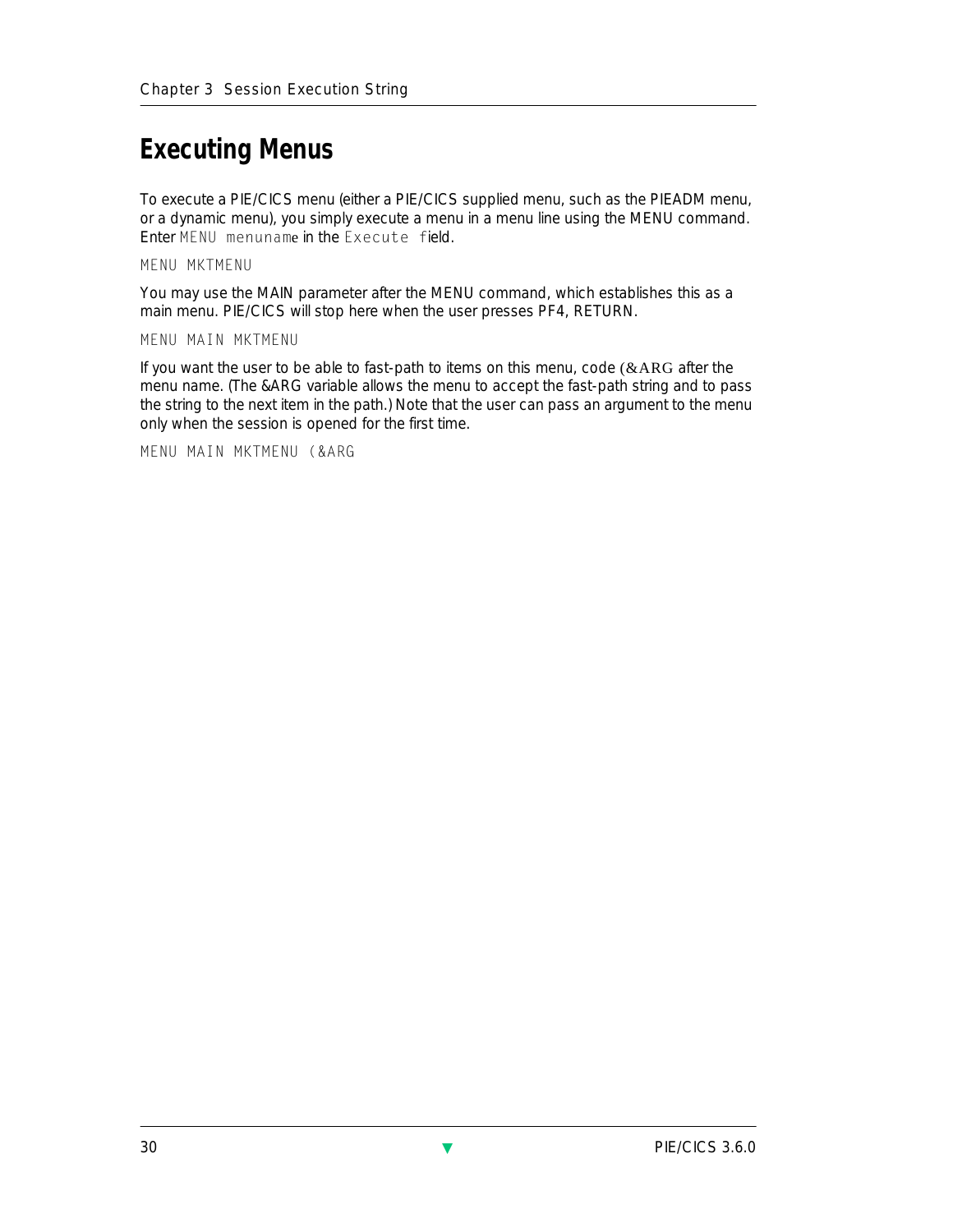# **Accessing Text Files: Help, News, and Bulletin Boards**

Text files can be quite helpful to your users. News files can keep them informed of events and issues in the company and department. Help text files can assist users with both the menus and the options listed on the menu.

### **Help and News**

**1. Create a help or news member using the PIE EDIT command, or upload an existing text member using the Repository Load Utility.**

See See page 67, "Text Utility". and See page 77, "Repository Load Utility". in the *Operation and Administration Guide* for procedures.

**2. Then on the menu line, display it with** BROWSE member-name**.** 

If you specify a Group ID, that group will be used. If you omit the Group ID, PIE/CICS conducts a standard hierarchical search for a matching member.

BROWSE MTKNEWS

Note: The Logon Director also has a news facility. Users can see company news before they log on.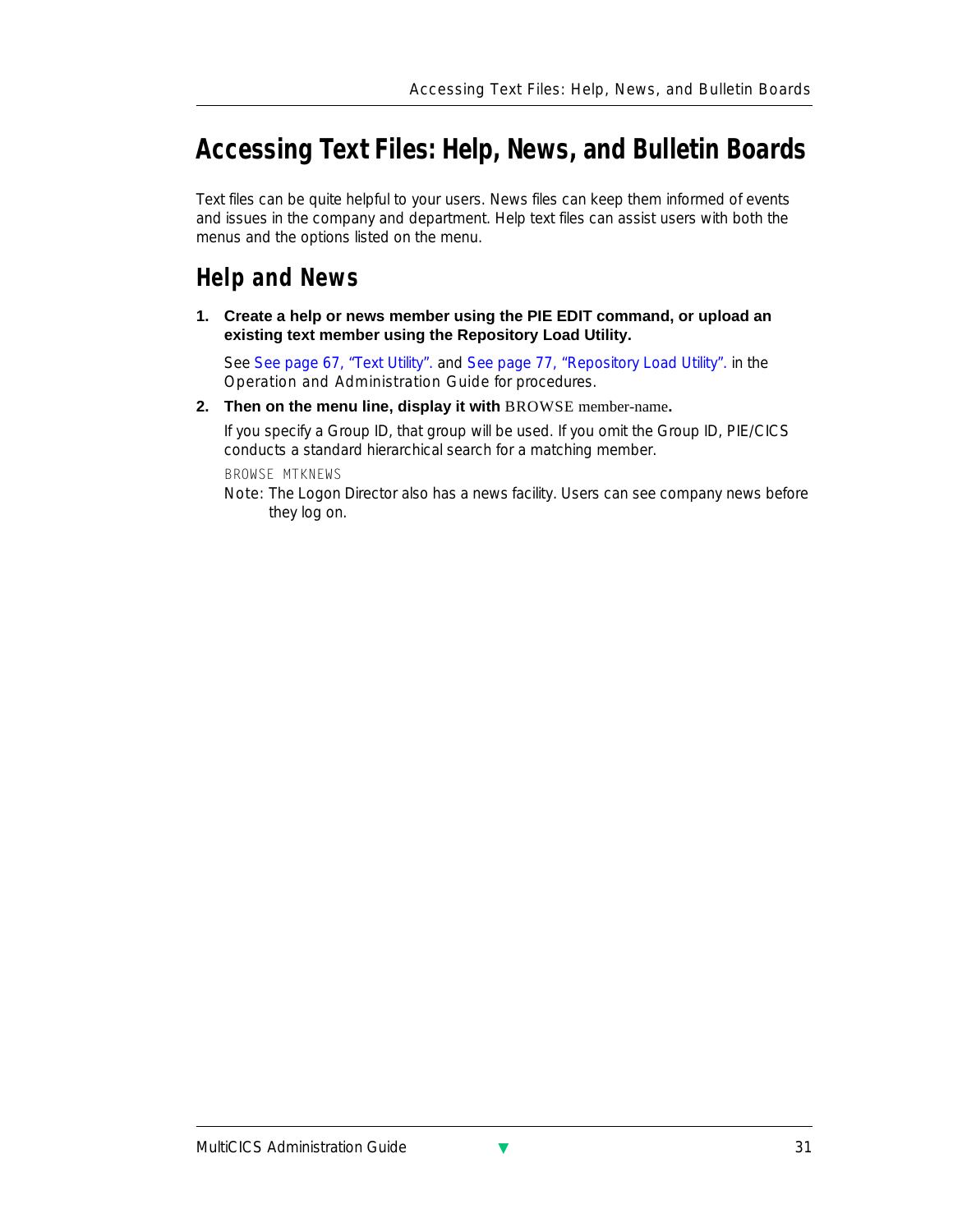# **Executing an Application in Another VTAM APPLID**

Using PIE/CICS, you can log on to PIE/CICS on one VTAM application or CICS region and execute programs running in another. You can execute programs in different types of VTAM applications, such as TSO and IMS, and in unconnected CICS regions, such as stand-alone regions or multiple MRO TORs.

Using MultiCICS sessions to run programs in other VTAM applications helps create the image of a single, seamless system. Users don't have to remember what runs where. They just use sessions or menu lines to execute the programs they want.

You can make the process completely transparent to the user, which also enhances the single system image. Users can be automatically logged on to the target region, in which case the logon screen is not displayed. The application program is executed automatically. From the user's point of view, all the applications are executing from the same CICS region.

PIE/CICS handles the transfer of control to the target application and back to the originating application. It handles the sign on and can pass data, such as the PIE profile. It also handles errors, such as a target application being unavailable or a rejected logon. Instead of leaving the terminal at the VTAM logo, which could be confusing to a user who did not know he was passing through VTAM in the first place, PIE/CICS would return the user to his previous session—that is, the session he was in when he opened the VTAM session.

See "Chapter 9 VTAM Applications" on page 109 of the *Customization Guide* for information on preparing execution strings.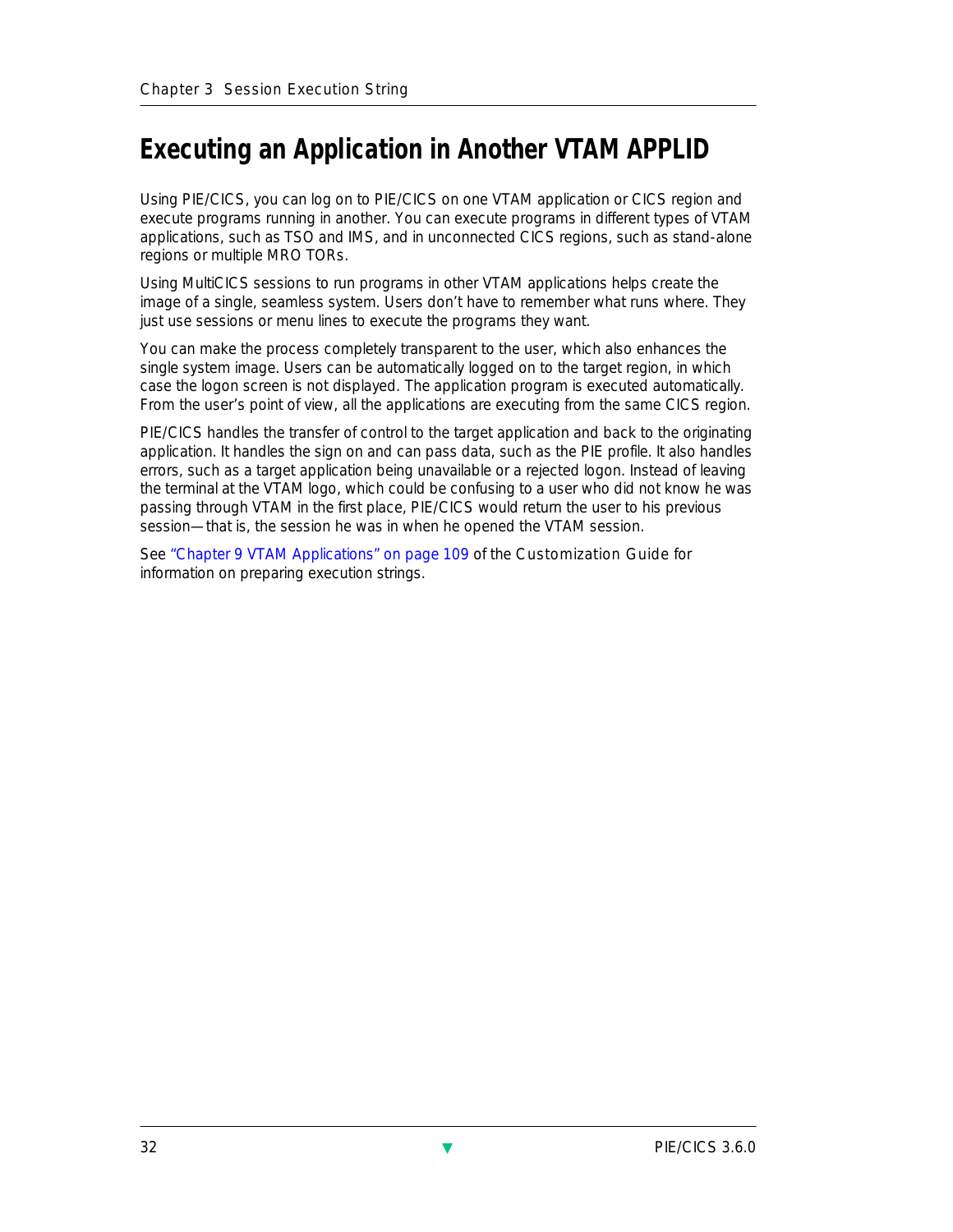# **Special Features of MultiCICS**

## **Running a Native CICS Session**

You can give users access to native CICS running in a MulitCICS session with the SYSTEM command. PIE/CICS restores the native transaction environment and presents the user with the CICS blank screen. Users can type in transactions as they would if you did not have PIE/CICS. We call this system mode.

PIE/CICS commands are still available in system mode (when prefixed with PEXE), and users can still switch between sessions with their escape string.

To give users access to system mode, specify SYSTEM in the Execute field.

☞You cannot use AutoEnd with system mode. See " Native CICS: System Mode" on page 27 of the *Operation and Administration Guide* for more information.

### **Using a Dynamic Menu as a Sessions menu**

Normally, when a user selects an item from a PIE/CICS dynamic menu, the application executes in the same session as the menu. Often, however, MultiCICS customers want to run a menu in a single MultiCICS session and have its applications execute in other sessions. A dynamic menu can replace the Sessions menu.

This is helpful because dynamic menus are more flexible; they allow room for comments and customized header information. Also, they have menu security, which dynamically omits menu lines before a user sees the menu.

You can accomplish this using the LAUNCH command.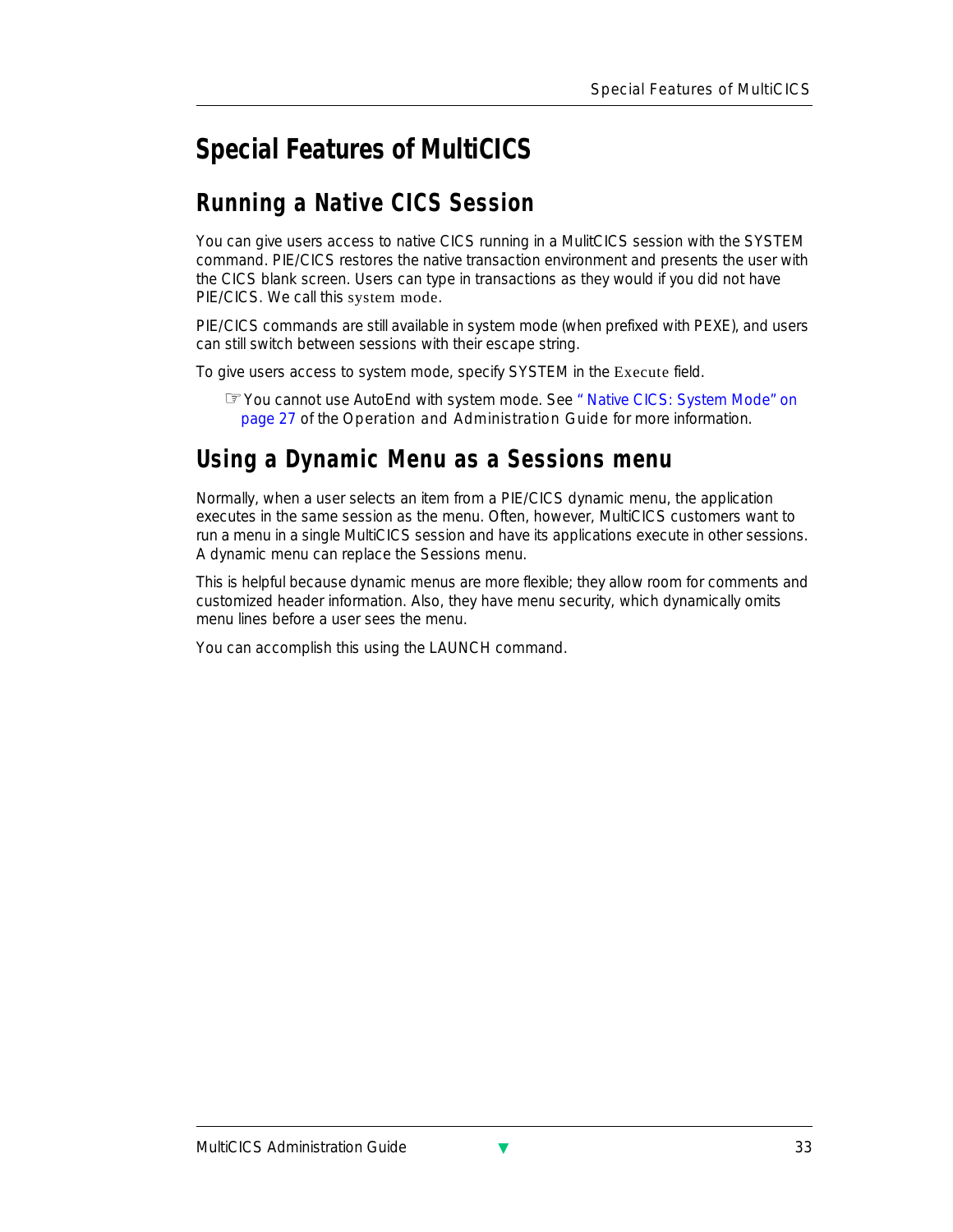# **NetMizer Optimization**

You may have to reset NetMizer optimization for particular applications. For example, a file transfer program may send data that is not in 3270 format. In this case, you must set NetMizer to NON3270. Refer to the *NetMizer Administrator Guide* for more information on NetMizer options.

Remember to code the NetMizer option before the command to be executed. If you code AE or another prefix, you must code NON3270 before the prefix. For example:

NON3270 AE CMD FLTR CICSTEST &ARG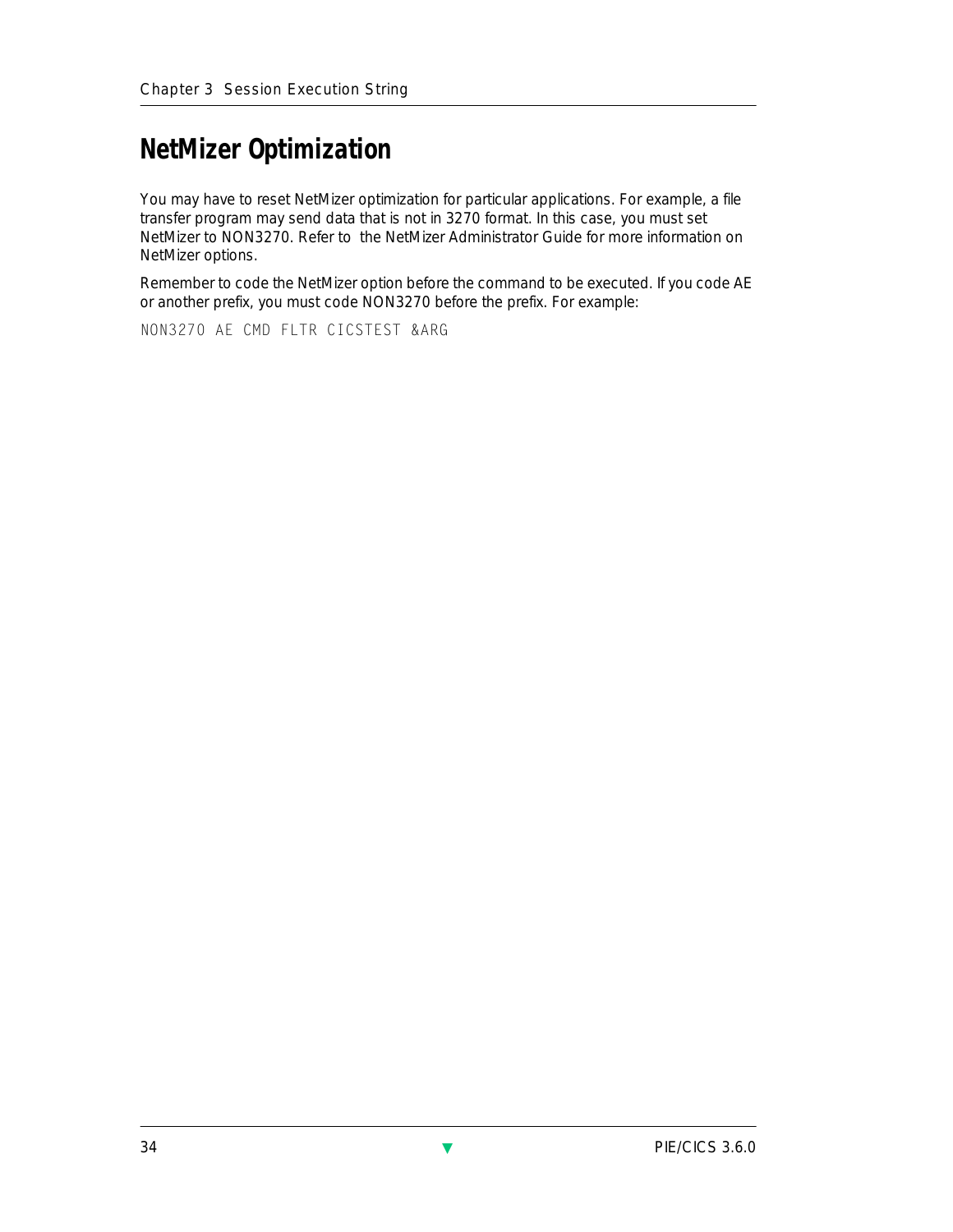# **Chapter 4 Case studies**

This chapter consists of a series of case studies that show sample implementations of the steps outlined in ["Chapter 2 MultiCICS Customization" on page 5,](#page-16-0) and ["Chapter 3 Session](#page-34-0)  [Execution String" on page 23.](#page-34-0) These case studies present only an outline of what must be done. You will need to refer to the previous chapters for detailed instructions about these procedures. (Procedures will be cross referenced by page number.) For example, we do not describe how to get to the System Administrator menu in each one, because that is adequately described in [See page 5, "MultiCICS Customization".](#page-16-0)." Instead, the case studies focus on what to do after you have accessed a menu.

# <span id="page-46-0"></span>**Case Study 1: System-Wide Implementation**

This is the simplest of the case studies. All users need access to the same four applications. This case study shows how to use MultiCICS to give them four sessions, each with a pre-defined application. Users can switch between sessions using the escape string or the Sessions menu.

- **1. Access PIE/CICS as a system administrator and access the System Administrator menu (see** [page 7](#page-18-0)**).**
- **2. Edit the User Directory (see** [page 13](#page-24-0)**).**
- **3. Modify the model entry to suit your installation.**

Modify the system administrator entry (the first asterisk entry) to restrict PIE/CICS system administrator authority to only selected users. Customize the second asterisk entry as appropriate for your users. Set the Maximum Sessions field to 4. Set the Profile field to OURUSERS. You may leave the Groupid field blank.

The Terminal Directory is acceptable as shipped.

#### **4. Create the OURUSERS profile using the Profile Utility (see** [page 16](#page-27-0)**). Specify SYSTEM for the** PIE profile group **field, since you are using only one group.**

The default application is used when the user opens a session without specifying execution text. You will set up your system with all sessions pre-defined, so normally this will not occur. It can occur, however, if a user cancels a session and then reopens it. So it still makes sense to code an application here. You decide to specify a homegrown menu, so users can choose one of several applications:

Default Application: AE CMD ABCD

The initial PIE command is executed when the user first logs on to PIE/CICS. You want your users to see the Sessions menu, so they can select the session they need. You specify:

Initial PIE command: SESSIONS

The final PIE command executes when a user ends their last session. It is meant to keep the user from the blank CICS screen. It is never executed if the user goes to the Sessions menu. Since your users will be getting the Sessions menu when they log on,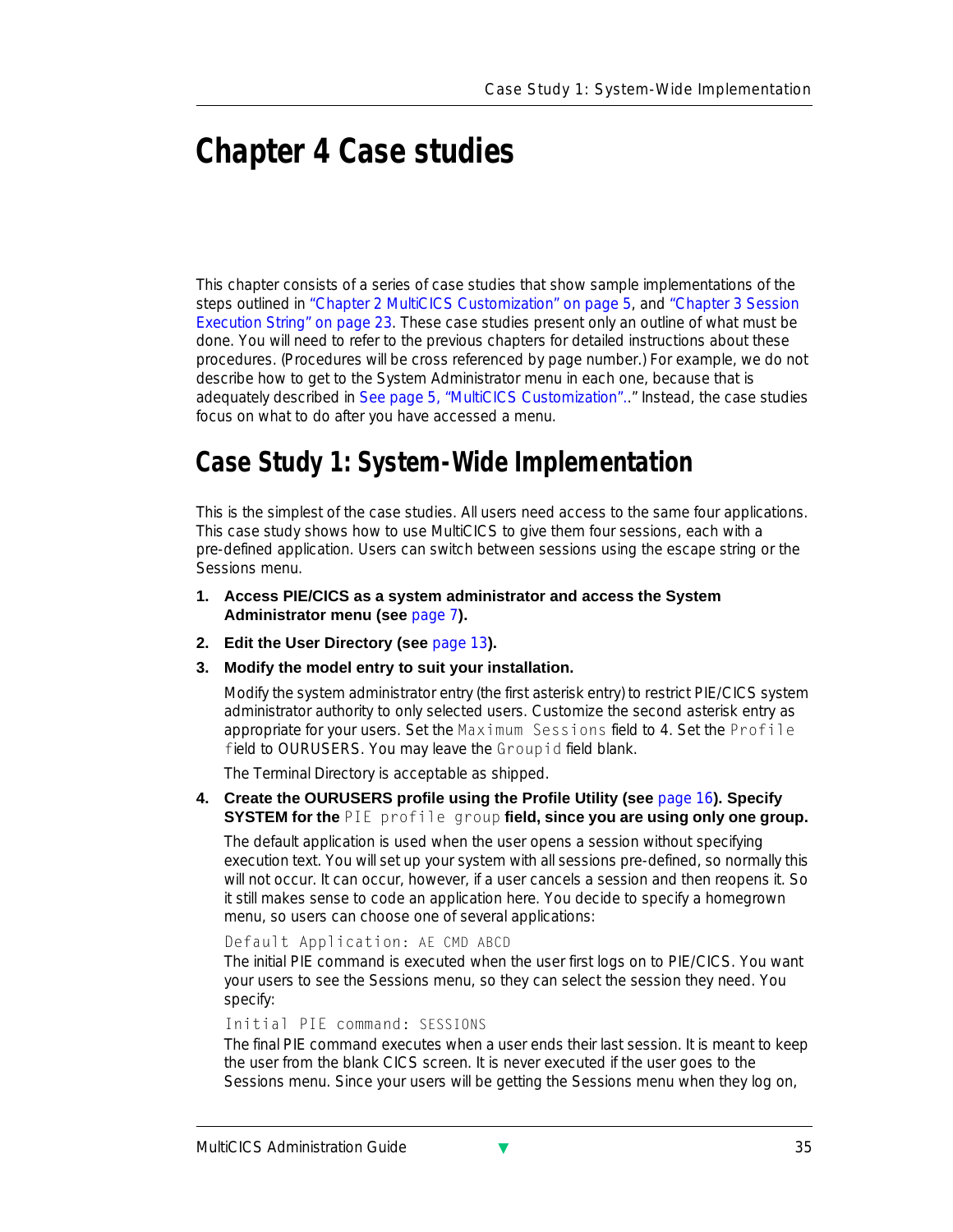this command will never be executed. You can blank it out, if you like, or code:

Final PIE command: EXIT LOGOFF

which, if it were executed, would log users off PIE/CICS and CICS and send them back to the VTAM logon screen.

Your profile has no special requirements on the Terminal or Keys screens. But, you do need to pre-define your sessions on the Sessions screen. You want the following four sessions on your Sessions menu:

```
PIE Sessions Menu ------------------------------------------- (C) TSC, Inc 1987
Commoned ===>..#.. Name.... Title....................................... Esc Str: ==
_ 1 INVENTRY Inventory System User: SD080BB
_ 2 ORDER Order Entry System Term: 0003
_ 3 CUSTOMER Customer Information Database H Node: PIE10003
 _ 4 EMAIL E-Mail Sys : TSCDB
```
Keep in mind that the Sessions menu is not like a PIE dynamic menu. It does **not** omit lines from display if a user is unauthorized to execute the transaction defined for the session. Of course, your external security will continue to control the actual execution of the program.

To set this up, you code the Profile Sessions screen as follows:

```
PIE Profile Sessions Configuration -------------------------- (C) TSC, Inc 1987
\text{Command} \implies \text{Name} \dots Name.... Title..................................... Hide
1 Name ===> INVENTRY - Inventory System
Execute ===> AE CMD INVT
2 Name === > ORDER - Order Entry System
Execute ===> AE CMD ORDR
3 Name ==> CUSTOMER - Customer Information Database - Y
Execute ===> AE CMD CINF
4 Name ==> EMAIL - E-Mail
Execute ===> AE CMD MAIL
5 Name \RightarrowFxecute ===>6 Name \equiv =\gtExecute \equiv -\ranglePF: 1 Help 3 End 4 RETurn 7 UP 8 DOWn
```
Each transaction is prefaced with AE CMD. AE automatically ends the session when the user ends the application running in it. When you run a CICS transaction, you must run it with either CMD or TRAN (it defaults to TRAN if you don't code either). We use CMD because these transactions clear the screen before they execute, as most do. Using CMD, rather than TRAN, avoids an extra clear before the transaction executes.

Save your changes with PF5 and exit the Profile Utility.

Your MultiCICS system is set up. You can check it by signing on to PIE/CICS as a user. Enter PIE on a CICS blank screen and sign on with a user ID that does not have system administrator authority. You will see the Sessions menu. Open each session to ensure that it executes properly.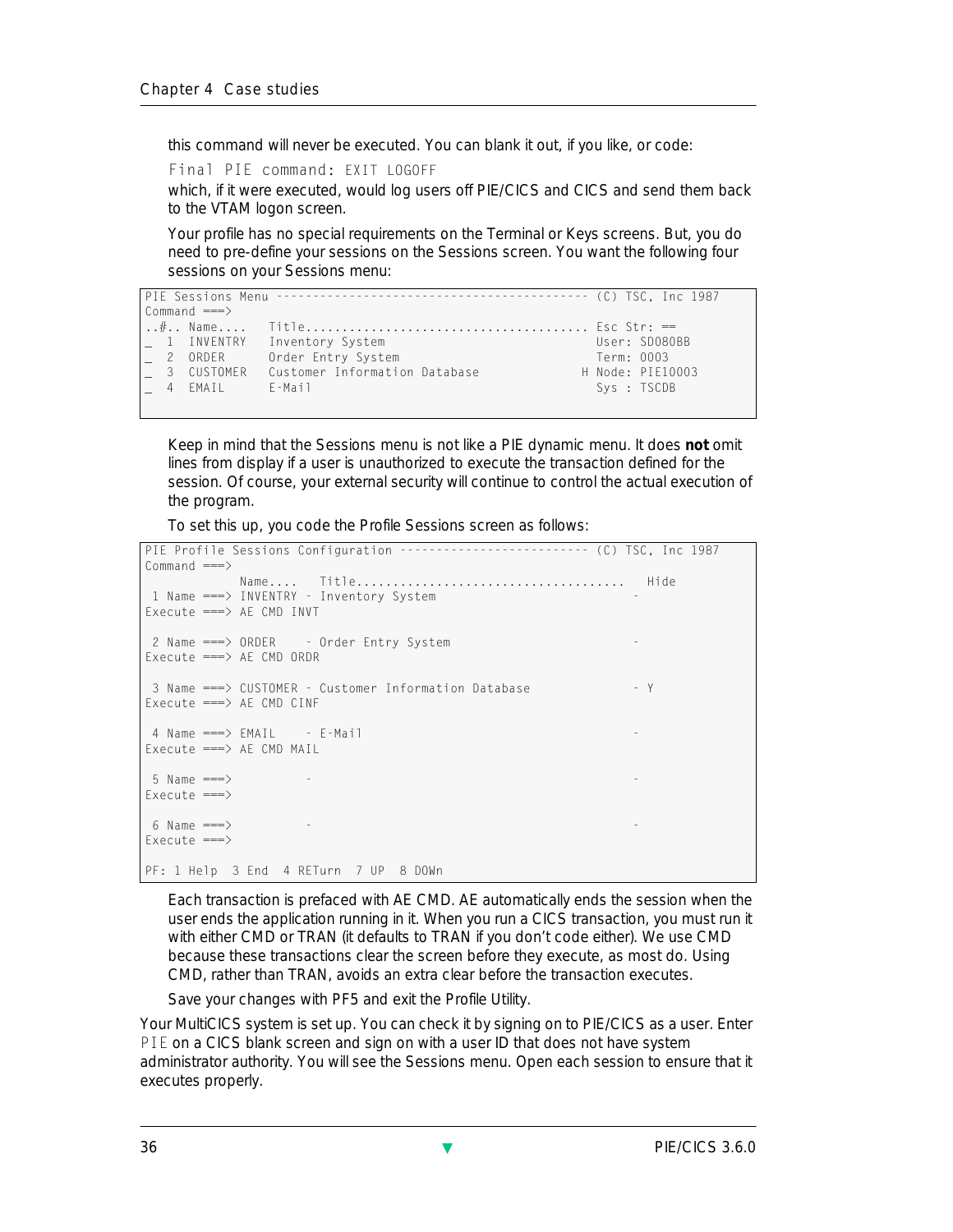# **Case Study 2: VTAM Applications in Separate Sessions**

Your general requirements are the same as for " Case Study 1: System-Wide [Implementation" on page 35.](#page-46-0) However, your users will be logging on to CICS1, and they need to use programs that run in other VTAM applications—an unconnected CICS region, TSO, and IMS. You want to pre-define those applications in the users' profile.

- **1. Access PIE/CICS as a system administrator and access the System Administrator menu (see** [page 7](#page-18-0)**).**
- **2. Edit the User Directory (see** [page 13](#page-24-0)**).**
- **3. Modify the model entry to suit your installation. Modify the system administrator entry (the first asterisk entry) to limit system administrator authority to you and, possibly, a few other technical users. Customize the second asterisk entry as appropriate for your users. Set the** Profile **field to OURUSERS.**

The Terminal Directory is acceptable as shipped.

**4. Create the OURUSERS profile using the Profile Utility (see** [page 16](#page-27-0)**). Code values for:**

Default Application—AE CMD ABCD

When users open a session without specifying an execution text, PIE/CICS will execute transaction ABCD.

Initial PIE command—PROC EC OPEN 1

When users sign on, they will automatically go to session 1. Notice the PROC command. This is placed in the Initial PIE command field to process commands sent by another PIE/CICS region. You need this command because you have at least two unconnected CICS regions. You are certain that you will be passing control from this CICS region to another. You may also pass control from that CICS region to this. If no command is passed, whatever follows PROC will be executed. It makes sense to code PROC and a command for every initial PIE command when you have multiple PIE/CICS regions.

Also notice the EC prefix before the OPEN command. The OPEN command is a PIE Environment command, but the PROC command expects an Application command. The EC prefix allows an Environment command to be processed as an Application command.

Final PIE command—EXIT

When users end out of their last session, if they have not gone to the Sessions menu, or they end out of the Sessions menu when they have no open sessions, they will be presented with the Exit pop-up menu, which allows them to choose whether to disconnect, sign off, log off, or restart their PIE/CICS session.

Your profile has no special requirements on the Terminal or Keys screens. But you do need to pre-define your sessions on the Sessions screen. Your users need the following sessions on their Sessions menu: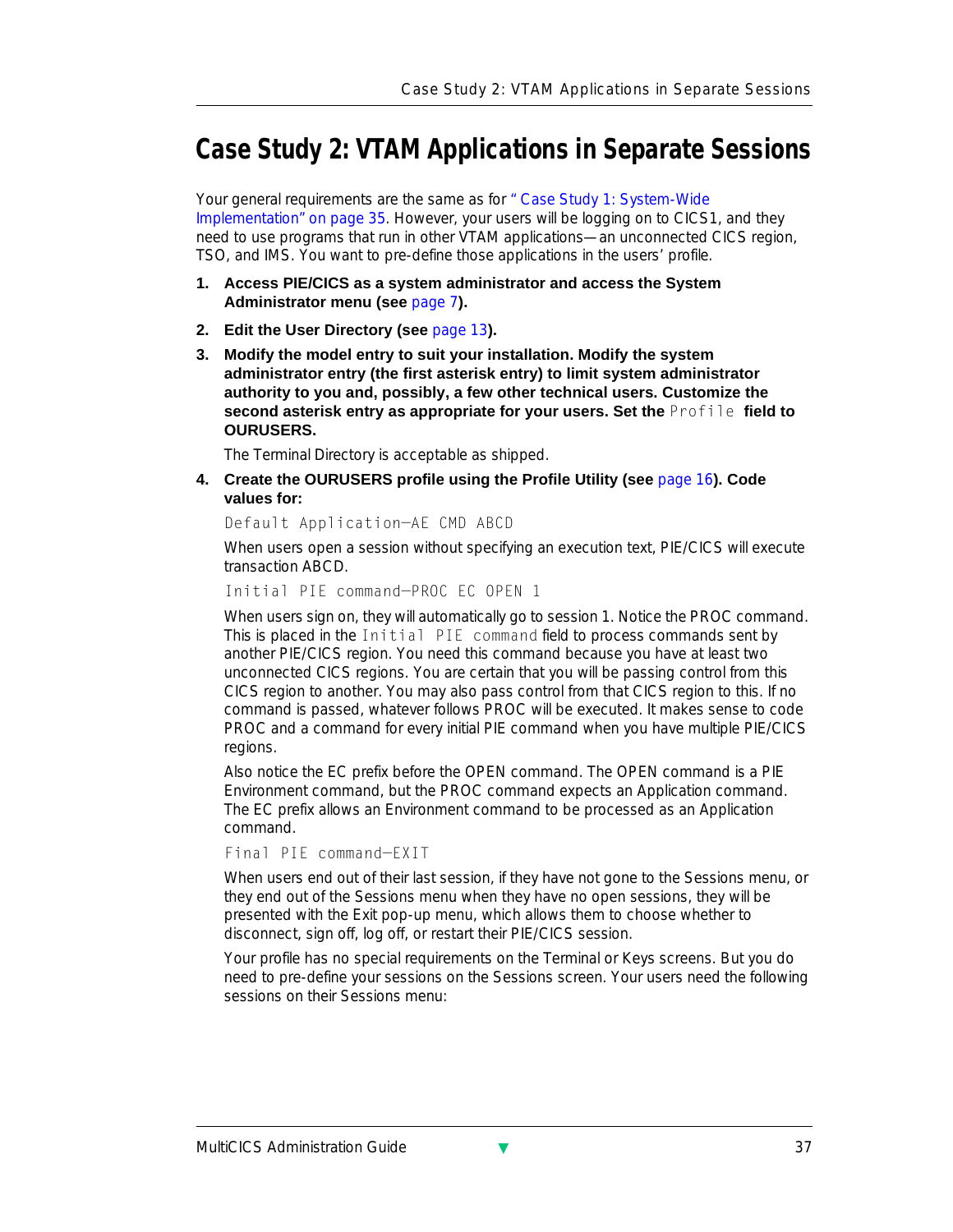|  | Command $\Rightarrow$ |                                          |            |                  |
|--|-----------------------|------------------------------------------|------------|------------------|
|  |                       |                                          |            |                  |
|  |                       | 1 INVENTRY Inventory System              |            | User: SD080BB    |
|  |                       | 2 ORDER Order Entry System               | Term: 0003 |                  |
|  |                       | 3 CUSTOMER Customer Information Database |            | H Node: PIF10003 |
|  | 4 FMATI               | F-Mail                                   |            | Sys : TSCDB      |

To set this up, you code the Profile Sessions screen as follows:

| PIE Profile Sessions Configuration ------------------------- (C) TSC, Inc 1987                                             |  |  |  |
|----------------------------------------------------------------------------------------------------------------------------|--|--|--|
| Command $\Rightarrow$<br>1 Name ===> INVENTRY - Inventory System<br>$Execute ==> AE$ CMD INVT                              |  |  |  |
| 2 Name ===> ORDER - Order Entry System<br>Execute ===> ACCESS CICS2 DATA=&ZUSER/&ZPSWD ORDR                                |  |  |  |
| $- Y$<br>3 Name ===> CUSTOMER - Customer Information Database<br>$Execute \n\equiv \Rightarrow \text{SCRIPT PLAY OMFCUST}$ |  |  |  |
| 4 Name ===> EMAIL - E-Mail<br>$Execute ==> REXX TSOEMAIL$                                                                  |  |  |  |
| $5$ Name $\Rightarrow$<br>$Fxecute ===$                                                                                    |  |  |  |
| 6 Name $\Rightarrow$<br>$\sim$<br>$Execute == $                                                                            |  |  |  |
| PF: 1 Help 3 End 4 RETurn 7 UP 8 DOWn                                                                                      |  |  |  |

Session 1 is coded with AE CMD, standard coding for transactions running in the same CICSplex.

Session 2 is coded with the ACCESS command, available only with NetGate. This command passes control to the target region, CICS2, while leaving the user signed on to the originating region, CICS1. The user can switch between all four sessions at any time.

Session 3 is coded with the SCRIPT command. Scripts are the best way to log users on to non-CICS regions automatically. There are two kinds of scripts: playback scripts and PIE/REXX scripts. SCRIPT PLAY executes playback scripts. You will create the script later in the implementation; it will log the user on to TSO and access QMF and the customer database.

Session 4 is coded with the REXX command. REXX executes PIE/REXX scripts. Later you will create a PIE/REXX script to log the user on to TSO and start E-mail.

Press PF5 to save your changes and PF3 twice exit the Profile Utility.

**5. To prepare your unconnected CICS region to receive the automatic signon and process the ORDR transaction, ensure that PIE/CICS is running in that region. Then edit the profile the user will sign on with. Its initial PIE command must begin with PROC. Type** PROC **before the command already in the field. If the command is a PIE Environment command (which is likely), code** PROC EC **before the command. Then press PF5 to save your changes and PF3 twice to exit.**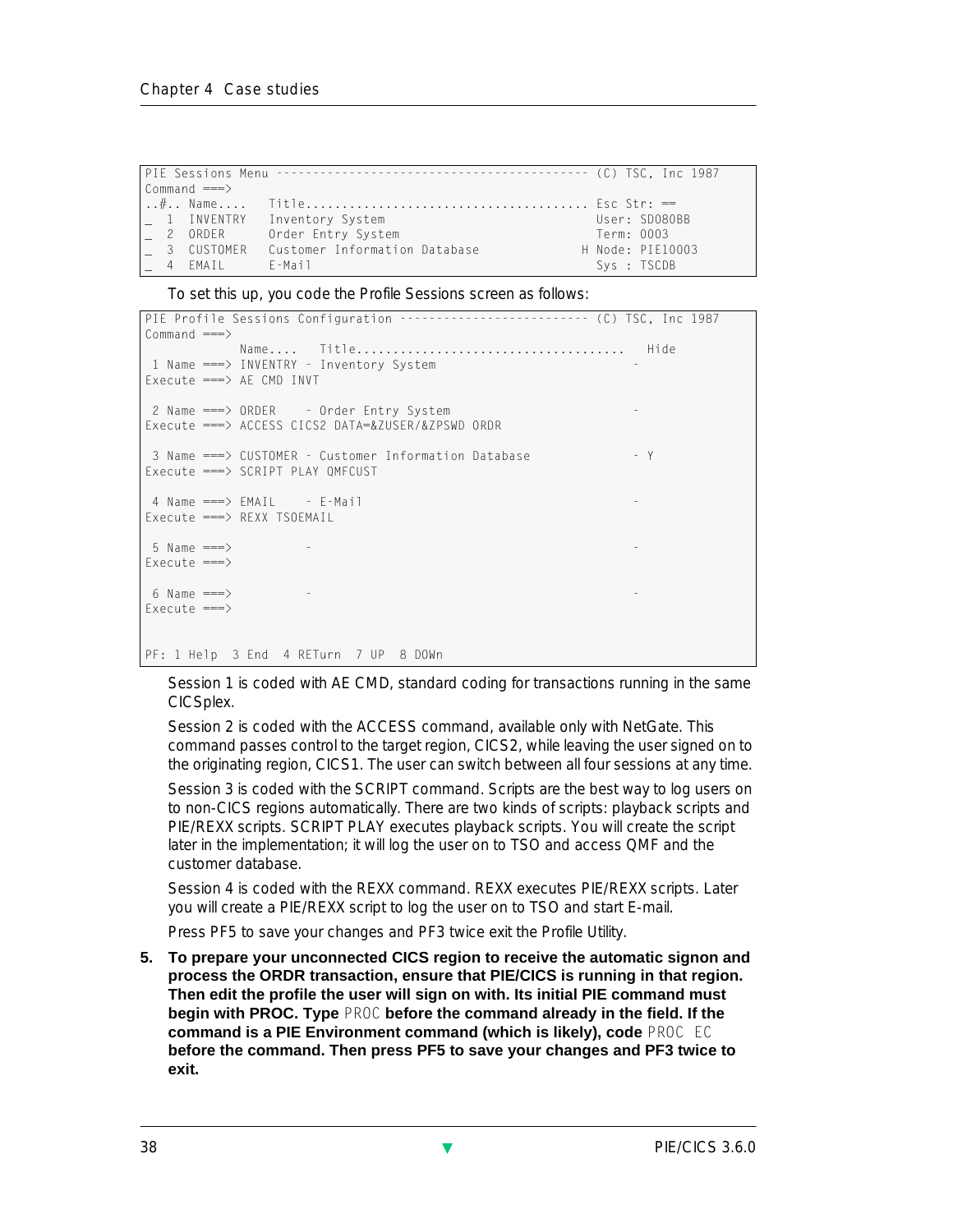**6. Create the playback script (see** "Chapter 8 Scripts" on page 93 **of the** *Operation and Administration Guide***).** 

From the Sessions menu, enter SCRIPT START ACCESS TSO. This begins recording your script and starts the ACCESS command to TSO. TSO will ask you to enter your user ID. Enter the variable &ZUSER, so that the script will be appropriate for whoever executes it. Then TSO will present its logon panel and request your password. Enter the variable &ZPSWD. TSO will log you on and present you with the READY prompt.

Now it is time to execute the program you are after. In this case it is QMF. Enter ISPF and select QMF from your ISPF menus. Then enter the necessary commands to access your customer database.

Now it is time to end the script. Enter ==SCRIPT. You will get the Script pop-up menu. Press PF3 to stop the script. Press ENTER to return to the pop-up menu, then press PF5 to save the script. Enter SYSTEM.QMFCUST as the script name. Press ENTER again, then PA2 to exit from the Script pop-up menu.

To test your script, log off TSO. Then go to the Sessions menu and enter SCRIPT PLAY QMFCUST.

**7. Create the REXX script (see the** PIE/REXX User Guide**). From the Sessions menu enter** EDIT SYSTEM.TSOEMAIL**. Enter the following:**

/\* PIE/REXX script to access E-mail in TSO  $*$ /<br>OPTIONS 'SCRIPT=YES' /\* Process program as script \*/ OPTIONS 'SCRIPT=YES' /\* Process program as script \*/ call Scr\_Find '\*','ENTER USERID- ',,,'I' /\* Find ENTER USERID field \*/ call Scr\_Put\_Field '\*',ZUSER /\* Put user ID in field \*/  $/*$  Enter input call Scr\_Find '\*', 'Password ====> ' ==> ',,,'l'<br>/\* Find Password field \*/<br>/\* Put password in field \*/ call Scr\_Put\_Password '\*' /\* Put password in field \*/<br>'KEY ENTER' /\*Enter input \*/<br>ISPF EM /\* Start ISPF and the EM pam \*/ /\*Enter input  $1$ <sup>\*</sup> Start ISPF and the FM pgm  $*/$ 

- **8. Press PF3 to save the program and end the EDIT session.**
- **9. Test your program. Log off TSO and enter** REXX TSOEMAIL **from the Sessions menu command line.**

Your MultiCICS system is set up. You can check it by signing on to PIE/CICS as a user. Enter PIE on a CICS blank screen and sign on with a user ID that does not have system administrator authority.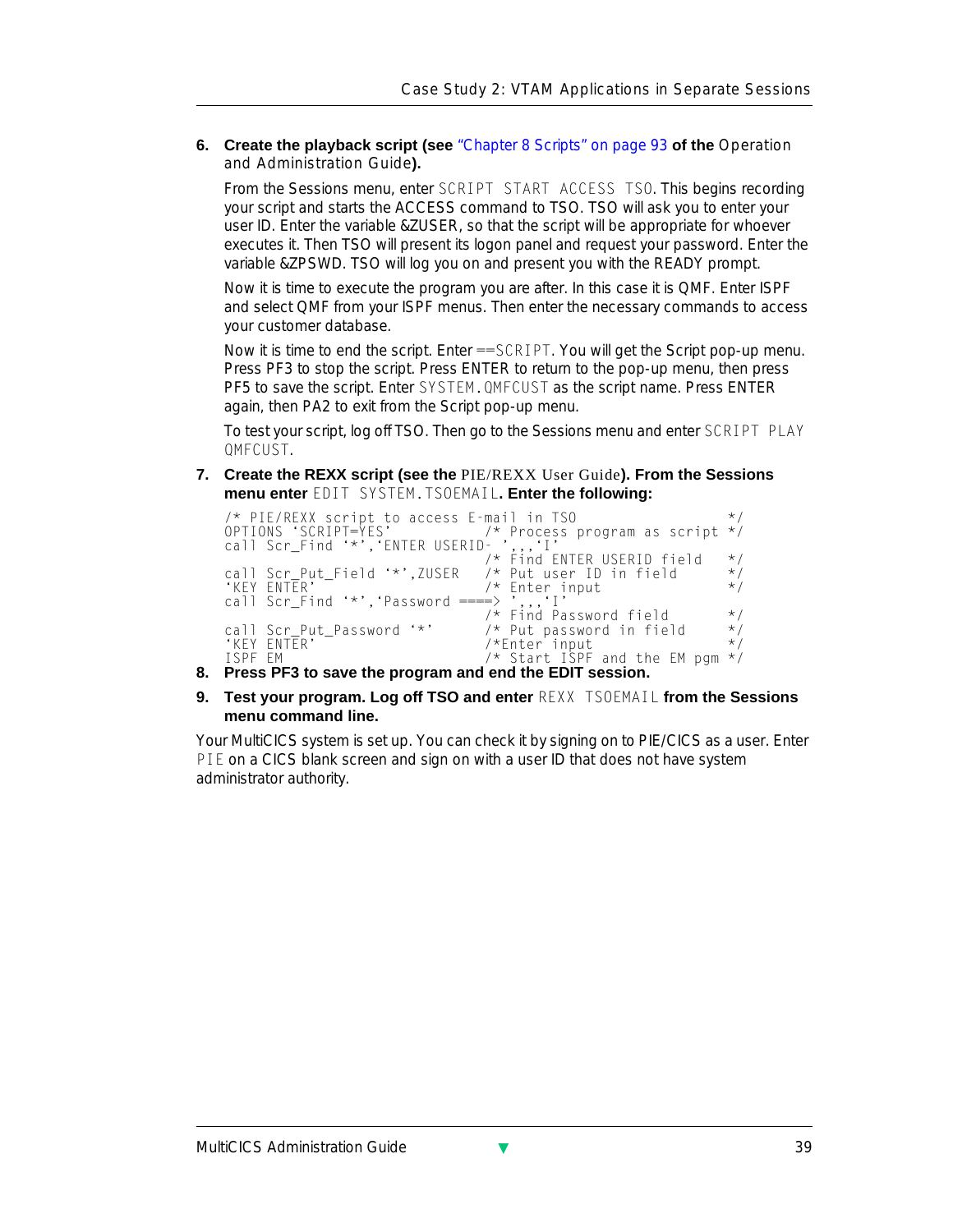# **Case Study 3: User Groups**

In this example, users in several departments need entirely different applications. Each department needs its own profile, so that it can have its own applications pre-defined on the Sessions menu.

To do this you need to set up user groups. Normally, you would do this by defining generic user IDs in the User Directory and assigning each its own profile. But your user IDs are based on user names, not on department names. To set up different groups, you would have to create a separate User Directory entry for each user, which is too much work. So you want to tie your User Directory entries to your external security and use the groups defined in external security.

### **1. Access PIE/CICS as a system administrator and access the System Administrator menu (see** [page 7](#page-18-0)**).**

### **2. Edit the User Directory (see** [page 13](#page-24-0)**).**

Modify the model entry to suit your installation. Then modify the system administrator entry (the first asterisk entry) to limit system administrator authority to you and, possibly, a few other technical users. Then customize the second asterisk entry as appropriate for your users. Set the Profile field to a single profile name, such as OURUSERS.

In a few steps you will be implementing an exit to get the group name from RACF. So no Group name is needed. If you specified one, it would be overridden.

The Terminal Directory is acceptable as shipped.

### **3. Create multiple OURUSERS profiles using the Profile Utility (see** [page 16](#page-27-0)**).**

For each profile you will specify a different Group name in the PIE profile group field. Remember to use the Group names you have defined in RACF.

See [" Case Study 1: System-Wide Implementation" on page 35](#page-46-0), for a sample profile.

#### **4. The Post Initialization exit, PUXINIT, is the one to use to get Group names from RACF.**

We provide a sample exit, P04INIT, in the macro library, that is set up to accomplish this. To put this in place, edit member PCTTRACF of the SAMPLIB dataset. Change COPY PUXINIT to COPY P04INIT and save your changes.

To reassemble the exit, edit member PCTTPUX1 of the CNTL dataset. Make sure that the SECURITY parameter specifies RACF. Check other parameters to ensure that they are correct for your installation and run the job.

### **5. Verify that your MultiCICS system has been set up properly by signing on to PIE/CICS with different user IDs.**

Enter PIE on a CICS blank screen and sign on with a user ID that does not have system administrator authority. Try user IDs from several groups to verify that you are getting different profiles for different user groups.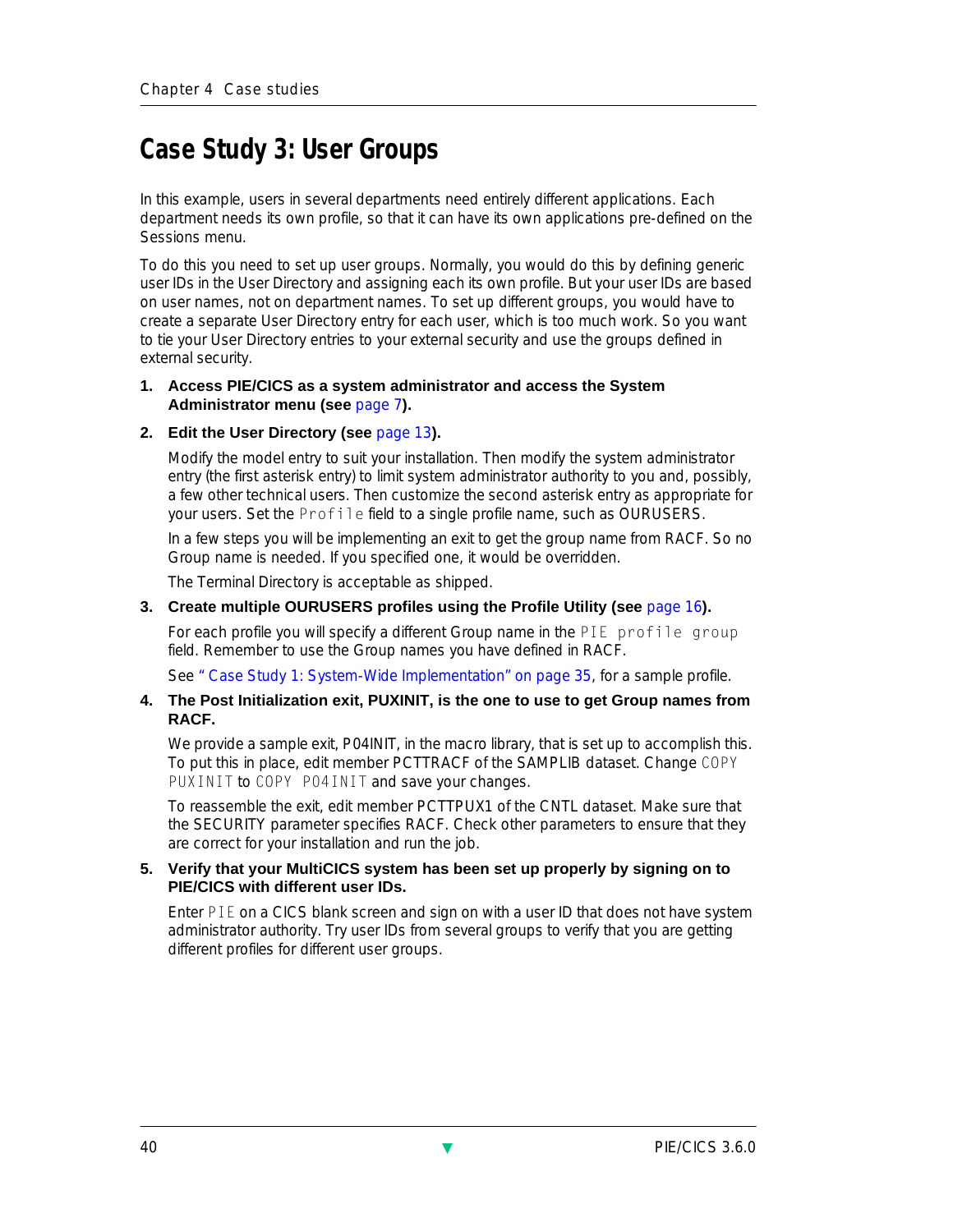# **Chapter 5 Production and Maintenance**

This chapter describes the steps you should take before placing MultiCICS into production. Ongoing maintenance is also discussed in this chapter.

# **Performance Considerations**

The number of concurrent users and transactions are usually much higher in production than in a test environment. In production, PIE/CICS may have certain performance and tuning requirements that were not apparent during testing.

Before placing PIE/CICS into production you should:

- **•** Review "Chapter 11 Performance and Tuning" on page 153 of the *PIE/CICS Customization Guide*. Refer to the DSA section title " Virtual Storage" on page 154, regarding putting CICS max class limitations on transactions PSGM and PCDP.
- **•** Contact UNICOM Systems, Inc. Customer Service department regarding any HIPER PTFs for PIE/CICS

# **Making PIE/CICS the Good Morning Transaction**

If you use the CICS VTAM good morning message program, you can bring up the Logon Director automatically on all PIE terminals. When users turn on their terminals, they can log on to PIE/CICS automatically.

If you do not make PIE/CICS the good morning transaction, users must enter the PIE transaction to access PIE/CICS.

For information on making PIE/CICS your good morning transaction, see the *PIE/CICS Customization Guide,* " Signing On at the Logon Director Screen" on page 7.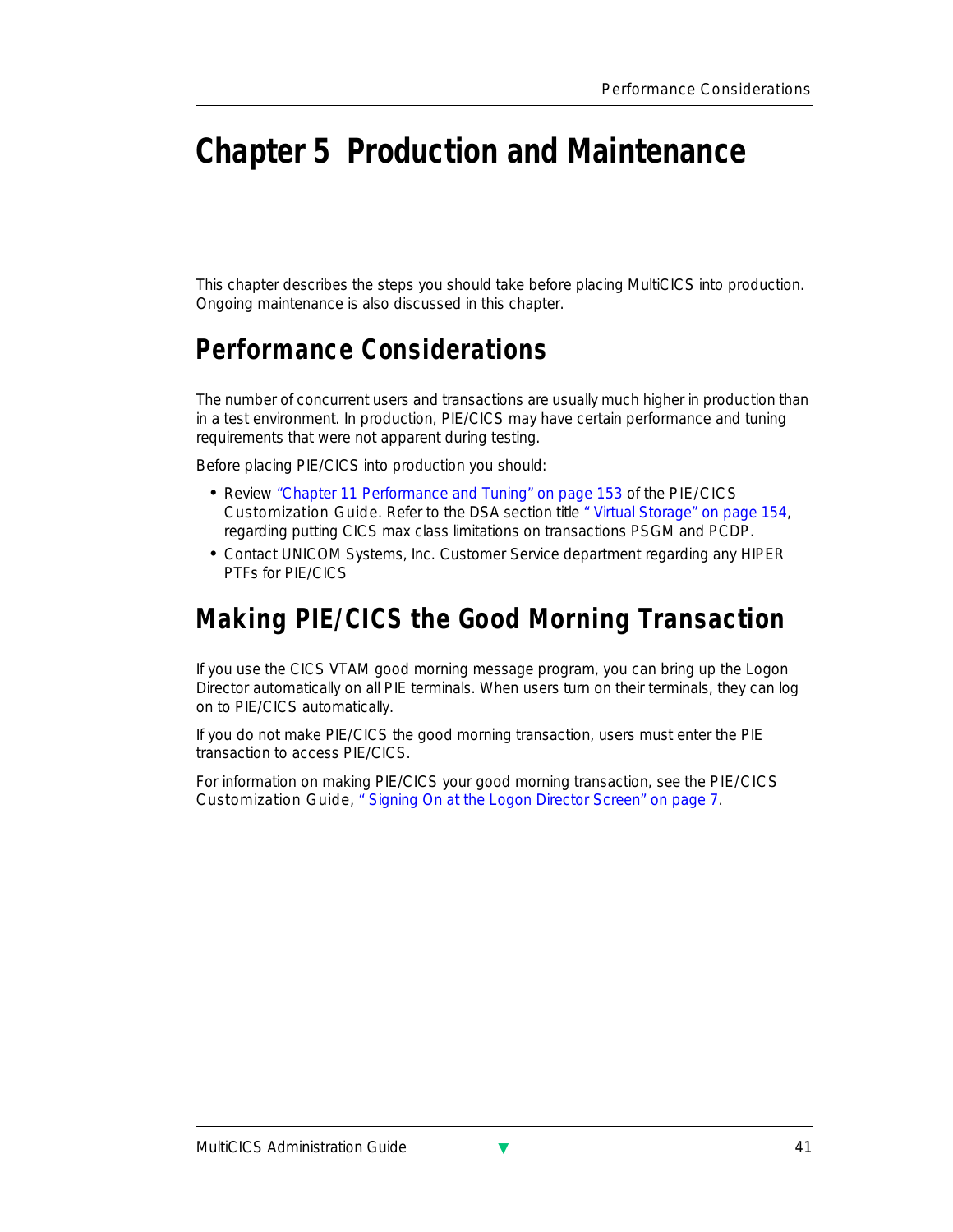# **Ongoing Administration**

Little maintenance is required after you have set up a MultiCICS environment. There are several ongoing administrative issues that system administrators must consider as part of routine MultiCICS maintenance.

- **•** When you apply maintenance to CICS or migrate to a new CICS release, you must re-assemble any customized system tables and exits.
- **•** Changes in a site environment and personnel changes require routine, ongoing maintenance to PIE/CICS facilities that are used by MultiCICS. The following areas should be regularly updated to reflect those changes.
- **1. When new applications are added to your system or old applications removed, you may need to update user profiles.**

If you have set up group administrators or allowed private object authority, that maintenance can be performed by users rather than by the system administrator. For more information on profiles, see ["Step 9: Set Up Profiles," on page 16,](#page-27-0) and "Chapter 3 Profiles" on page 29 of the *PIE/CICS Customization Guide*.

**2. If your User Directory entries are specific (not simply an asterisk), entries must be added or deleted with the arrival and departure of users.** 

Because the User Directory is not accessible to group administrators, only system administrators can perform this maintenance. You can minimize User Directory maintenance by associating security updates to the User Directory. For more information, see " PUXINIT—Post Sign on Initialization" on page 149 of the *PIE/CICS Customization Guide*. For more information on the User Directory, see " User Directory" on page 52 of the *PIE/CICS Customization Guide*.

#### **3. If your terminal entries are specific (not simply an asterisk), you must maintain Terminal Directory entries as well.**

Like the User Directory, the Terminal Directory is accessible only to system administrators. We recommend that in most instances you set up an asterisk entry, to handle all terminals to reduce maintenance. For information on the Terminal Directory, see " Terminal Directory" on page 46 of the *PIE/CICS Customization Guide*.

**4. You may have set up specialized control with user exits. As your needs change, these exits may have to be changed as well.** 

Exits are documented in the *PIE/CICS Customization Guide*.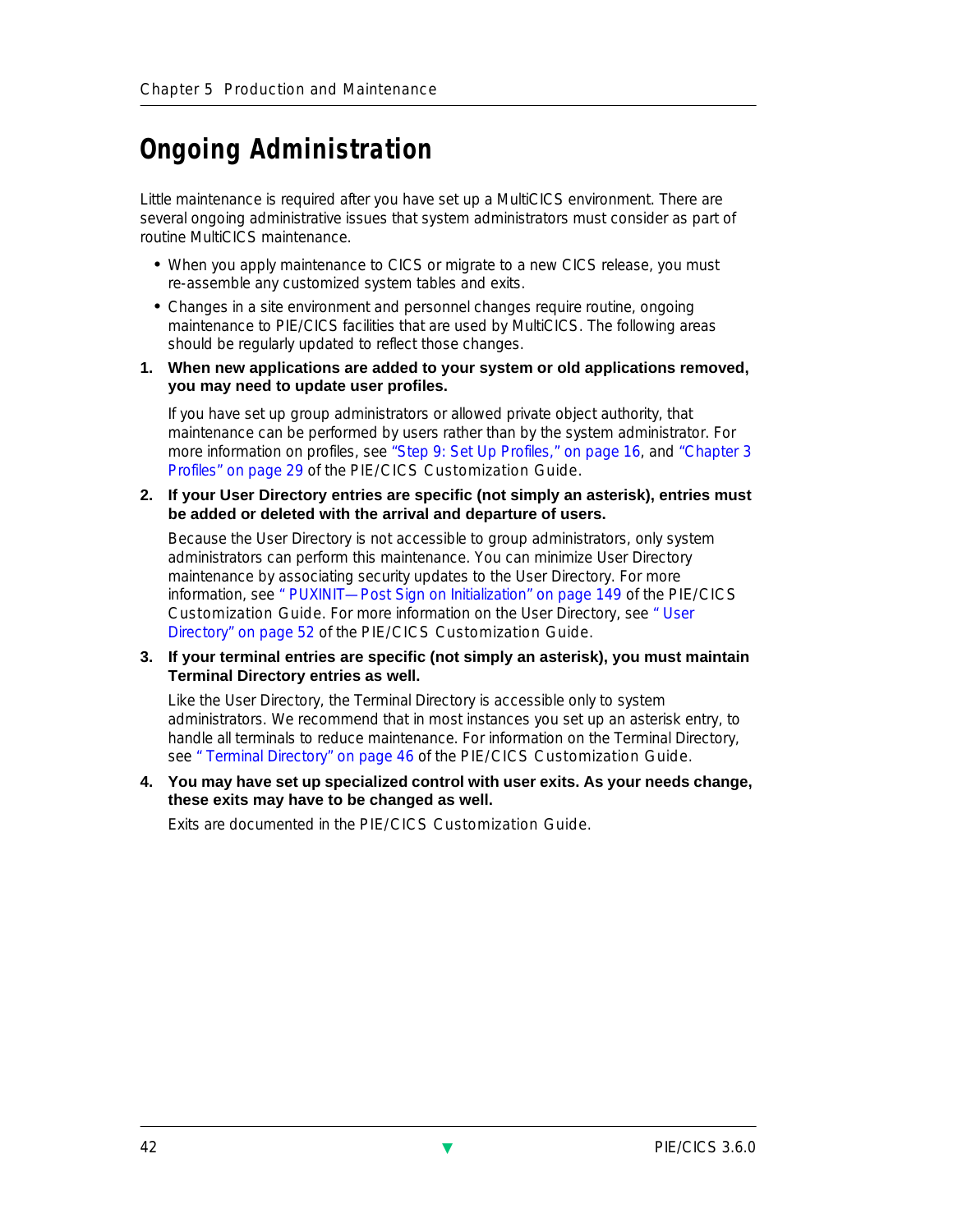# **Chapter 6 MultiCICS Basics**

This chapter presents the basic operating concepts of MultiCICS and explains how to use commands and menus.

Since MultiCICS is so flexible and environments differ so widely, we will ask you to use the DEMO profile when you sign on to PIE/CICS and assume your environment is like that defined by the DEMO profile shipped with PIE/CICS. If your use a different profile, keystrokes and sessions may differ, but the overall concepts and processes will not.

Please read ["Chapter 1 MultiCICS Introduction" on page 1](#page-12-0) before continuing. For concepts common to all PIE/CICS products, such as signing on and off PIE/CICS, see "Chapter 2 Using PIE/CICS" on page 11 and "Chapter 3 Commands" on page 21 of the *Operation and Administration Guide*.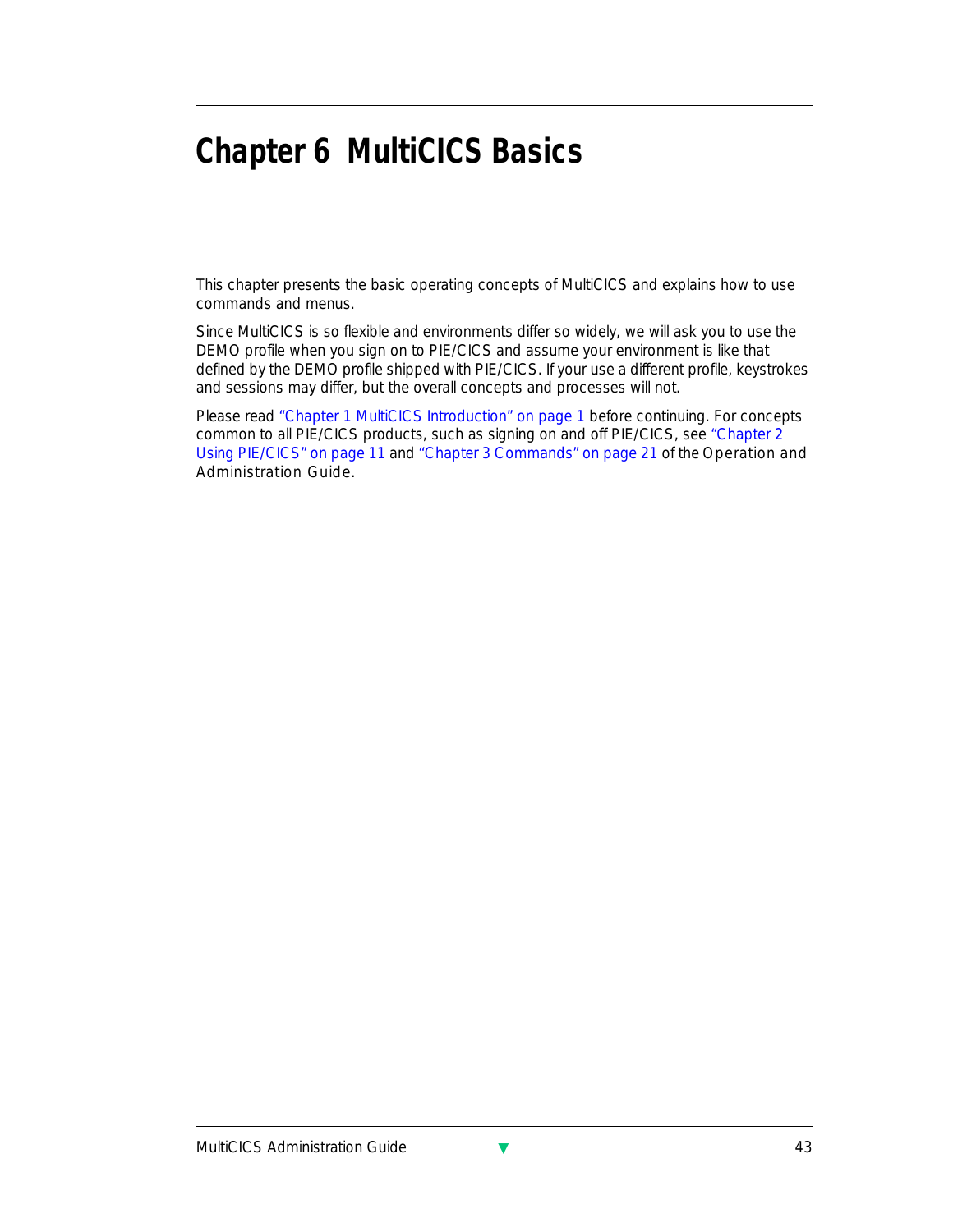# **Sessions Menu**

The Sessions menu can be a center point for MultiCICS processing. From the Sessions menu, you can see which sessions you have defined and opened and switch to a new session. (We will discuss switching in the next section.)

You can also execute PIE/CICS commands and CICS transactions at the menu command line. Using the RECALL, or R, command, you can execute many similar commands quickly.

The Sessions menu is composed of several different screen areas.

- **•** The header area consists of the top two lines of the screen. The first line contains the screen title and copyright information. The second line includes a command line to enter PIE commands and CICS transactions.
- **•** The bottom line of the screen shows the Sessions menu PF key definitions. See ["](#page-56-0) [Sessions Menu Commands" on page 45,](#page-56-0) for information on the menu commands.
- **•** The environment information area is a column on the right side of the screen. Its fields identify the following.

| Esc Str    | Escape string (see " Escape String" on page 52)                                                            |
|------------|------------------------------------------------------------------------------------------------------------|
| User       | User ID you signed on to PIE/CICS with                                                                     |
| Term       | CICS terminal you signed on with                                                                           |
| Node       | VTAM terminal node you signed on with                                                                      |
| Sys        | APPLID of the CICS system you are on                                                                       |
| <b>CPU</b> | CPU you are running under                                                                                  |
| Ver        | PIE/CICS version                                                                                           |
| Time       | Time you accessed the Sessions menu (or pressed an AID key from the<br>menu)                               |
| Date       | Current date in mm/dd/yy and Day Month Date format.                                                        |
| Exit       | Key to access the PIE/CICS Exit pop-up menu.                                                               |
|            | • The main portion of the screen is the session information area. Its fields are:                          |
|            | Line command area                                                                                          |
| #          | Session number ranging from 1 to 99                                                                        |
| Name       | Session name followed by a one character status code. Possible codes<br>are:                               |
| blank $()$ | Session is not active. It has been defined but not opened, or it has been<br>closed and remains allocated. |
| $^{\star}$ | Current session. It is the last session you switched to.                                                   |
| $^+$       | Session is open and allocated (permanent).                                                                 |

- Session is open and free (temporary).
- Title Session description
- **•** The rightmost portion of the session information area, just before the environment information area, is the hidden status field. If a session is hidden, an H appears on this field.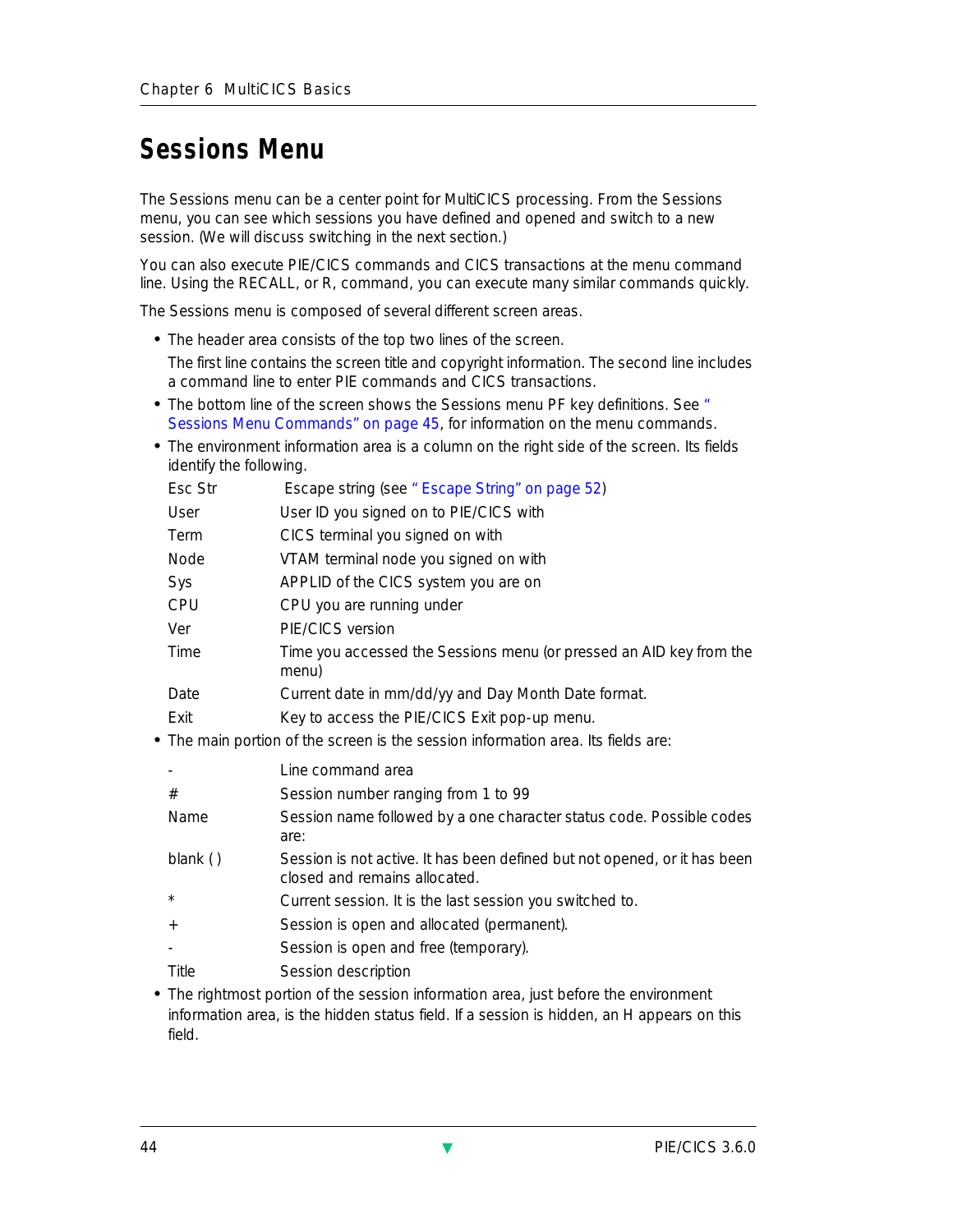**•** The Sessions menu can list up to 19 sessions on each screen. If you have more sessions available, an indicator appears beneath the information window at the right of the screen.

### <span id="page-56-0"></span>**Sessions Menu Commands**

There are several ways to enter commands from the Sessions menu.

**•** Command line

You can enter PIE Application commands and CICS transactions on the menu command line. If you enter these commands, PIE/CICS will open a new session and execute the command or transaction in that session. (We will say more about opening sessions later on.)

You can also enter PIE Environment commands at the command line. Environment commands affect your environment and your sessions. For example, there are commands to open, close, and switch to different sessions. (You do not have to prefix the Environment commands with EC.)

If you want to execute similar commands, one after another, on the command line, enter R (for recall) to redisplay the last command you entered.

**•** Line commands

There are several line commands. These commands execute PIE Environment commands that affect your sessions.

Enter line commands in the leftmost field in the session information area.

The following line commands can be entered from the Sessions menu:

- A ALLOCATE a permanent sessions
- C<sub>c</sub> CLOSE the session.
- D DISPLAY information about the session.
- F FREE a temporary session
- H HIDE the session.
- 0 OPEN the session.
- P CANCEL the session.
- SWITCH to the session.
- U UNHIDE the session.
- **•** PF keys

Sessions menu PF key definitions are displayed at the bottom of the screen. If you are not authorized to use a command assigned to a PF key, that definition is not shown.

- Help (PF1) Access Help for the Sessions menu.
- Open (PF2 Open the session at the cursor position.
- End (PF3): End the Sessions menu.
- Close (PF4): Close the session at the cursor position.
- Switch (PF5) Switch to the session at the cursor position.
- PIE (PF6) Open the PIE pop-up menu.
- View (PF10): Open the VIew pop-up menu.
- Bulletin (PF11) Switch to the Bulletin board session.
- Profile (PF12) Access the Profile Utility.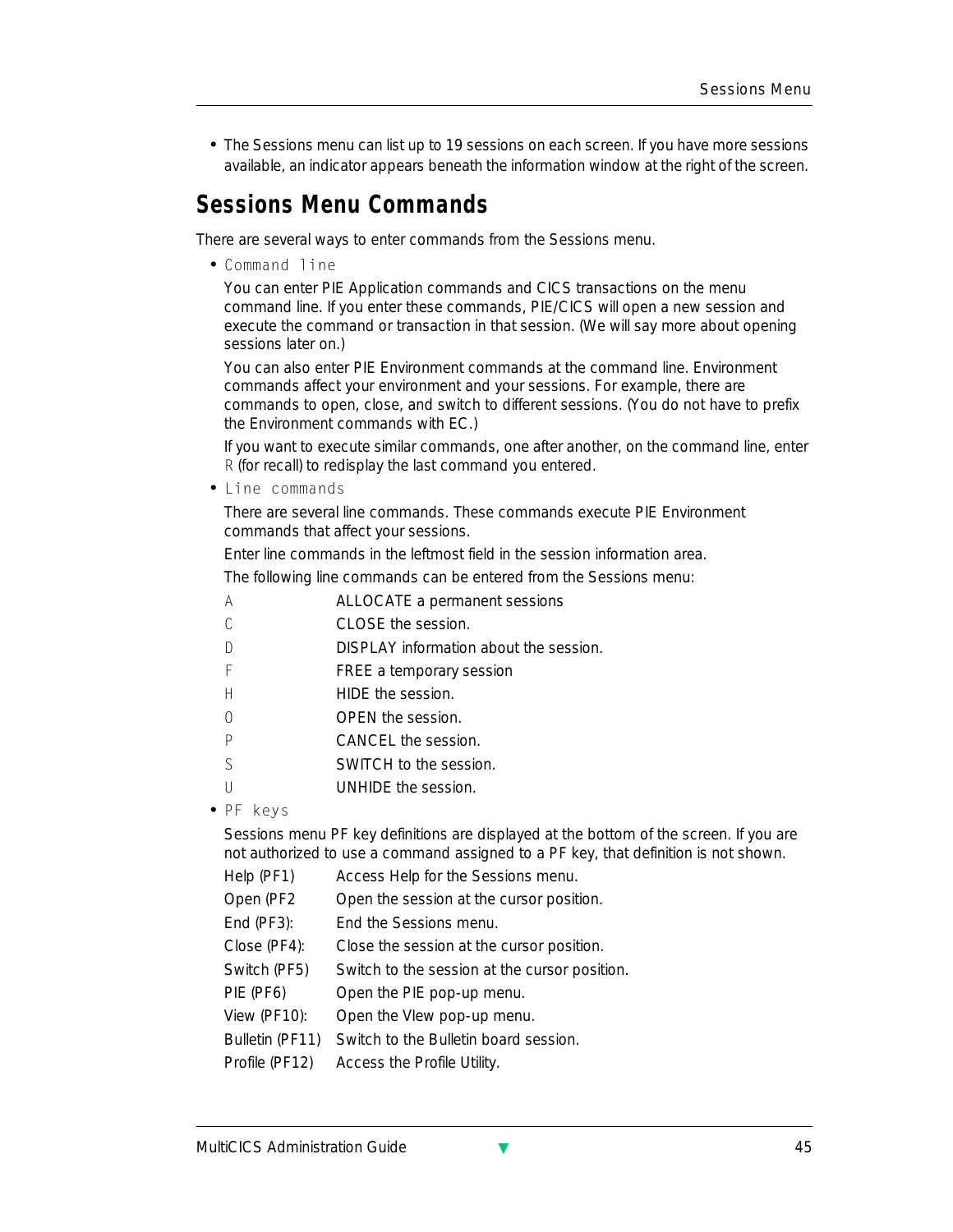### **Stacking Commands**

You can specify multiple commands that are processed as a command string. You can type any combination of multiple line commands and commands on the command line (separated by a delimiter character, such as a semicolon).

When you press ENTER, commands are processed in the following order:

- **•** All line commands are processed in session order, except for commands that cause a session switch.
- **•** Commands are processed in the same sequence that they are entered on the Command line, except for commands that cause a session switch
- **•** The first command in the command line that causes a switch will be processed. If there is no switching command on the command line, the first line command that causes a switch will be processed.

After a switching command has been processed, all other commands will be ignored. For example, If you specify the following stacked commands on your Sessions menu:

```
Command ===> TITLE 6 E-Mail; OPEN CEMT; FREE 6
The commands are executed in the following sequence:
```
- **•** The C line command closes session 1.
- **•** The line command U would unhide session 5. (The line command S would be skipped for now, because it causes a switch.)
- **•** The command TITLE in the command line would change the title of session 6.
- **•** The FREE command would remove session 6 from the menu. (The OPEN command would be skipped, because it causes a switch.) Now all non-switching commands have been executed.
- **•** The OPEN command in the command line would open and switch to the next available session and execute CEMT in it.
- **•** The S line command would be thrown away and session 3 would not be switched to, because the OPEN command caused a switch already and all subsequent commands are ignored.

### **Passing Session Arguments from the Sessions Menu**

If a session accepts arguments, you can enter them from the Sessions menu when you switch sessions. To do so, enter the session by code or name followed immediately by the argument.For example, if session number 6 accepts an argument for the month, you enter the following on the command line:

6 JULY

MultiCICS opens session 6 and pass JULY as an argument. You can only pass an argument to a session when you open it. If the session is already open, the argument is ignored.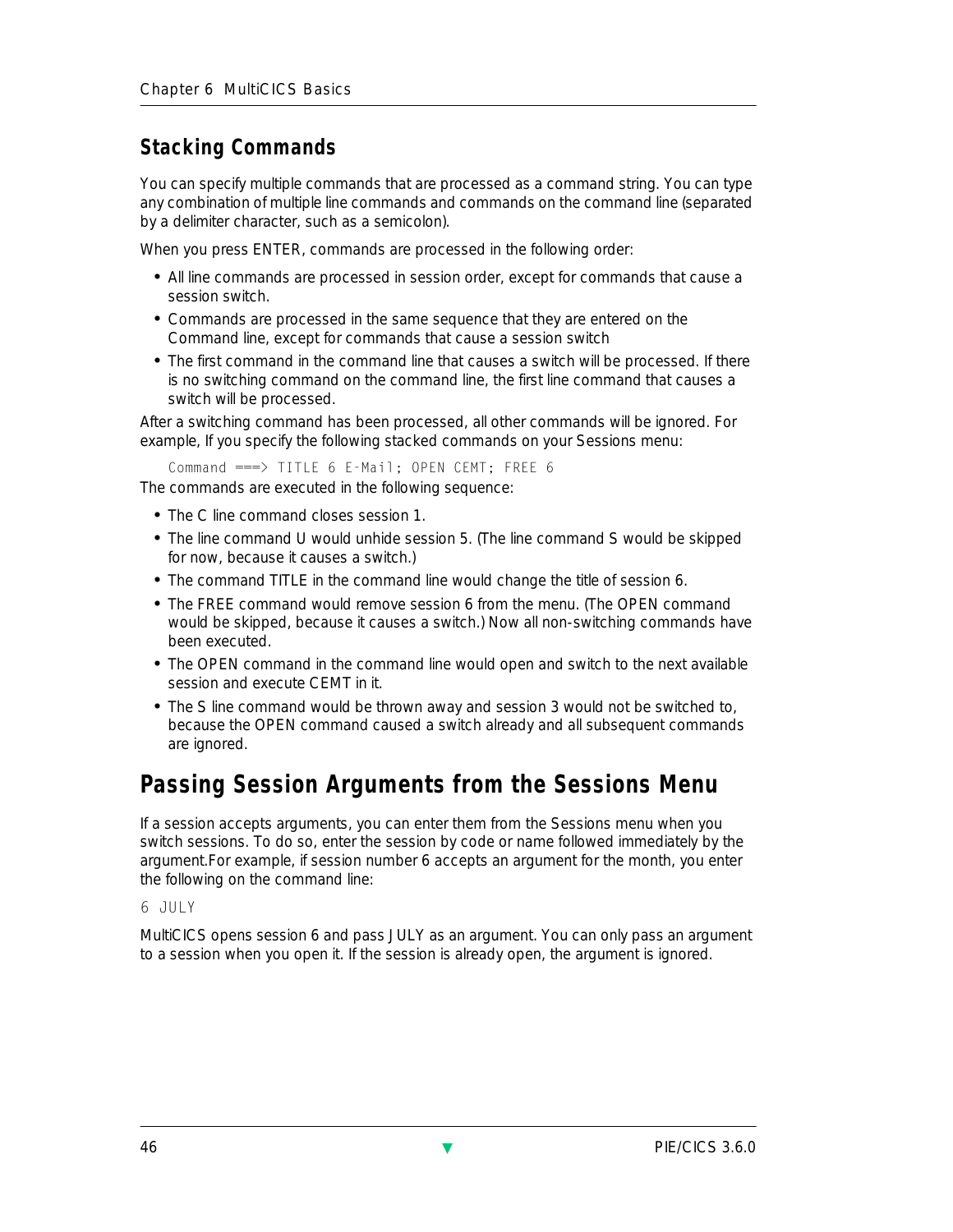# **Types of Sessions**

There are three types of sessions.

- **•** The first type of session is called an application session. These are the standard sessions, numbered 1 to 99. You can run CICS applications, VTAM applications, PIE Application commands, and dynamic menus within these sessions.
- **•** The Sessions menu runs in a special session named SESSIONS and the session number is 0.
- **•** The third type is called a special session. These sessions are used by PIE/CICS to display your run-time profile, PIE pop-up menus, and View screens. They cannot be referenced by session number. These sessions end when you switch out of them.

## **Attributes of an Application Session**

Application sessions have several potential attributes.

- **•** Open or Closed: An open session is one that has been entered; the application in it is active. A closed session is defined but inactive; the application defined for the session is not running. To open a session that is already defined, enter its session number or name on the Sessions menu command line. See [" Ending Sessions" on page 54,](#page-65-0) for information on closing a session.
- **•** Permanent (Allocated) or Temporary (Free): A permanent or allocated session is displayed on the Sessions menu whether it is open or not. It stays on the Sessions menu when you close it. A temporary or free session is displayed on the menu only when it is open. When you exit it, it is removed from the menu. You can change this attribute with the ALLOCATE and FREE commands.
- **•** Hidden or Unhidden: A hidden session is skipped when users execute the SWITCH NEXT/PREV command. An unhidden session is included in the SWITCH NEXT/PREV round. You can change this attribute with the HIDE and UNHIDE commands.

# **Defining Sessions**

PIE profiles specify a set of sessions to be allocated when the user signs on to PIE/CICS. In addition, users can define new sessions with PIE Environment commands. The User Directory entry determines the maximum number of sessions a user can have defined at one time.

There are a number of ways to define new sessions.

The following commands define a permanent session, without switching to it.

- **•** Use NAME and ALIAS to define a session and specify its name. The default application will be used both as execution text and title.
- **•** Use TITLE and NOTES to define a session and specify its title. The default application specified in your profile will be used as execution text. The first word of the execution text will be assigned as the session name after you switch to the session.
- **•** Use CREATE, ALLOCATE, and ALLOCATH to define a session and specify the execution text. If you omit the execution text, the default application specified in your profile will be executed. The execution text will be used for the title. The first word of the execution text will be assigned as the session name after you switch to the session.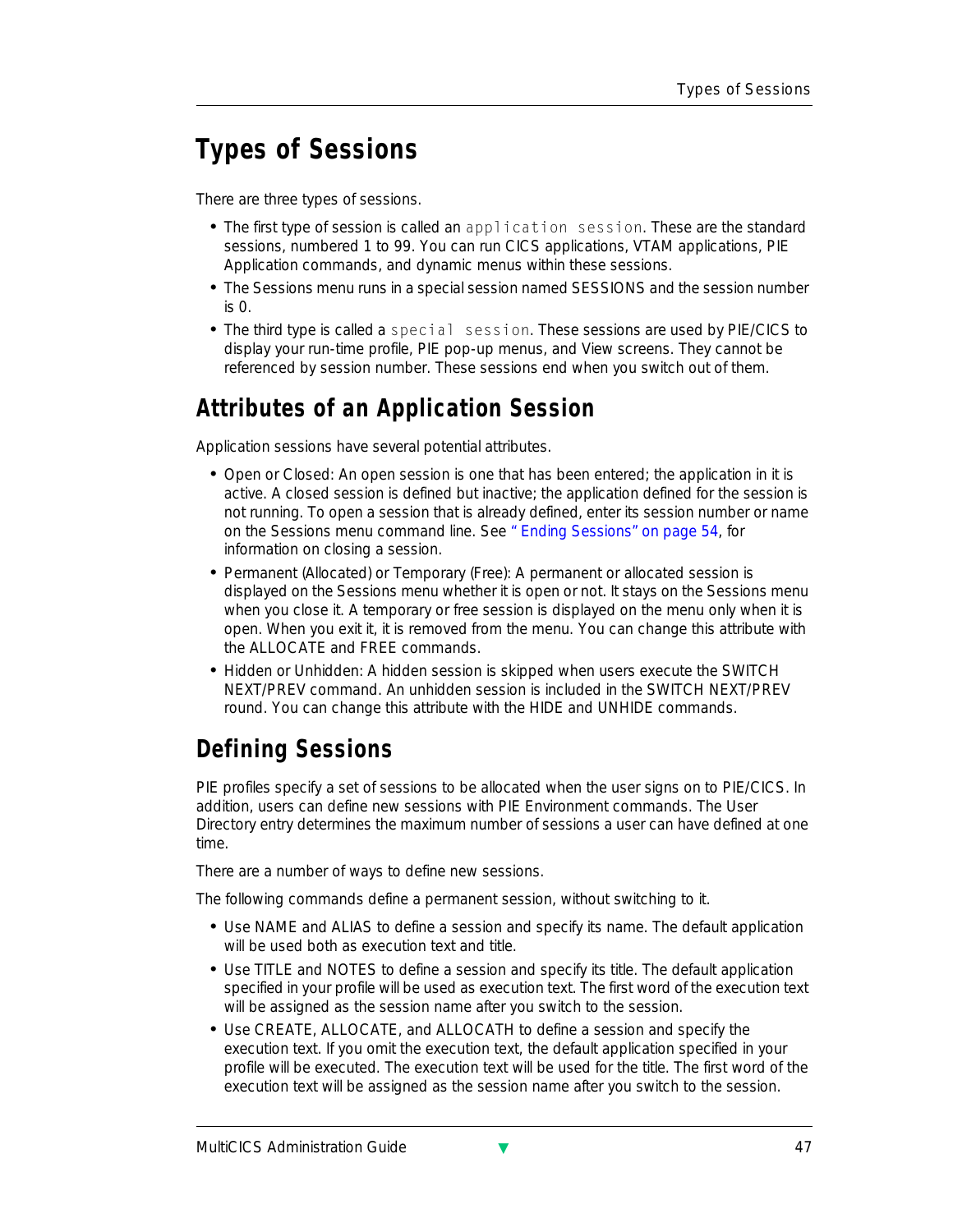- **•** Use the START command to define a session and switch to it. You can specify an execution text. If you omit the execution text, the default application specified in your profile will be executed. The execution text will be used for both name and title.
- **•** If you have private object authority, you can change your initial session configuration by changing your profile. To do so, see " Changing User Profiles" on page 18 of the *Operation and Administration Guide*. (You can change your run-time profile, even if you don't have private object authority. But because your changes will not be saved, it is usually easier just to define a session with one of the commands above.)

The following methods define a temporary session and switch to it.

- **•** On the Sessions menu command line, enter an execution text (PIE Application command or CICS transaction). The execution text will be executed in the new session and will be used for both name and title.
- **•** On the Sessions menu command line, enter the OPEN or ALLOCATT command. You can specify an execution text to execute in the session. If you omit the execution text, the default application specified in your profile will be executed. The execution text will be used as the title. ALLOCATT does not switch to the session. The first word of the execution text will be assigned as the session name after you switch to the session.
- **•** From an input field in any session, enter your escape string followed by a transaction code or PIE Application command. The execution text will be executed in the new session and will be used for both name and title.

Example: Your escape string is  $==$  and you enter  $==$  CEMT I TAS to execute the CEMT command in a new session.

☞ See [" Escape String" on page 52](#page-63-0) for more information on the escape string.

The session definition commands follow this general format:

*commandname* [*code*] [*execution text*]

If you specify a session code, MultiCICS will define the session you specify. If you omit it, MultiCICS will define the next available session.

If you specify an execution text, MultiCICS will execute that text in the session when you switch to it. If the text is not permitted by the command or if you omit it, MultiCICS will execute the default application in the session.

The execution text is not executed until you switch to a session. Sessions that were defined in your initial configuration or that were defined by issuing any of the first set of commands, above, are allocated but not open. Their execution texts will not run until you switch to those sessions.

When you use any of the second set of methods to define a session, you will switch to the session immediately. So the execution text will be executed immediately.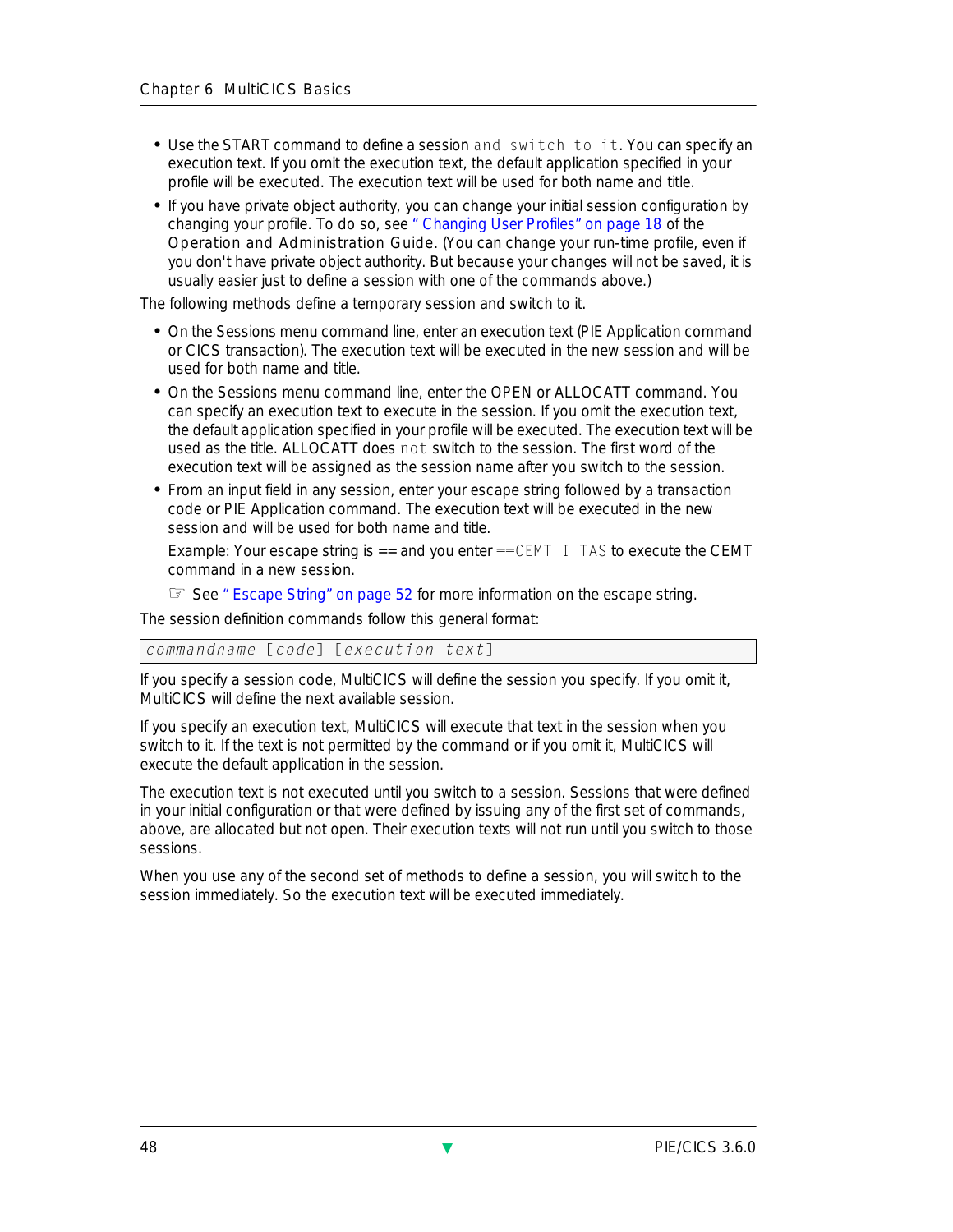### **Multiple Commands**

You can issue multiple commands to specify execution text, name, and title. For example, the commands—

ALLOCATE 10 AE CMD CEMT NAME 10 CEMT TITLE 10 Master Terminal Commands

—define session 10 to execute CEMT, name it "CEMT," and give it an plain English title.

### **Exceeding the Number of Available Sessions**

If you attempt to define a session when you have no more available sessions, you receive either the Switch pop-up menu or switch to the Sessions menu, depending on how your Customization Options are set. In either case, you will receive a message notifying you that you have no more available sessions.

# <span id="page-60-0"></span>**Defining and Accessing Sessions: Exercises**

Now it is time to try what you've learned in the preceding sections.

- **1. First make a note of your escape string. It is displayed in the environment information area on the right side of the Sessions menu. We will assume it is the default,** ==**. We will say more about the escape string later on.**
- **2. Open session 1 of your initial sessions configuration. Enter** 1 **on the Sessions menu command line.**

Session 1 will open and the application defined to it will start. When it has finished initializing, enter ==SES or ==0 on the command line to switch back to the Sessions menu. (The escape string must begin in the first position of an input field.)

**3. Define a new permanent session. Enter** ALLOCATE LIST USERS **on the Sessions menu command line.** 

The next available session, 5, will be created, with the execution text, LIST USERS, as the title. No name has yet been assigned.

- **4. Switch to the session. Enter** 5 **on the Sessions menu command line. You will see the PIE/CICS User List Utility. Switch back to the Sessions menu: enter** ==0**.**
- **5. Notice your new session's name, USERS. You can give it a new name with the NAME command. Enter** NAME 5 PIEUSERS**.**
- **6. This session is a permanent session. That means that if you end the application running in the session, the session will remain defined on the Sessions menu.**

Let's do this. Enter 5 on the Sessions menu command line. From session 5, press PF3 to end the User List Utility. You will switch back to the Sessions menu. Notice that the session is still defined on the menu.

**7. The sessions that were predefined, sessions 1 through 4, are also permanent sessions. If you switch to them and end the applications running in them, the sessions will remain defined on the menu. You can re-enter them at any time.** 

Try that with session 1. Enter 1 on the Sessions menu command line. Then press PF3 to end the menu and return to the Sessions menu. The session is still defined. Enter 1 again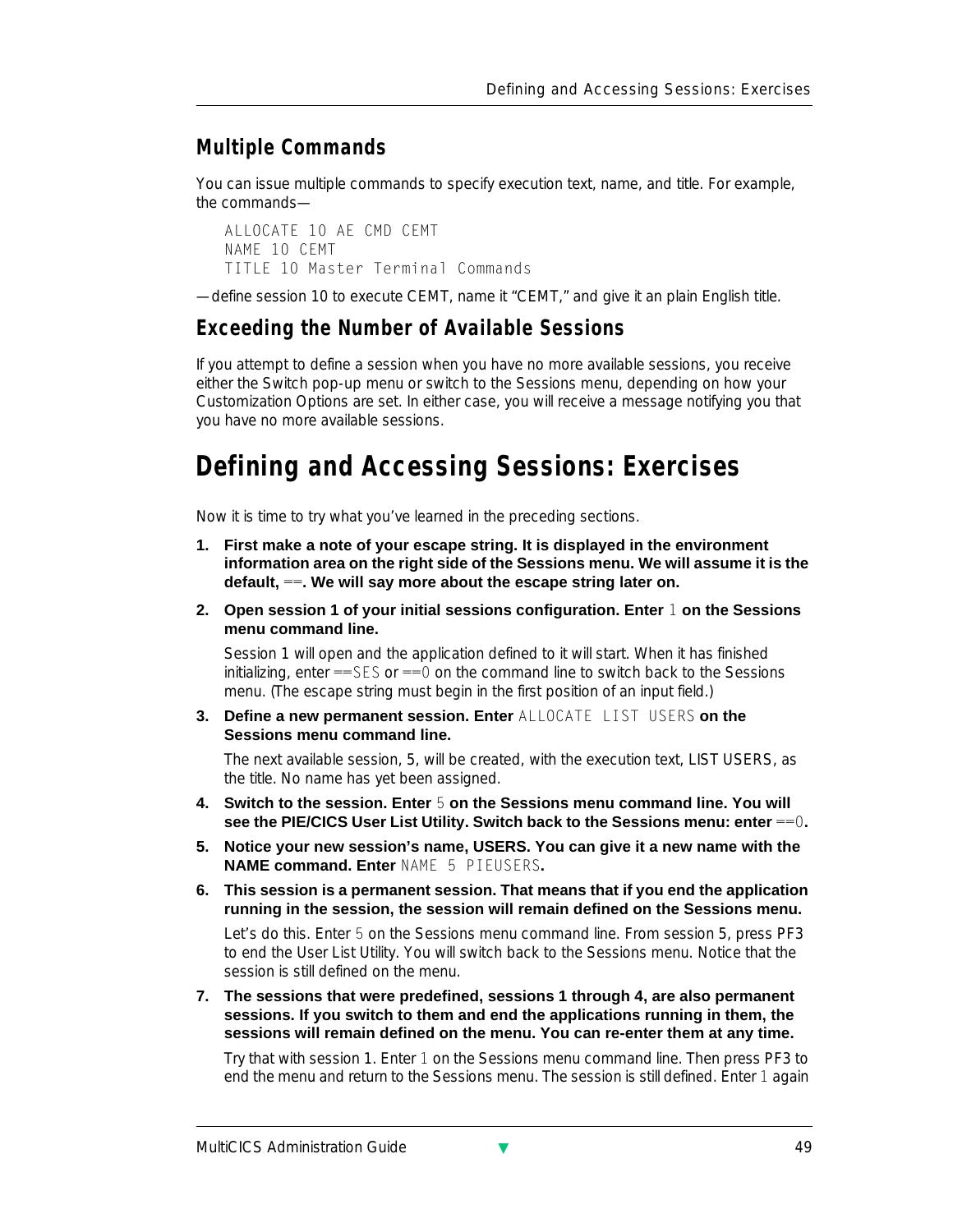on the command line to switch back to session 1. The same menu executes. Enter  $==0$ to return to the Sessions menu.

**8. Let's define another permanent session. Enter** START LIST SCRIPT**. This will define the next available session, 6, switch to it, and execute LIST SCRIPT, the PIE/CICS Script List Utility. Switch back to the Sessions menu: enter** ==0**.**

Notice that session 6 was automatically assigned the name SCRIPT. Now switch back to session 6 (enter 6 on the Sessions menu command line), and press PF3 to end the Script List Utility. You will switch back to the Sessions menu.

Like session 5, session 6 ends but remains defined on the menu. Notice the difference, however: now session 6 has no name. That is because you left the name to be assigned, from the execute string, when you switched to the session. That is how the commands TITLE, NOTES, CREATE, ALLOCATE, ALLOCATH, and START work. In fact, if you executed something different in the session, the session would change its name.

**9. Let's try that. Enter** START SYSTEM **in the command line. You will get to a blank CICS screen. At the blank screen, enter** PEXE LIST PROFILES**. This will start the Profile List Utility. Now switch to the Sessions menu (**==0**) and see that session 7, your new session, is named PROFILES.** 

Return to session 7 (enter 7 at the Sessions menu command line). Press PF3 to end the utility and return to the blank screen. Now enter PEXE LIST PANEL. This will start the Panel List utility. Switch back to the Sessions menu  $(==0)$  and see that session 7 is now named PANELS.

Once again, look back at session 5 on the menu: you defined it with the ALLOCATE command, but it kept its name after the session ended. Why? Because you gave it a permanent name with the NAME command. Both NAME and ALIAS assign a permanent name—the name does not change and it does not disappear when the session is ended.

**10. Now let's create a temporary session. Enter** OPEN LIST TEXT **on the Sessions menu command line, or enter just** LIST TEXT**.** 

The next available session, 8, will be created and opened. The Text List Utility will execute in it. Switch back to the Sessions menu. Notice the session is defined on the menu.

**11. Because session 8 is a temporary session, when you end the application running in it, the session will disappear from the Sessions menu.** 

Let's try that. Enter 8 on the Sessions menu command line. From session 8, press PF3 to end the Text List Utility. You will switch back to the Sessions menu. Notice that the session is no longer listed on the menu.

**12. Define more sessions, if you like. When you have finished, switch back to the Sessions menu.**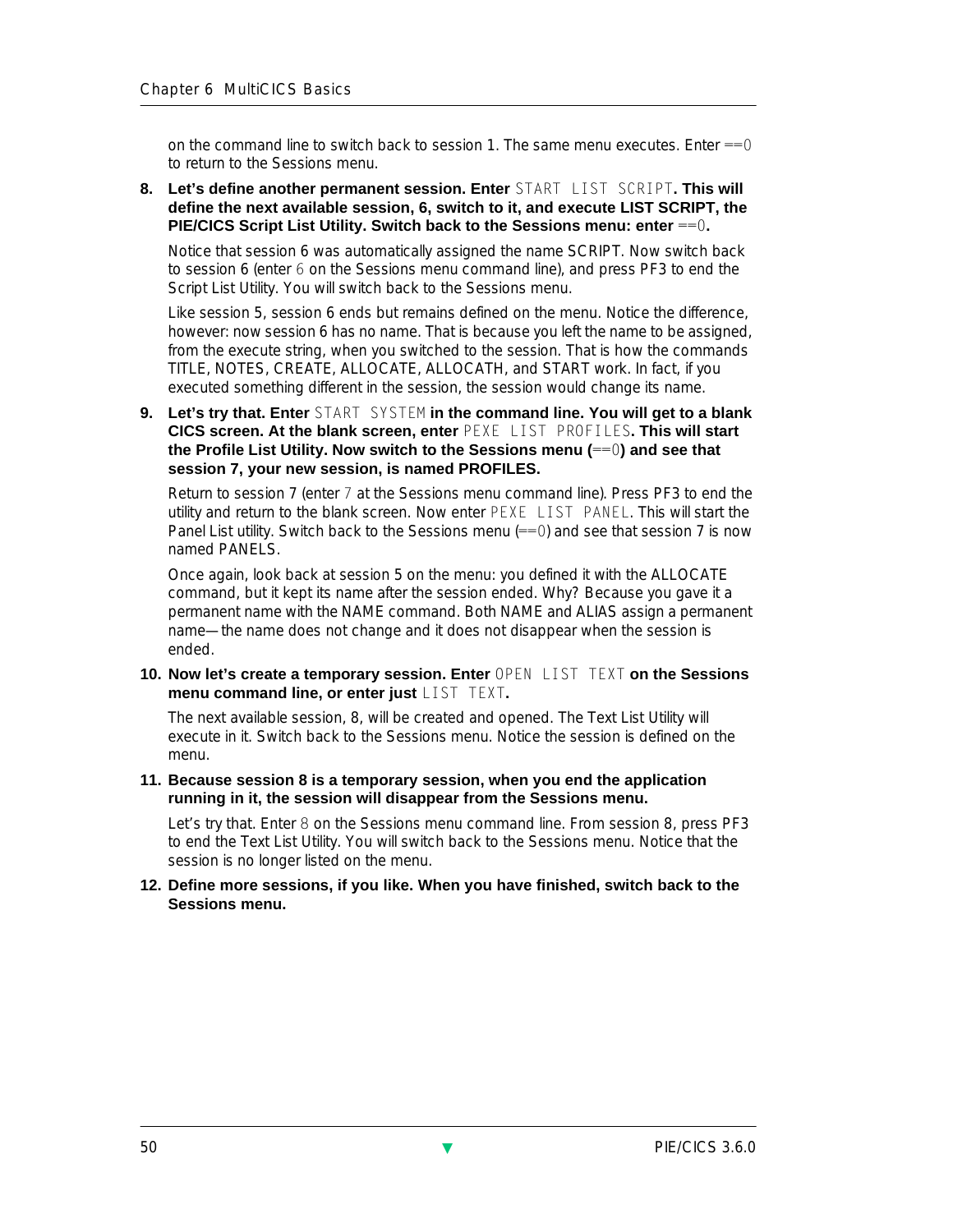# **Switching Between Sessions**

Now you have several sessions defined, and probably several more open.

Your open sessions are running in parallel. You can see only one of them at a time, and only the one you are looking at can perform processing. The other sessions are "suspended".

To get to another session, you switch to it. You can think of sessions as channels on your TV and switching as changing channels. You can see only one channel at a time, but all channels are always available for viewing.

Because MultiCICS's primary function is to make it easy for you to get from one session to another, it provides several ways to switch. We'll discuss and practice the following switching methods:

- **•** switching from the Sessions menu
- **•** using the escape string
- **•** using PF keys
- **•** switching from an application menu

☞ You cannot switch out of a session in which an application is running—that is, performing processing. The exception is a NetGate session. You can switch out when an application is active and the application will continue to run while you are in other sessions.

## **What Happens During Session Switching?**

When you switch out of a session, the current status and screen image of the application running in the session are saved. When you switch back to the session, its session status information is restored, its screen image is redisplayed, and the application running in it is given control. In other words, no data is lost when you switch out of a session. When you switch back, your session will be as if you never left.

When you switch out of a special session, like the View or Help session, the special session is closed.

☞ MultiCICS does not perform a 3270 read buffer when switching sessions, so switching overhead is low.

### **Sessions menu**

To switch to a session from the Sessions menu, enter its session code or name on the menu command line. For example, to switch to session 1, enter 1 in the command line. To switch to a session named EDIT, enter EDIT in the command line.

You can also switch to a session using the S or O line commands. Tab down to the session you want and type S or O in the command field.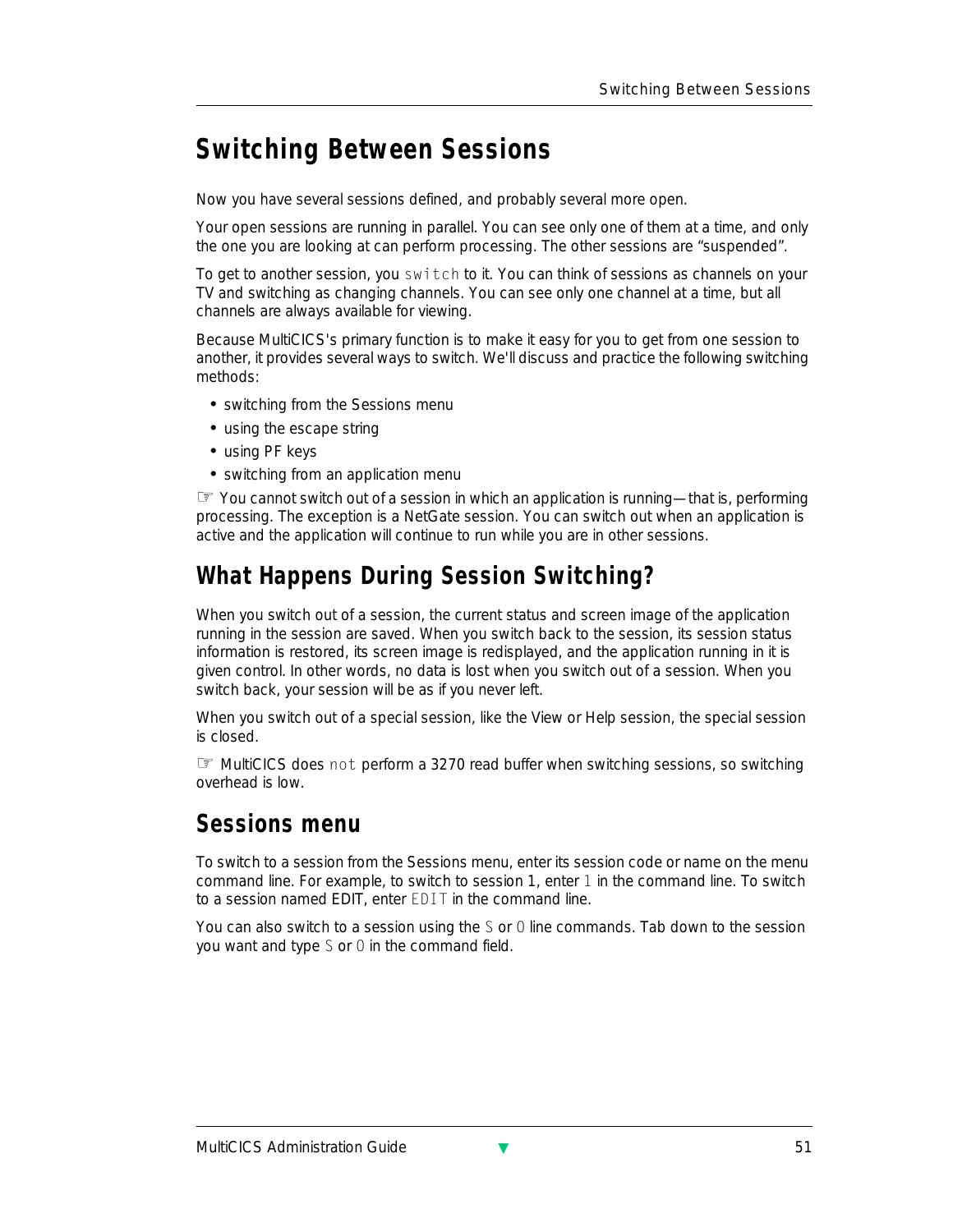# <span id="page-63-0"></span>**Escape String**

The escape string is the most versatile switching tool in MultiCICS. You can use it to switch to any other session or to the Sessions menu. You can go directly to a session by identifying it or you can select a session from a pop-up menu. You can even use the escape string to execute a PIE/CICS command.

In the last section, you used the escape string to switch from a session to the Sessions menu.

When you enter the escape string in a session, you are passing control from your application to PIE/CICS. Depending on what you type after the escape string, PIE/CICS will switch you to another session, create a new session, manipulate sessions, and so on.

To enter the escape string, type it in any input field on a session screen. You must begin the string in the first position of the field. Then, with the cursor at the end of your escape string and its operands, press ENTER.

The escape string will not be saved as screen data, as long as it is entered correctly—that is, it begins in the first position of the field. PIE/CICS will read from the beginning of the escape string to the cursor and perform the processing you request. If the cursor is not in the field containing the escape string, the entire field is executed as a PIE Environment command.

Your escape string is defined in your profile. It can be changed with the PIE Environment command SET ESCSTR—the change will remain in effect until you log off.

Some applications will allow you to input only numerics on the screen. To use the escape string in this type of application, you must change it to  $+$  or  $-$  before you enter the application. If you access another PIE/CICS region using NetGate, you must change your escape string in one of those regions; if the escape string is the same in both, the higher level PIE/CICS will always receive control.

### **Identifying a Session with an Escape String**

A quick way to switch from one session to another is to enter the escape string followed by the name or code of the destination session.

For example, to switch to the Sessions menu, type 0 or SES after the escape string: ==0 or  $=$ SES

To switch to session 7, enter:  $==7$ 

To switch to a session named EDIT, enter: ==EDIT

You don't have to specify the session's full name. You can type only the first few characters. See " Identifying Sessions" on page 23 of the *Operation and Administration Guide*, for details.

Practice switching from session to session using the escape string and the session ID. You can practice with session codes 1 to 7 and session names APPLMENU, CICS, NEWS, NOTEPAD, PIEUSERS, SCRIPTS, and PANELS.

Finish in an application session.

If you specify a session name that does not exist, MultiCICS will open a new session and attempt to execute that name in the session as a CICS transaction. Type carefully!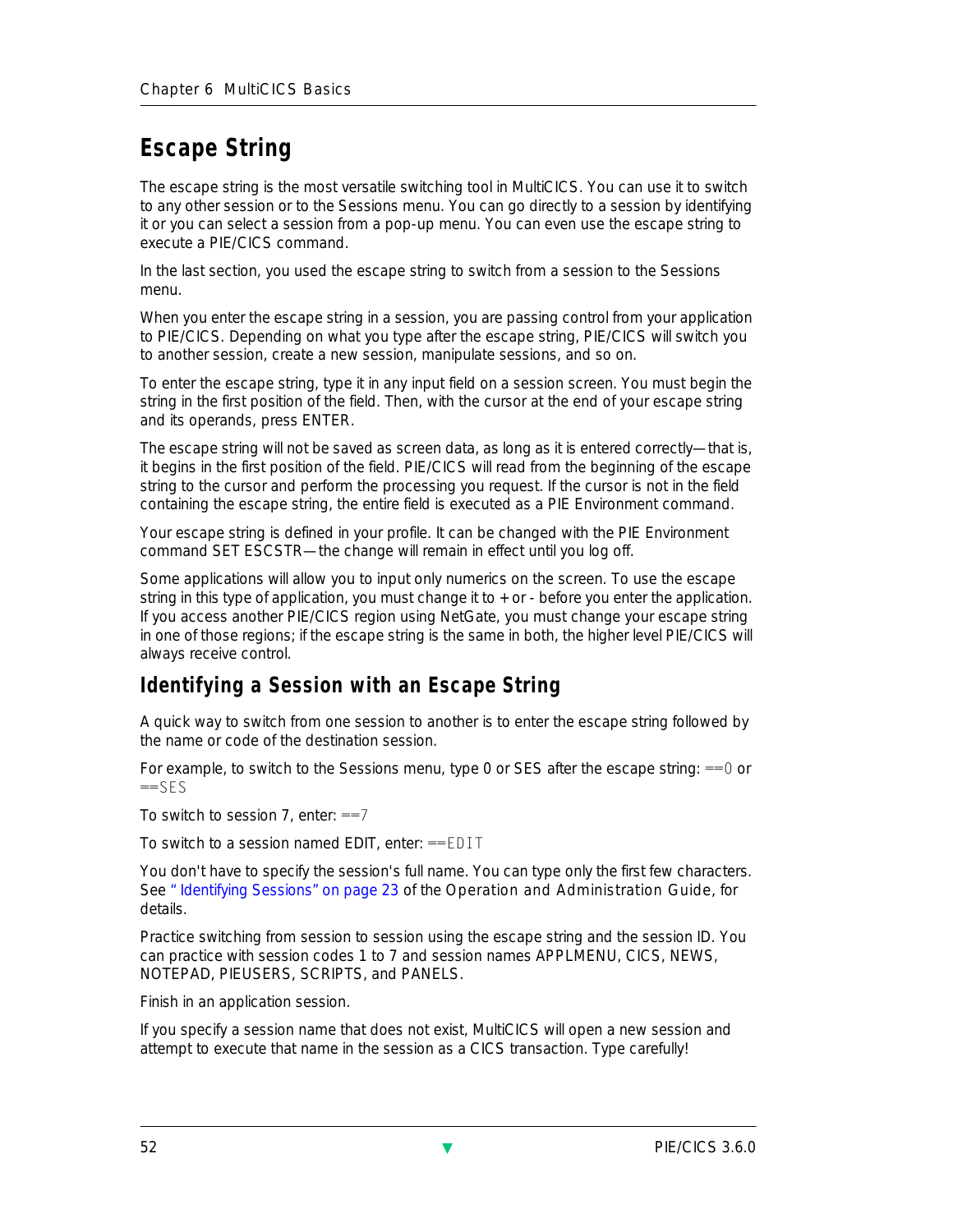### **Switching to an Unknown Session**

If you want to switch to a session, but you don't know the ID, you can type ==SWITCH. The Switch pop-up menu appears with a list of currently defined sessions and their status. You can select a session by pressing the PF key associated with it in the menu. To get to the Sessions menu, press the CLEAR key.

- **1.** Try it now. Enter ==SWITCH.
- **2. Press PF2 to switch to session 2.**
- **3. Enter** ==SWITCH **again.**
- **4. The Switch menu displays only twelve sessions at a time—for twelve PF keys. To see more sessions, press ENTER.**
- **5. Press CLEAR to switch to the Sessions menu.**

☞ You may have a PIE global key set to SWITCH. If you do, you can access the menu with that PF key.

## **Using PF Keys: The SWITCH Command**

PF keys offer a convenient way to switch sessions. You can equate a PF key to a switch command, either in your profile or by using the SET command.

We recommend that you do not use PA keys for switching. Data typed on the session screen but not entered with an AID key will be lost if you switch with a PA key. This is a 3270 hardware limitation. When a PA1, PA2, or PA3 key is pressed, new screen data is not sent to CICS; so MultiCICS is unaware of this data and cannot save it.

The SWITCH command is versatile. You can set PF keys to:

- **•** bring up the Switch menu
- **•** switch to a few frequently used sessions by session name or code
- **•** rotate through your sessions in numeric order
- **•** switch back to the previous session

We have already discussed the first two options. Now we'll discuss the last two.

You can rotate through sessions in numeric order with the SWITCH NEXT and SWITCH PREV commands. These commands give you access to all your sessions with a single PF key.

You can switch back to the last session you were in with the SWITCH BACK command. This is useful when you want to toggle between two sessions.

- **1. Set some PF keys now. Enter** PROFILE **from the Sessions menu to access your PIE/CICS profile. Enter** 3 **to access the Keys screen.**
- **2. Select three PF keys. For one PF key, type** SWITCH**; for the next, type** SWITCH NEXT**; and for the third, type** SWITCH BACK**. Then press PF3 twice to exit the Profile Utility.**

You can specify an operand after NEXT or PREV to determine the kinds of sessions included in the rotation. See the SWITCH command in the *PIE/CICS Command Reference* for more information.

**3. Try out your new PF keys to see how they work. End at the Sessions menu.**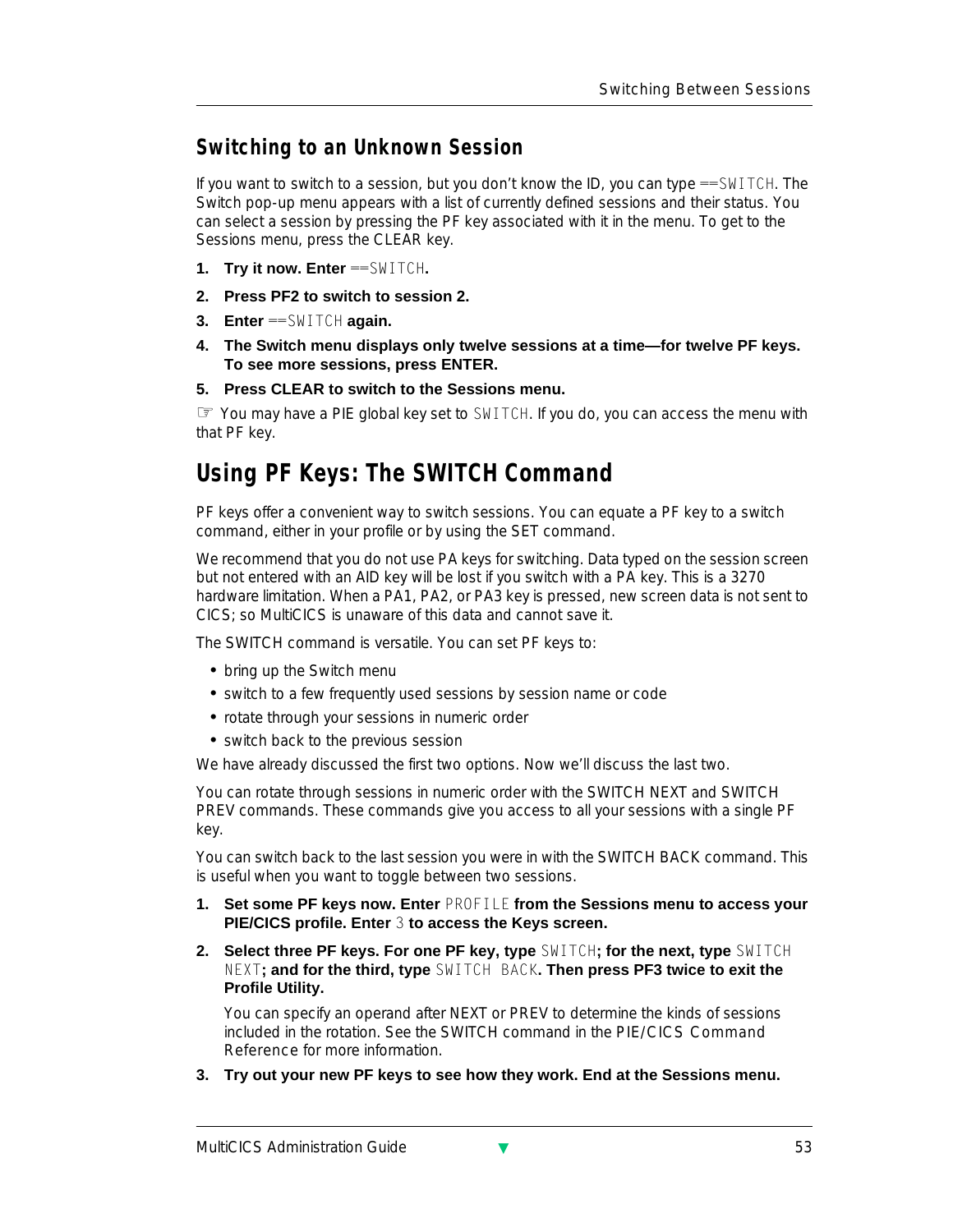# <span id="page-65-0"></span>**Ending Sessions**

There are many instances in which the session will end automatically when you switch out of it or when you end the application running in it:

- **•** Special sessions, like Help and View, end when you switch out of them.
- **•** When you end a PIE/CICS menu or utility, the session will be ended automatically.
- **•** When you run an ordinary CICS application with the AE (AutoEnd) command, the session will be ended automatically when you end the application.
- **•** If the application uses the PIEEXEC API to issue an END command, the session will be ended automatically.

If you are running the application from a dynamic menu, the session will remain up until you end the dynamic menu. It will not end when you end the application.

Other times, you must end the session yourself:

**•** When you run an ordinary CICS application without the AE command, the session remains active until the application finishes executing. You return to the CICS blank screen. From there, you can end the session by doing either of the following:

Pressing the system end key defined in your profile.

Switching to the Sessions menu and issuing the CLOSE or CANCEL command—see ["](#page-66-0) [Closing and Cancelling Sessions" on page 55.](#page-66-0)

- **•** If you enter an invalid CICS transaction at the blank screen, the session will end.
- **•** From a session at the CICS blank screen (when the blank screen was not accessed from a dynamic menu), you can end the session using either of the methods named above: using the system end key or the CLOSE/CANCEL commands.

When you end a session, MultiCICS switches you to the last session you were in. Depending on how your Customization Options are set, that could be either:

- **•** The last application session you were in or the Sessions menu, whichever you were in last
- **•** The last application session you were in, always skipping the Sessions menu

If there is no eligible session remaining, PIE/CICS will execute the final PIE command.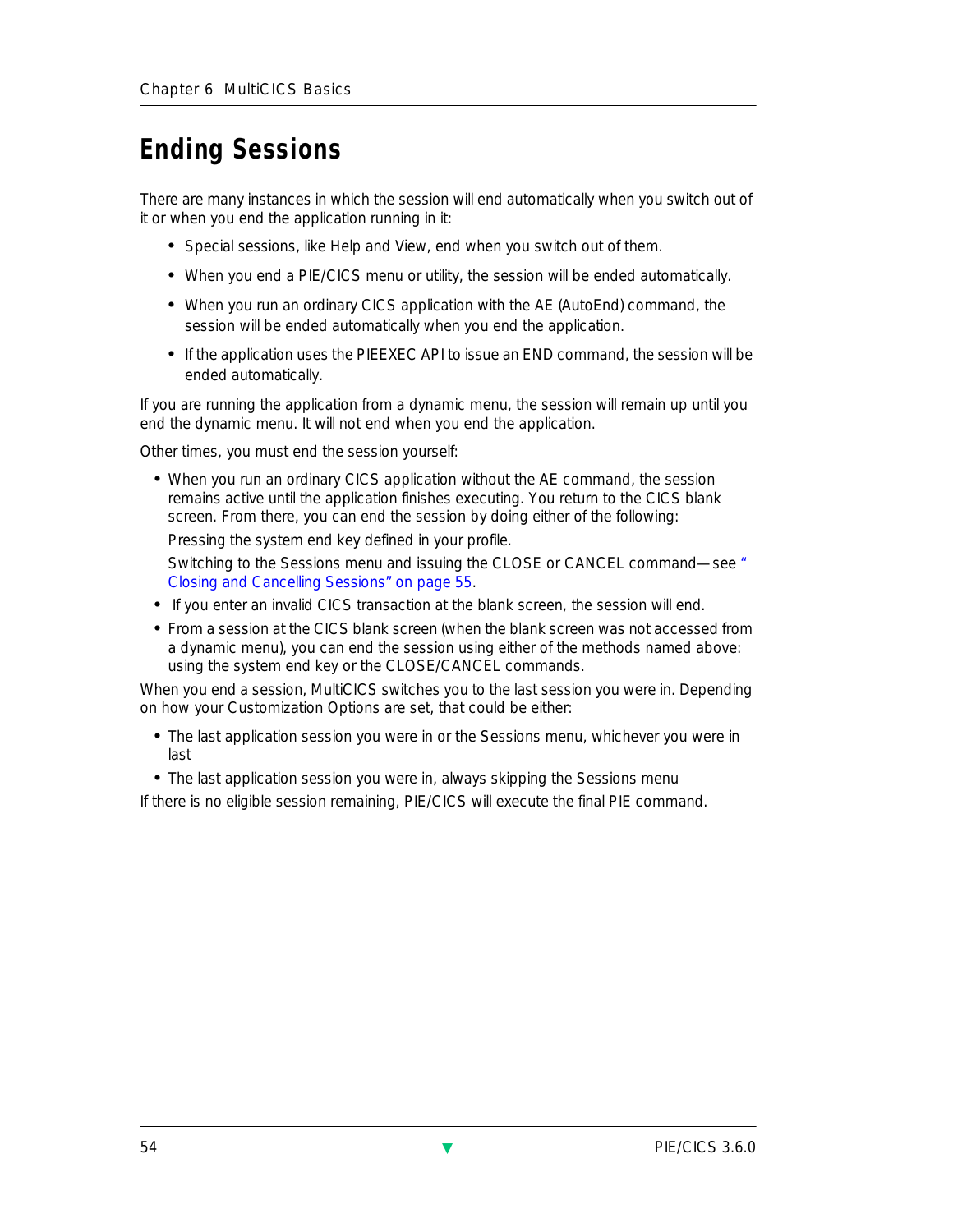### <span id="page-66-0"></span>**Closing and Cancelling Sessions**

In the previous section we used the words "cancelled" and "closed" and referred to the CANCEL and CLOSE commands. These terms and commands are not equivalent.

- **•** A closed session remains defined and listed on the Sessions menu. You can re-start the session by switching to it.
- **•** A cancelled session is removed from the Sessions menu. To re-start it, you must redefine it.

Permanent sessions are closed when you end them normally. Temporary sessions are cancelled when you end them. You can close a temporary session with the CLOSE command. You can cancel a permanent session with the CANCEL command.

You can cancel a session with the CANCEL command, whether the session is active or inactive. (Closing an inactive session does nothing: it remains inactive but defined on the Sessions menu.)

### $\bigwedge$  WARNING

When you issue CLOSE or CANCEL against a session with a transaction still running in it, MultiCICS will abend the transaction. All unsaved data is lost. You should always end any transaction before closing or cancelling the session that the transaction is running.

Some transactions are non-cancellable. A transaction will be non-cancellable if it is conversational and has set a CICS abend exit—that is, has issued a EXEC CICS HANDLE ABEND command. A transaction can also be designated non-cancellable in the PIE/CICS CANTABLE.

In addition, some users can be denied cancel authority. These users will not be allowed to cancel any sessions. Cancel authority is specified in the User Directory entry, in the Allow Cancel field.

If you issue the CLOSE or CANCEL command but you have been denied cancel authority or you issue it for a non-cancellable transaction, MultiCICS will issue an error message, telling you that you must end the application normally.

There are several ways to issue the CANCEL and CLOSE commands.

- **•** You can issue CLOSE and CANCEL from a session using the escape string—for example,  $=$  CANCEL id, where id is the name or code of the session to cancel. To end the session you are in, you can use an  $*$  as the session ID—for example,  $==CLOSE *$ .
- **•** From the Sessions menu command line, enter CLOSE id or CANCEL id.
- **•** From the Sessions menu, enter the C (close) or P (cancel) line commands next to the sessions you want to end.
- **•** From the Sessions menu, place the cursor on the session you want to end and press PF4, CLOSE.
- **•** If you don't identify a session—that is, you issue just ==CLOSE from a session or CANCEL from the Sessions menu or you press PF4 key on the menu without placing the cursor on a session—a pop-up menu will appear. Press the PF key corresponding to the session you want to end. The current session will be displayed in high intensity.
- **•** From a dynamic menu or API, execute EC CLOSE id or EC CANCEL id.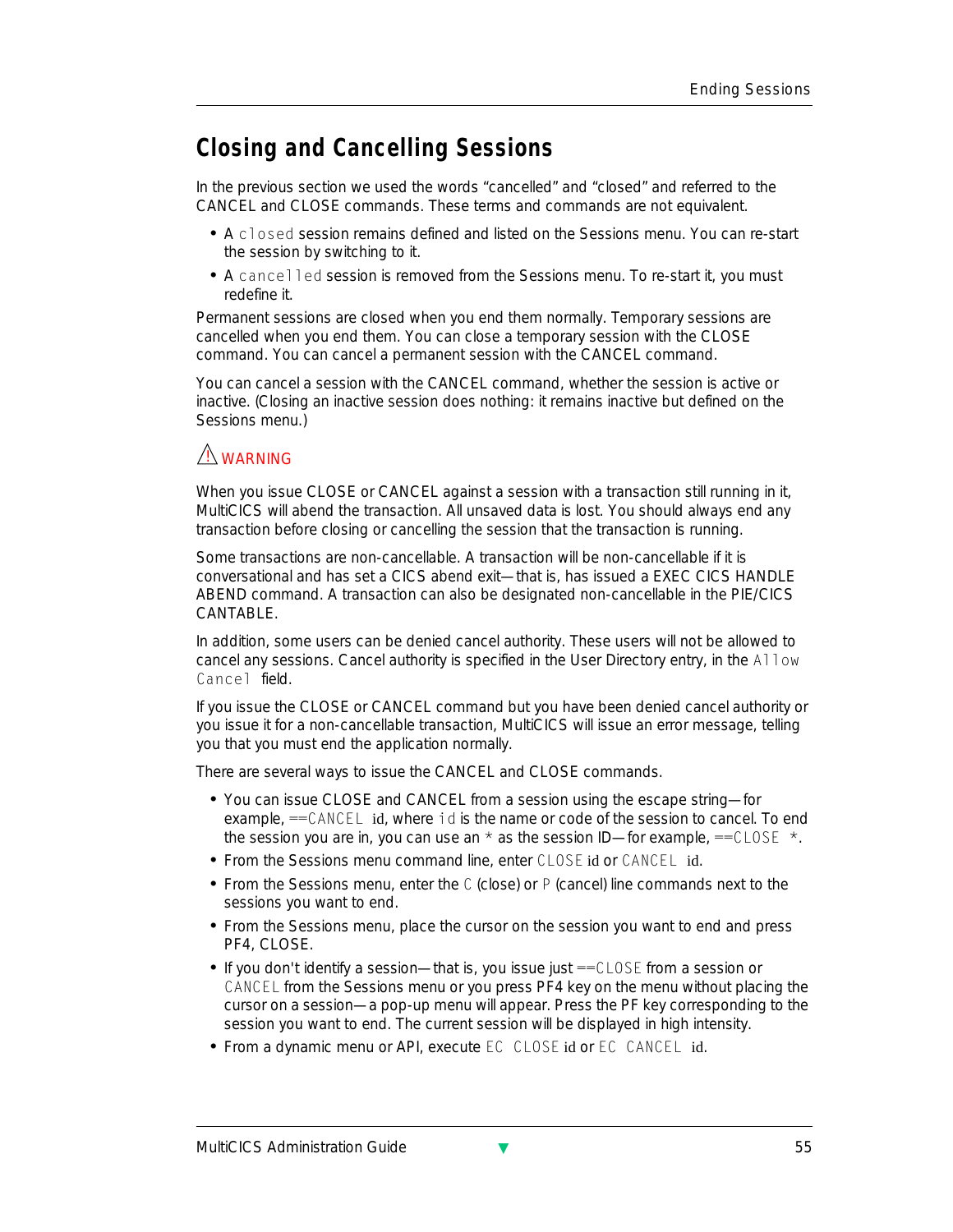## **Exercises**

You already ended a temporary session in " Defining and Accessing Sessions: Exercises" on [page 49.](#page-60-0) Now it is time to close and cancel some of your permanent sessions.

**1. Close session 1. Tab down to the line command field next to session 1. Enter** C **in the field.** 

Notice that the + status code disappears, but the session remains on the menu.

**2. Cancel session 2. Tab down to the line command field next to session 2. Enter** P **in the field.** 

Notice that it disappears from the menu.

**3. Close session 5 from the Sessions menu command line. Enter** CLOSE 5 **at the command line.** 

Again, the + status code disappears but the session remains on the menu.

- **4. Cancel session 6 from the command line. Enter** CAN 6 **at the command line.** Session 6 disappears from the menu.
- **5. Go to session 3. Enter** 3 **on the command line. Enter** ==CLOSE **on the command line.**

You will get the CLOSE pop-up menu. Press PF3 to close session 3.

**6. Go to session 7. Press PF3. The application ends, but the session does not. That is because you started session 7 with the SYSTEM command and thereby entered "system mode."**

Now that you have ended the Panel List Utility, you are in system mode again. To end out of system mode, you must press a system end key. With the DEMO profile, the system end keys are PF3 and PF15.

Press PF3 now to end out of system mode in session 7. The session is a permanent session and is now closed. (The + status code no longer appears on the menu.)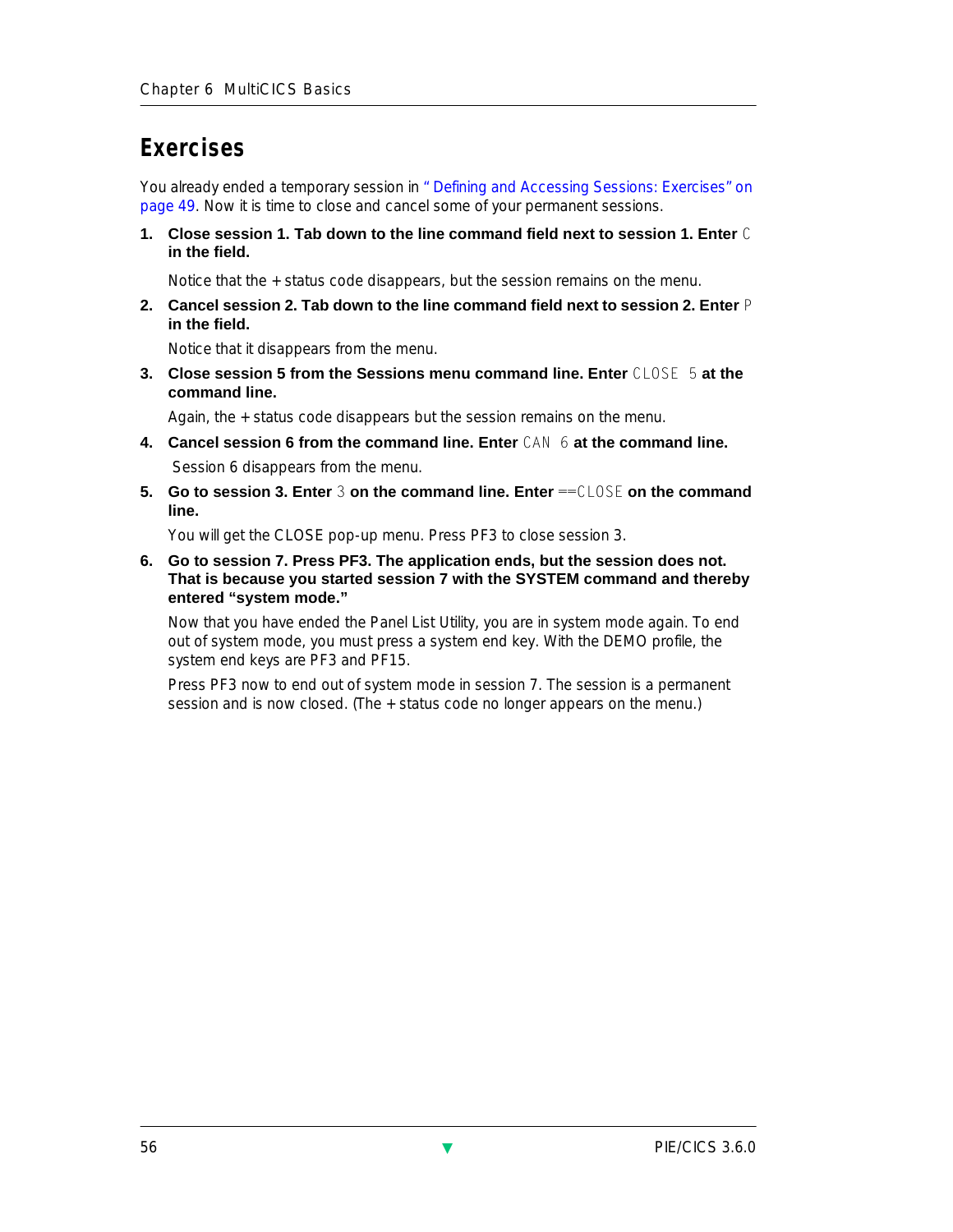# **Appendix A Customer Support**

This appendix describes how to get help from Customer Service when you experience a problem with a UNICOM Systems, Inc. product. This appendix includes separate sections that describe several diagnostic suggestions to rule out user errors and the information you should have ready before reporting the problem.

# **Contacting Customer Service**

UNICOM Systems, Inc. Customer Service can be reached by the following methods:

| Voice | 818-838-0606         |
|-------|----------------------|
| Fax   | 818-838-0776         |
| Fmail | support@unicomsi.com |

A Support and Services web page provides Customer Service information about all of UNICOM Systems, Inc. products. Use the following URL to browse the Support and Services web pa ge:

[http://www.unicomsi.com/support/index.html](http://www.unicomsi.com/support)

The Support and Services web page provides an online form to report a problem with a UNICOM Systems, Inc. product. Use the following URL to complete and submit a Technical Support Request form:

[http://www.unicomsi.com/support/](http://www.technologic.com/support/support_request.html)

Normal business hours are from 6:00 a.m. to 4:30 p.m. Pacific Standard Time, Monday through Friday. Emergency customer service is available 24 hours a day, 7 days a week.

An answering service receives customer service calls beyond normal business hours. You may leave a message if it is not an urgent problem. A customer service representative will return your call at the start of the next business day.

Requests for urgent support outside of normal business hours are answered immediately. A customer service representative will be summoned to return your call. Leave a phone number where you can be reached. If you have not received a return call from a Customer Service representative within an hour of reporting the problem, please call back. Our customer service representative may be experiencing difficulties returning your call.

International customers should contact their local distributor to report any problems with a UNICOM Systems, Inc. product.

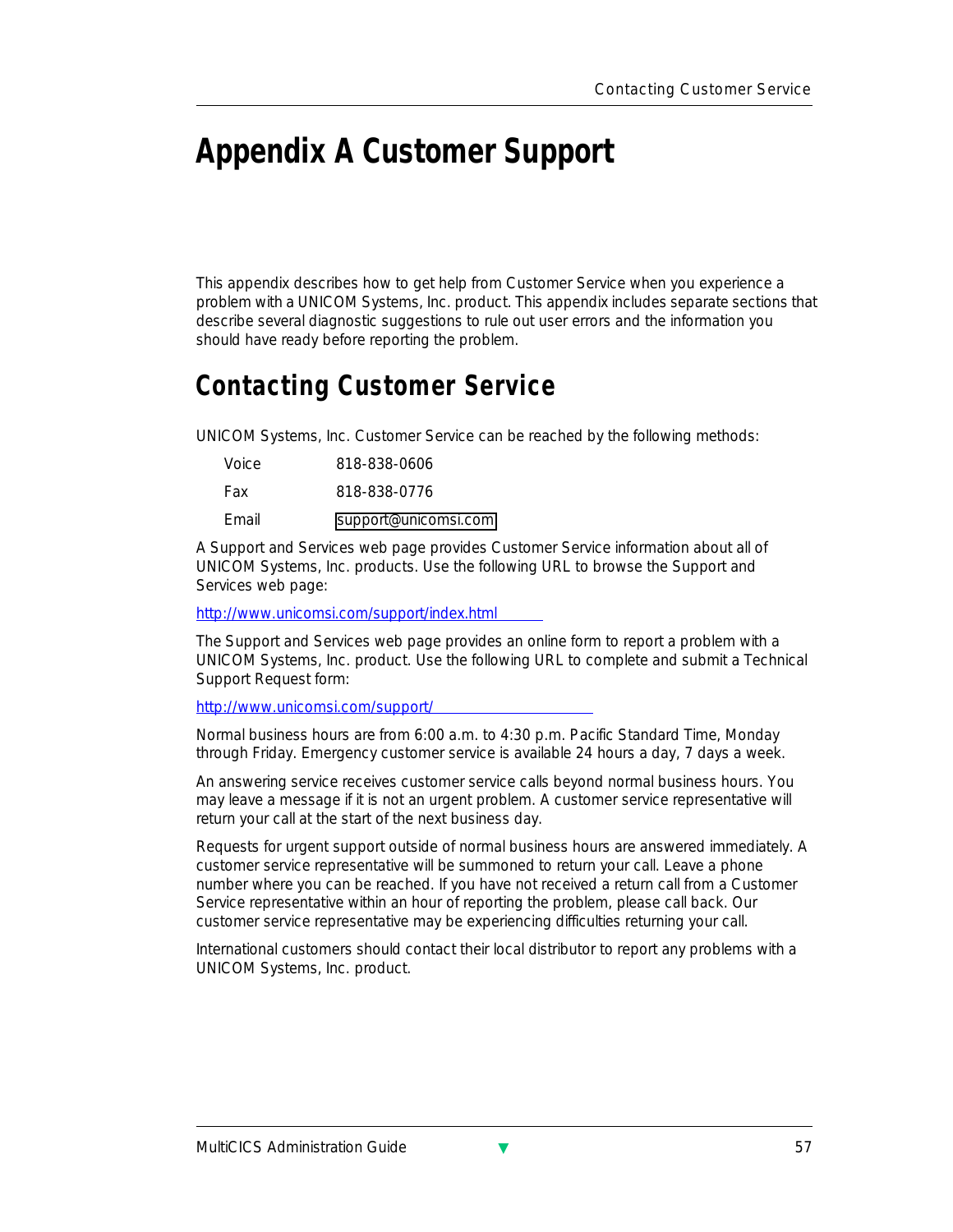# **Troubleshooting Suggestions**

This section describes several troubleshooting suggestions to diagnose common errors that can cause PIE/CICS problems. Before calling Customer Service, follow these suggestions to rule out the possibility these errors are causing your PIE/CICS problem.

- **•** Run the Installation Verification Program with the **P#IV** transaction. Browse the PIECIVP temporary storage queue to see if it contains error messages that suggest problems with the allocation of CICS programs, transactions, maps, or files.
- **•** Verify any recent changes to your site's operating system, CICS, or other products are fully compatible with PIE/CICS.
- **•** Verify all load modules are at the same release level if a new release of PIE/CICS was installed over a previous release.
- **•** Check that all modules were reassembled after upgrading PIE/CICS or applying maintenance to CICS.
- **•** Verify all PIE/CICS system tables were reassembled after applying maintenance to CICS or upgrading to another release.
- **•** Verify all users have current PIE/CICS passwords and entered them correctly.
- **•** Examine your CICS logs, MVS console, and PIE/CICS logs for error messages from not only PIE/CICS, but any other product that runs concurrently with PIE/CICS.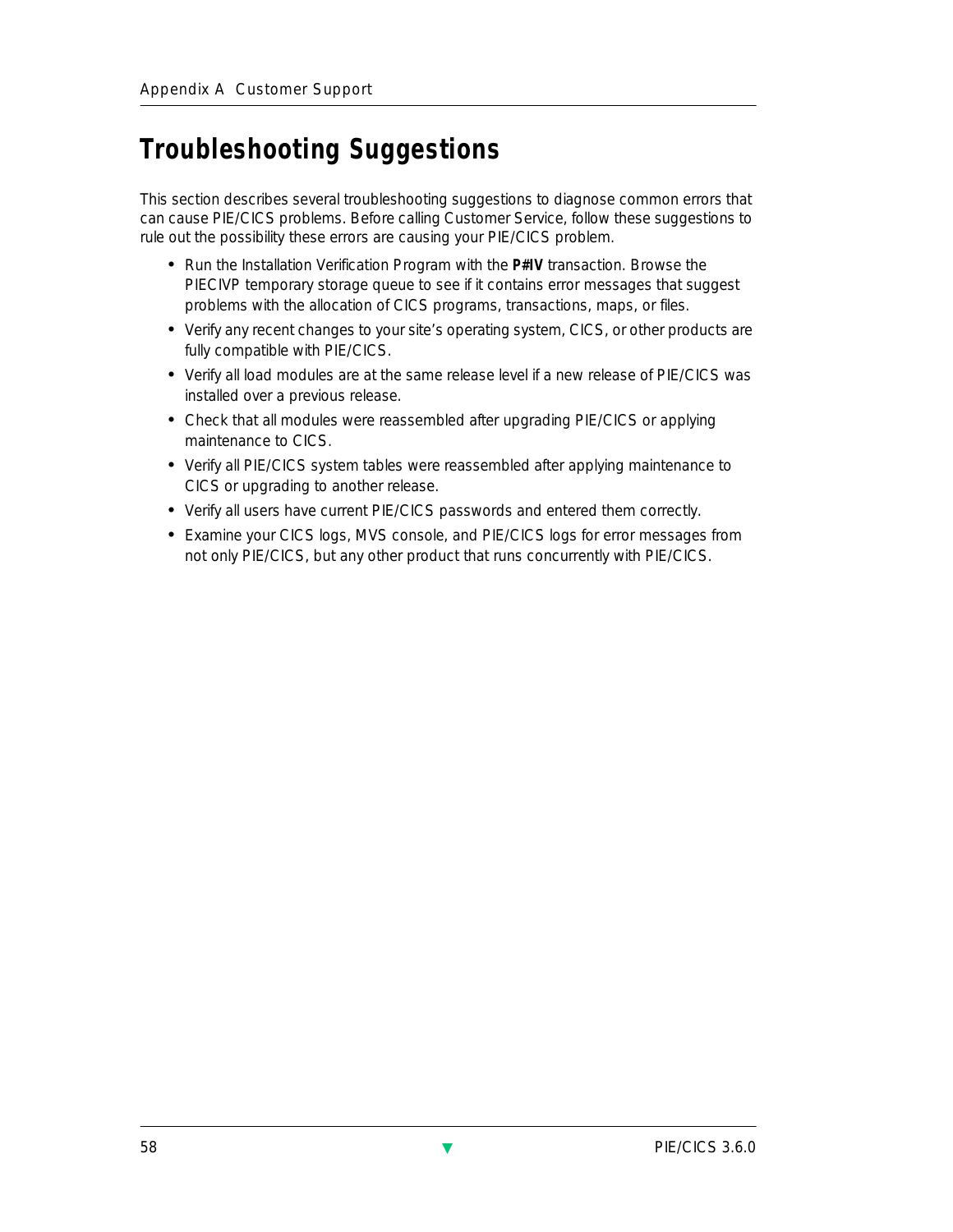# **Describing the Problem**

Gather the following information about your system environment before reporting a problem to UNICOM Systems, Inc. Customer Service:

| Gather the following information about your CICS system before reporting a problem to<br><b>UNICOM Systems, Inc. Customer Service:</b>                                       |
|------------------------------------------------------------------------------------------------------------------------------------------------------------------------------|
|                                                                                                                                                                              |
|                                                                                                                                                                              |
|                                                                                                                                                                              |
| Before calling UNICOM Systems, Inc. Customer Service, get answers to the following<br>questions.                                                                             |
| What PIE/CICS products were active when the problem occurred?<br>Availability Plus<br><b>Dynamic Menus</b><br><b>MultiCICS</b><br><b>NetGate</b><br>NetMizer<br>NonStop CICS |
|                                                                                                                                                                              |
| Is the problem occurring in a production or test region? ______________________                                                                                              |
|                                                                                                                                                                              |
|                                                                                                                                                                              |
| ____________________________<br>Is the problem re-creatable under specific conditions?_________________________                                                              |
|                                                                                                                                                                              |
| Were changes made to CICS or PIE/CICS immediately prior to the occurrence of                                                                                                 |
| What other software products were running when the problem occurred? _______                                                                                                 |
| Is a diagnostic message produced when the problem occurs? If so, what is the ID                                                                                              |
| Does an abend occur? If so, what are the abend and return codes? ___________                                                                                                 |
| Is a dump produced when the problem occurs? If so, what kind of dump is it? __                                                                                               |
| Please try to be as accurate and complete as possible in answering these questions. Your                                                                                     |

problem can be resolved more quickly if a customer service representative has all of the pertinent information needed to find a solution.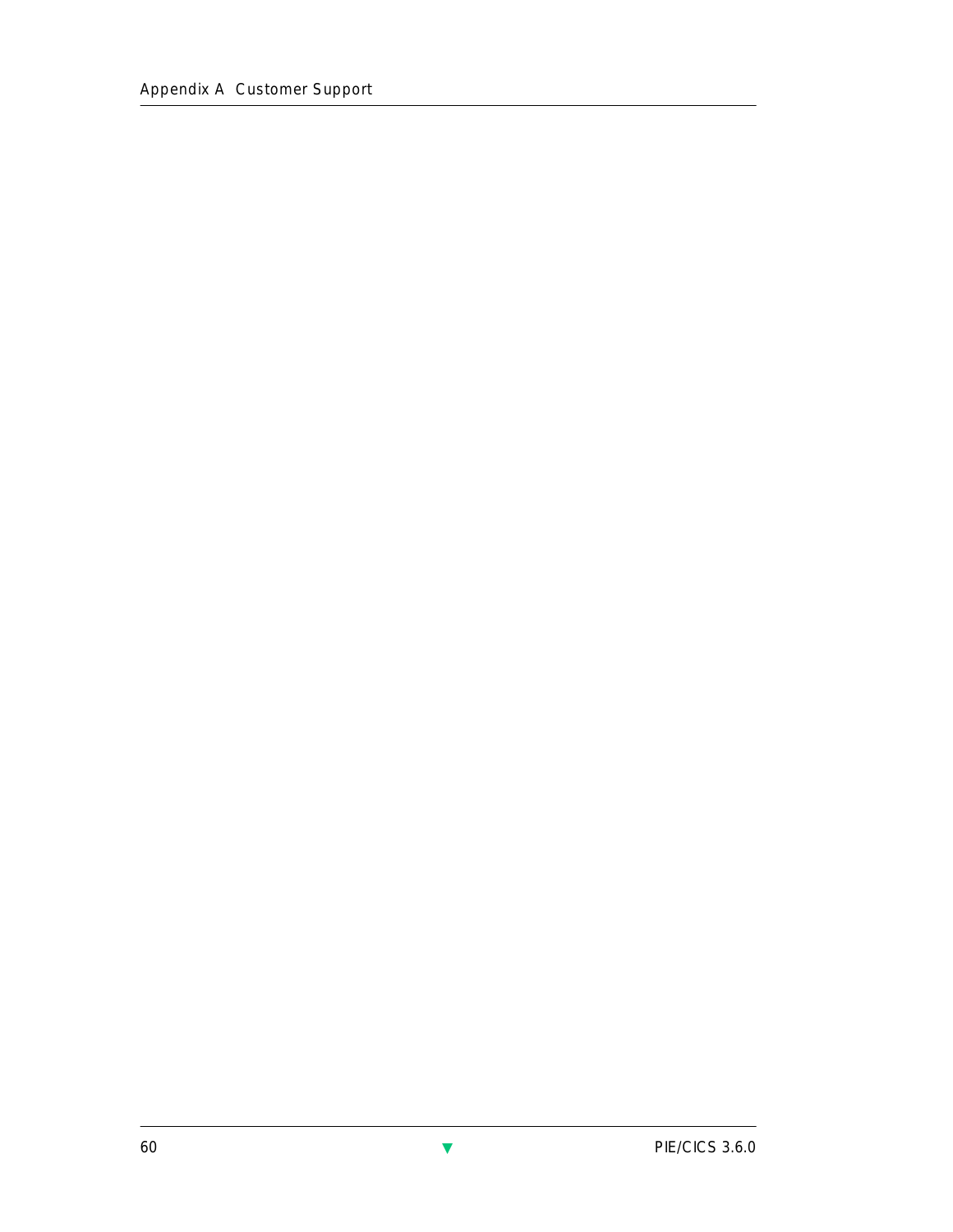# <span id="page-72-2"></span>**Appendix B. System Tables**

System tables allow you to customize various elements of the PIE/CICS environment. The tables are fully documented in the *PIE/CICS Customization Guide*. This appendix describes the tables that apply to MultiCICS.

- <span id="page-72-0"></span>☞You must re-assemble the system tables when you apply maintenance to CICS or migrate to a new CICS release.
- **•** CANTABLE: Cancel Table

<span id="page-72-1"></span>Use the CANTABLE table to prevent particular applications from being cancelled. PIE/CICS forces users to end all CANTABLE applications normally. If the user is to be logged off the system (for example, by PASS or if their User Directory entry specifies DISC=NO and they enter DISC) and an application in this table is running, they will be disconnected, not logged off. If they attempt to cancel one of these applications, they will get an error message stating that they must end the application normally.

**•** TERMASK: Terminal Mask Table

The TERMASK table is optional. PIE/CICS creates pseudo CICS terminal IDs to make the terminal IDs for each session unique. Use the TERMASK table to determine how PIE/CICS creates the pseudo terminal ID.

**•** TSQFLDS: Temporary Storage Fields Table

Use the TSQFLDS table to define the CICS fields that will be used by applications as part of a temporary storage name, for example, the terminal ID and operator ID. Since the same temporary storage queue name can be written at the same terminal by more than one session, each session must use a physically unique name.

**•** USERFLDS: User Fields Table

Use the USERFLDS table to define the CICS control block areas that must be unique for each PIE session, not shared across different sessions. For example, the TCTTE user area cannot be shared.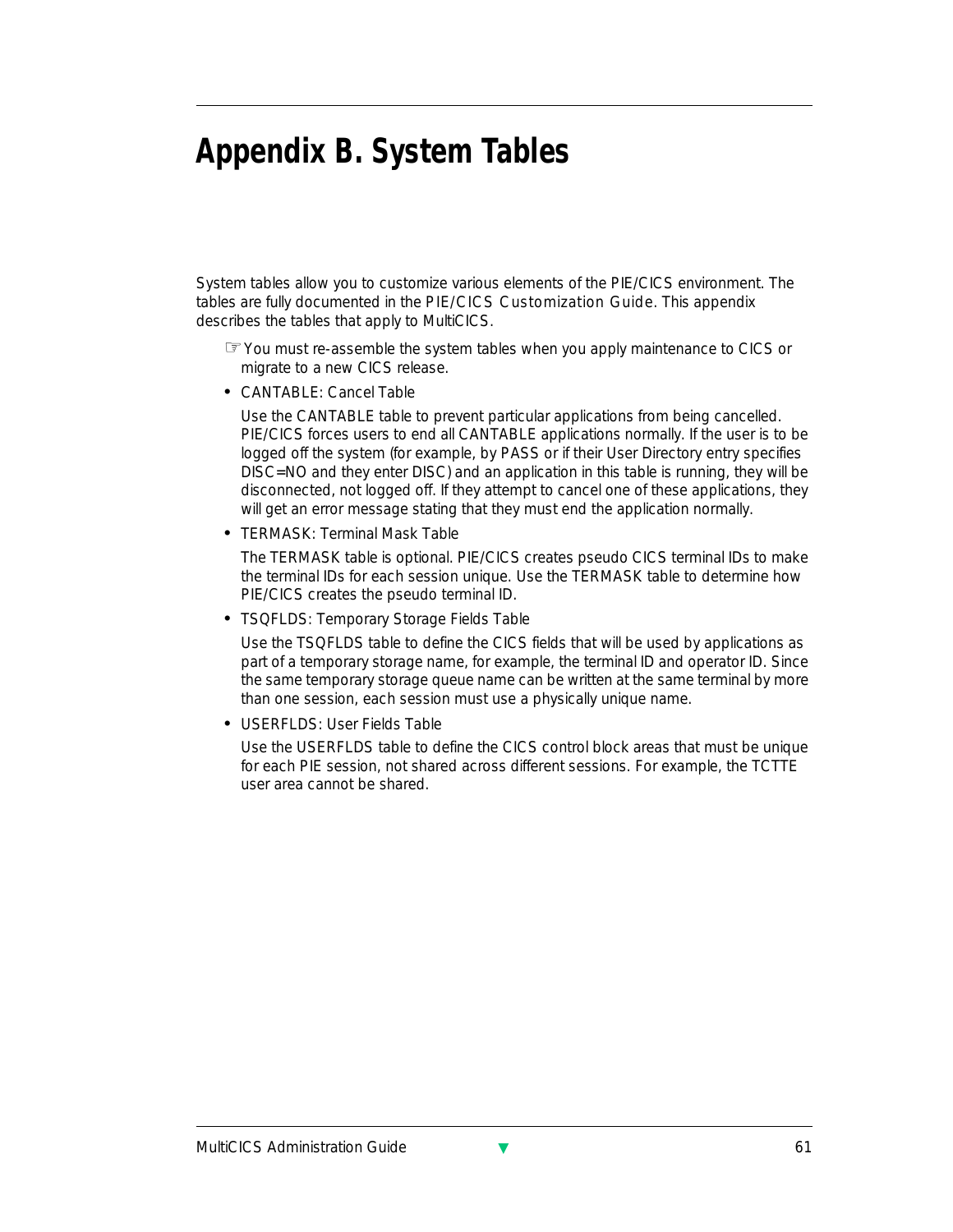62 ▼ PIE/CICS 3.6.0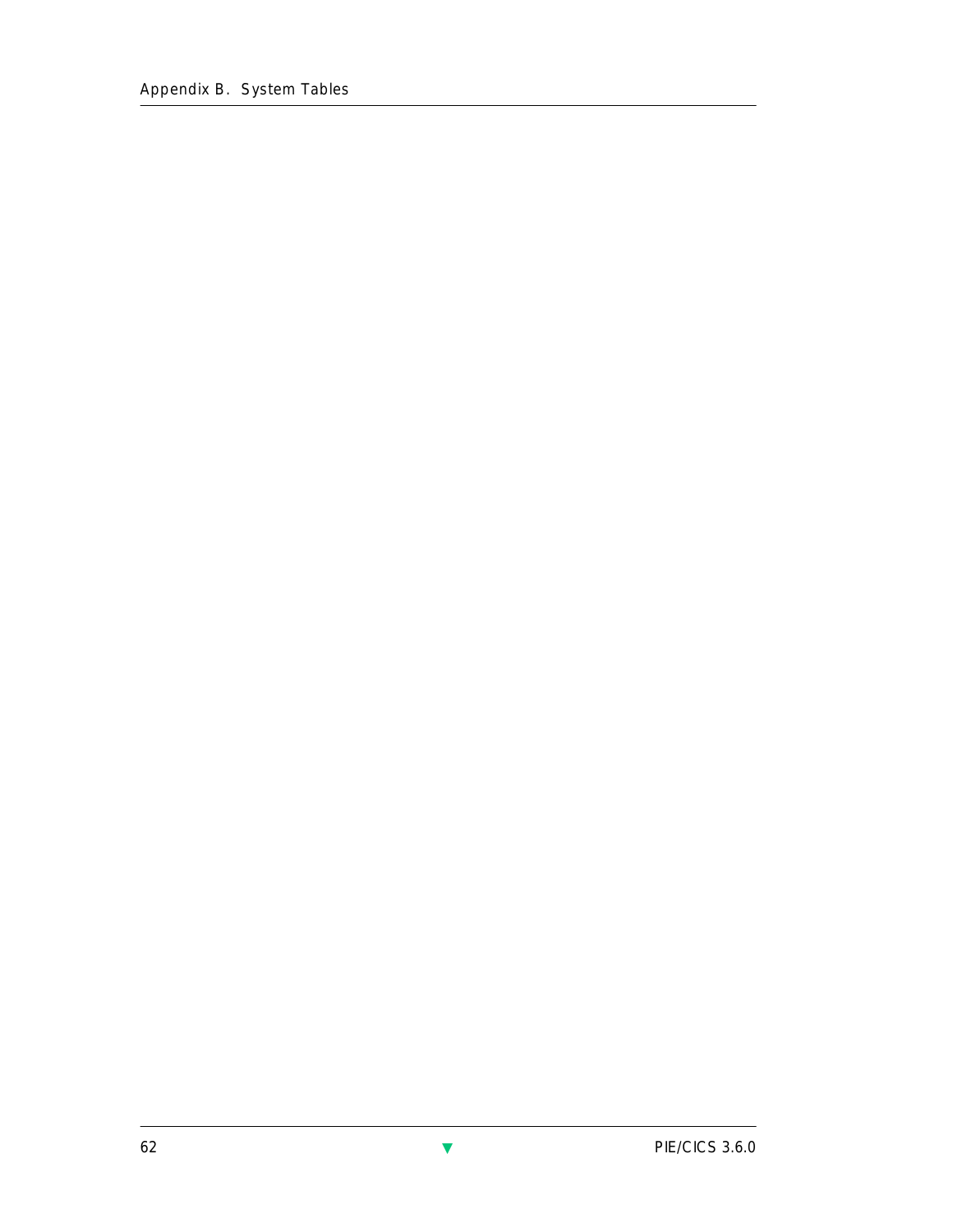# **Appendix C Exits**

PIE/CICS exits are fully documented in the *PIE/CICS Customization Guide*. This appendix gives a description of only those exits that affect MultiCICS. Refer to the *PIE/CICS Customization Guide* for information about all other exits.

<span id="page-74-2"></span><span id="page-74-0"></span>Session Shutdown Exit

The Session Shutdown exit, PSCPCAN, is invoked whenever a PIE session is cancelled or closed.

A transaction running in a session that was cancelled cannot do clean up work. Cancelling a session causes the same abnormal end of the transaction as a CICS lost session. You can execute the logic in your DFHZNEP in the Session Shutdown exit, to perform clean up processing for cancelled sessions.

<span id="page-74-1"></span>PUXVIEW, View Command Access Exit, and PUXVSCN, View Screen Access Exit

Use the View Command Access exit, PUXVIEW, to control who can access PIE/CICS View. Use the View Screen Access exit, PUXVSCN, to control who can view a particular screen.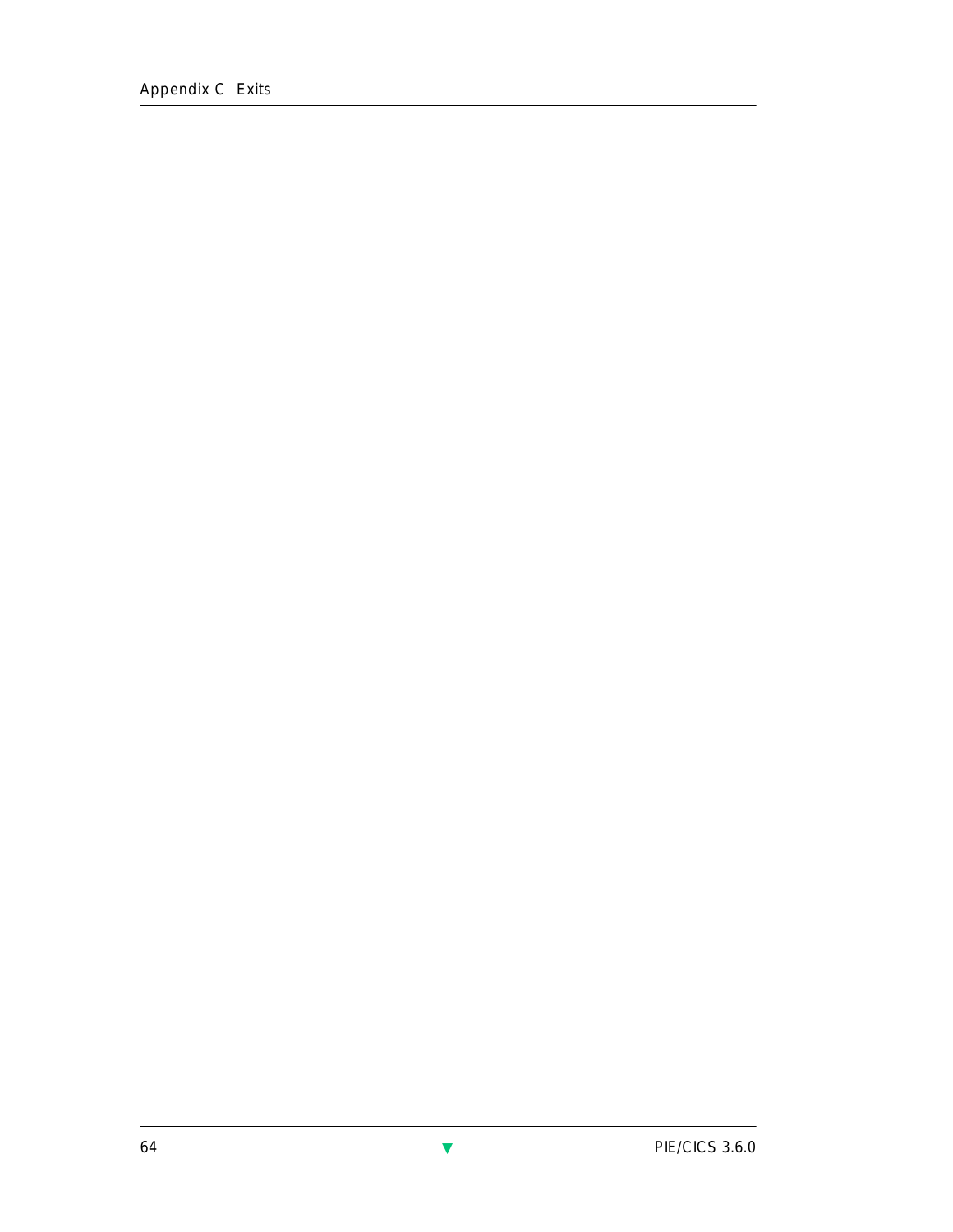# **Appendix D Application Program Interfaces**

PIE/CICS APIs are fully documented in the *PIE/CICS Customization Guide*. This appendix describes only those APIs that pertain to MultiCICS.

<span id="page-76-1"></span><span id="page-76-0"></span>PIEEXEC API

You can execute PIE Environment commands using the PIEEXEC API. To do so, prefix the command with EC or ENV.

TCTTE User Area API

Extract or update the TCTTE User Area for switched out PIE sessions. Use this API for clean up processing at logoff time in DFHZNEP or in the PIE/CICS Shutdown exit. See member PCSSMUAA of the MACLIB dataset for more information.

Sessions Menu API

You can change the title (description) of a session on your Sessions menu using the Sessions menu API.

- **1. To use this interface, link to program PC@UPTIT with a commarea containing the new title, which can be up to 44 characters.**
- **2. You can examine the session's title before you change it. To do so, use the PIE variables API, PC@UPVAR, and check the &ZTITLE variable.**

For more information on the PIE variables API, see >>Variables API in the *Command Reference.*

**3. The API must be running in the session whose title you want to change.**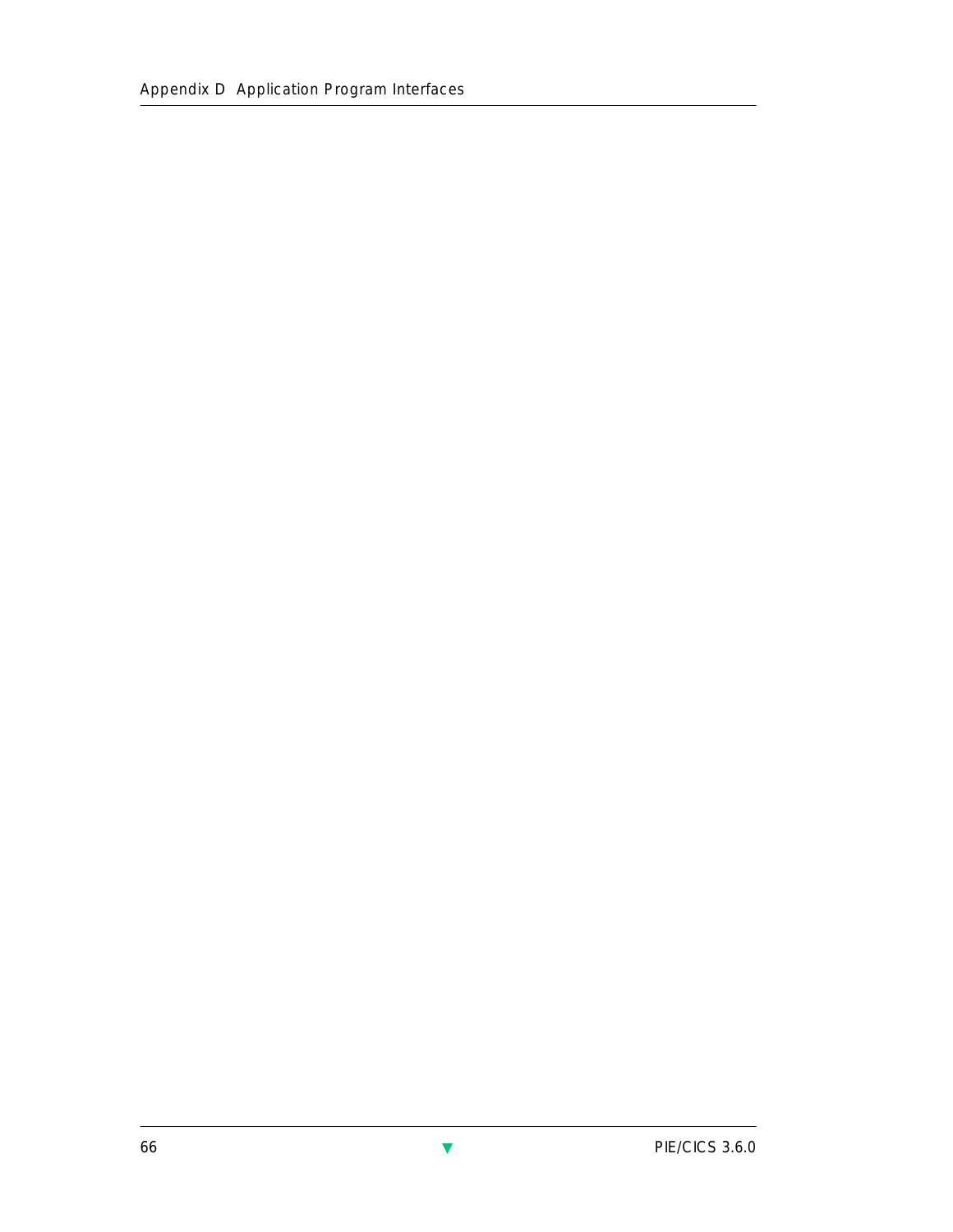# **Appendix E Limiting Transactions to One Session**

<span id="page-78-0"></span>You can restrict certain transactions or groups of transactions to execute in a single session. If a user attempts to execute a transaction or member of a transaction group in another session, PIE/CICS displays a message to the user that the transaction cannot execute in this session.

☞ PIE/CICS must be initialized in AOR regions if you are using MRO.

To implement this feature, do the following.

- **1. Go to the Customization Options screen.**
- **2. Specify YES for the** Limit Transactions to One Session **field.**

#### **3. Edit member PCSSTPCP of the SAMPLIB dataset.**

<span id="page-78-1"></span>PCSSTPCP is a tranid directory with ordered entries similar to the User and Terminal Directories. Like these other directories, you can use wildcards to designate multiple entries. The default table looks like the example shown in the following figure:

| $\star$ |     |     | GROUP | TRANID IMIT                                 |  |  |  |  |  |
|---------|-----|-----|-------|---------------------------------------------|--|--|--|--|--|
| $\star$ |     |     | NAMF  | MASK FIAG                                   |  |  |  |  |  |
|         |     |     |       |                                             |  |  |  |  |  |
|         |     | C14 |       | '.CL4'PEXX'.C'N' DO NOT LIMIT TRANID 'PEXX' |  |  |  |  |  |
|         | DC. | C14 |       | '.CL4'PEDT'.C'N' DO NOT LIMIT TRANID 'PEDT' |  |  |  |  |  |
|         | DC. | C14 |       | '.CL4'* '.C'N' LIMIT ALL OTHER TRANIDS.     |  |  |  |  |  |
|         |     |     |       |                                             |  |  |  |  |  |

The tranid of a started transaction is checked against this table. A sequential search is made from the beginning of the table. After a matching tranid is found, the "Limit Flag" field is checked to see if it is:

- Y Limit the tranid to one session
- N Do not limit the tranid to one session
- H Limit to one session for transactions that pseudo-converse using the "hidden tranid" method (the tranid is the first thing read from the screen and it causes that tranid to be initiated)

The default table, shown above, limits no tranids to one session. If the Limit Flag on the last (\*) entry were changed from N to Y, then the table would limit all tranids, except for PEXX and PEDT, to one session (the  $*$  entry matches all tranids).

To group transactions, code the same group name in the Group Name field for all tranids you want grouped together.

For example, the following table limits the billing tranids BL01 BL02, and BL03—as a group—to one session. Only one transaction belonging to group BILL can be running at a time. If BL01 or BL02 or BL03 is active in PIE session 2, then BL01, BL02 or BL03 cannot be started in any other PIE session.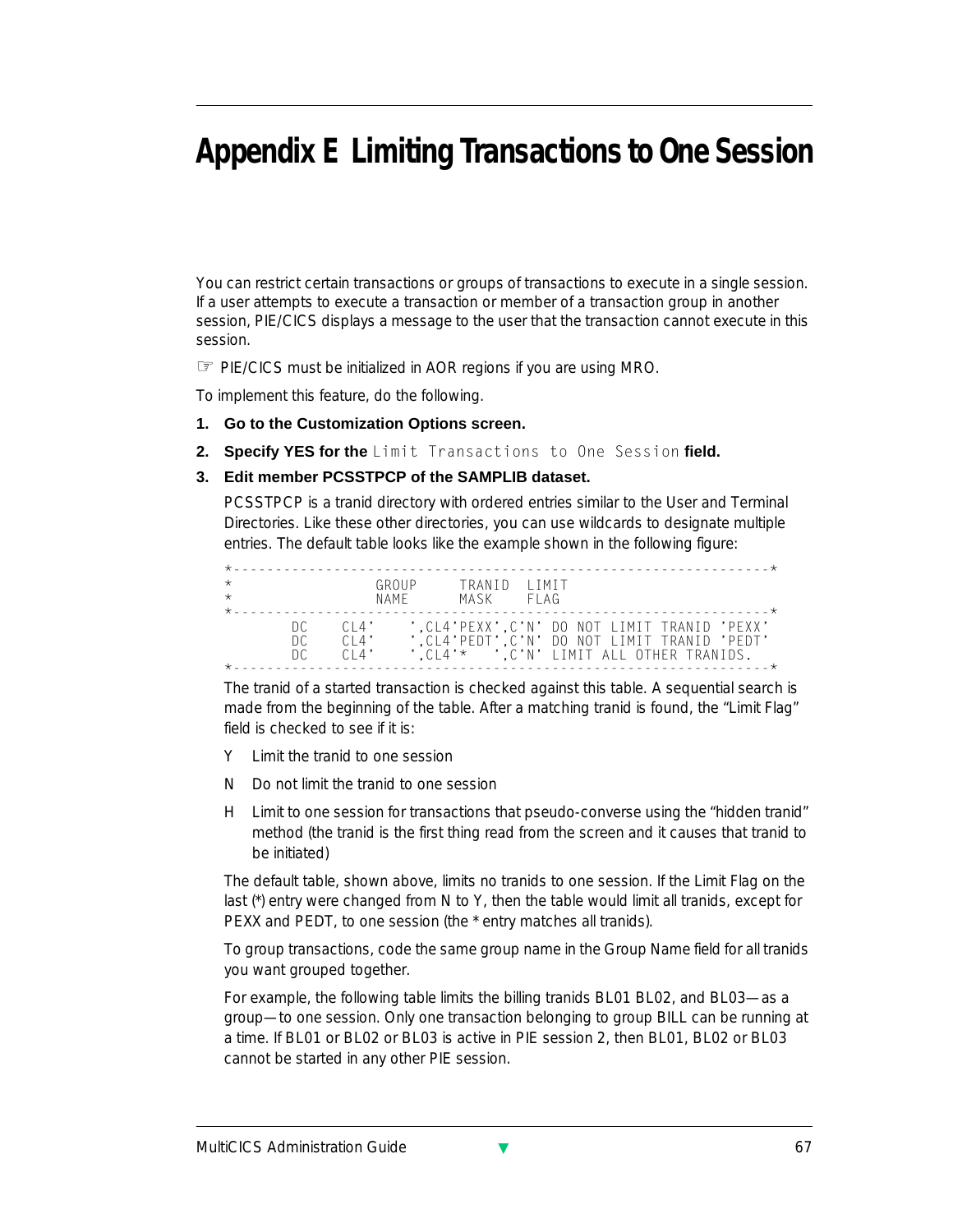The table limits all other tranids, except PEXX and PEDT, to one session each.

<span id="page-79-0"></span>

| $\star$ - |       |                  |                                                  |
|-----------|-------|------------------|--------------------------------------------------|
| $\star$   | GROUP | TRANID<br>I TMTT |                                                  |
| $\star$   | NAMF  | MASK FLAG        |                                                  |
|           |       |                  |                                                  |
| DС        |       |                  | CL4'BILL', CL4'BLO1', C'Y' Limit billing group   |
| DC        |       |                  | CL4'BILL',CL4'BLO2',C'Y' Limit billing group     |
| DC.       |       |                  | CL4'BILL', CL4'BL03', C'Y' Limit billing group   |
| DC.       | C14'  |                  | ',CL4'PEXX',C'N' DO NOT LIMIT TRANID 'PEXX'      |
| DC.       |       |                  | CL4' '.CL4'PEDT'.C'N' DO NOT LIMIT TRANID 'PEDT' |
| DC.       |       |                  | CL4' ',CL4'* ',C'Y' LIMIT ALL OTHER TRANIDS.     |
|           |       |                  |                                                  |

**4. Assemble table PCSSTPCP using JCL in member PCSSTPCP of the CNTL dataset. Changes to the table become effective the next time you cycle CICS.**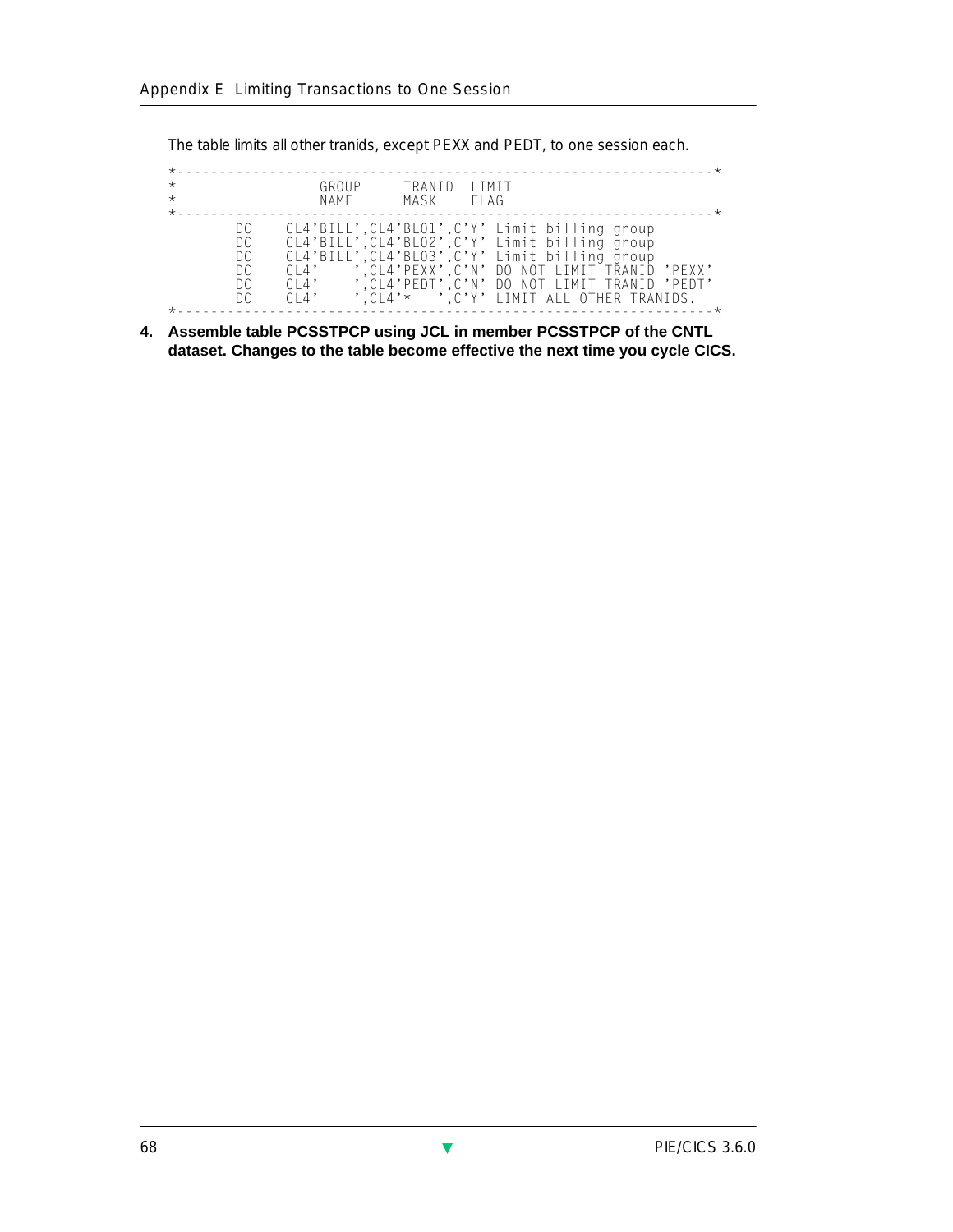# **Index**

# **A**

accessing other VTAM applications [11](#page-22-0) accessing PIE as an administrator [7](#page-18-0) Application automatic end detection [26](#page-37-0) attributes of application sessions [47](#page-58-0) audience [vii](#page-6-0) Avg No. of Sessions per User field [8](#page-19-0)

### **B**

blank CICS screen [3](#page-14-0) book conventions [xi](#page-10-0)

# **C**

cancel table [61](#page-72-0) cancelling a session [55](#page-66-0) CANTABLE table [55](#page-66-1), [61](#page-72-1) CICS blank screen [33](#page-44-0) running a native CICS session with MultiCICS [33](#page-44-1) closing a session [55](#page-66-0) commands LAUNCH [33](#page-44-2) Sessions menu line commands [46](#page-57-0) stacking [46](#page-57-0) SYSTEM [33](#page-44-3) compatibility with other software products [12](#page-23-0) contacting Customer Service [58](#page-69-0) Customization Options facility [8](#page-19-1)– [9](#page-20-0)

### **D**

default application [17](#page-28-0) Dynamic Menu use with MultiCICS [33](#page-44-4)

### **E**

escape string [52](#page-63-0)– [53](#page-64-0)

#### **F**

final PIE command [18](#page-29-0)

#### **G**

good morning transaction [41](#page-52-0)

### **I**

initial PIE command [17](#page-28-1)

# **L**

LAUNCH command [33](#page-44-2) limiting transactions to one session  $67-68$ Logon Director [2](#page-13-0), [22](#page-33-0)

#### **M**

maintenance [42](#page-53-0)

#### **N**

NetMizer optimization [34](#page-45-0)

### **P**

P#IV transaction [58](#page-69-1) PCSSTPCP table [67](#page-78-1) Performance [41](#page-52-1) performance considerations [41](#page-52-2) Phone and fax numbers, UNICOM Systems, Inc. Software [57](#page-68-0) PIE Exec API [65](#page-76-0) PIECVP TS queue [58](#page-69-2) PIEEXEC API [65](#page-76-1) planning [6](#page-17-0) profiles defining PF keys [19](#page-30-0) defining toggle key [19](#page-30-1) maintenance [42](#page-53-1) setting default application [17](#page-28-2) setting final PIE command [18](#page-29-0) setting initial PIE command [17](#page-28-1) using Profile utility [16](#page-27-0) PSCPCAN exit [63](#page-74-0) PUXVIEW [63](#page-74-1)